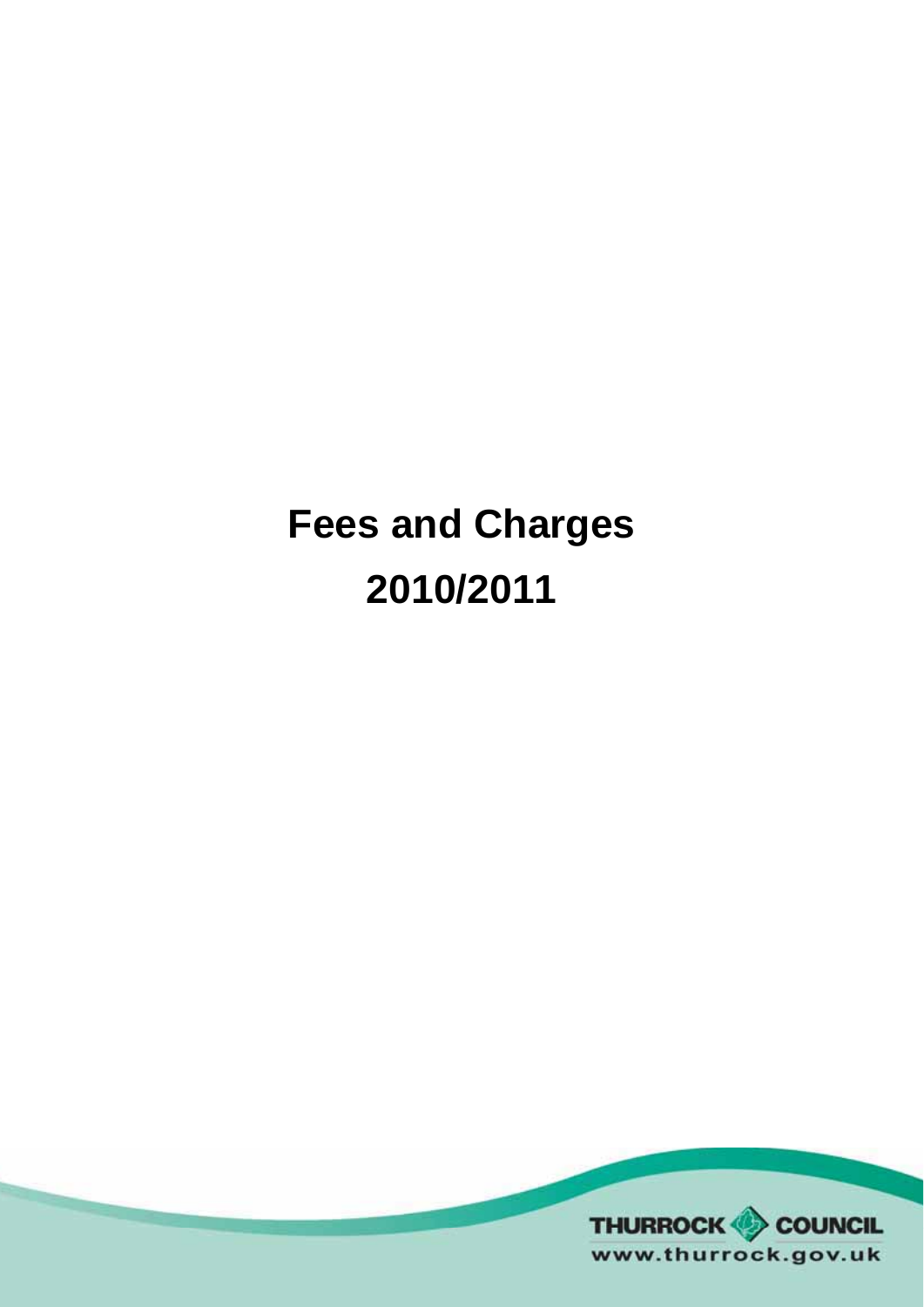## **Contents**

Format and Key

# Fees and charges for 2010-2011

| Resources                        | Page(s) $1 - 3$  |           |
|----------------------------------|------------------|-----------|
| Children, Education and Families | Page(s) $4-5$    |           |
| <b>Community Well Being</b>      | Page(s) $6 - 12$ |           |
| <b>Sustainable Communities</b>   | Page(s)          | $13 - 36$ |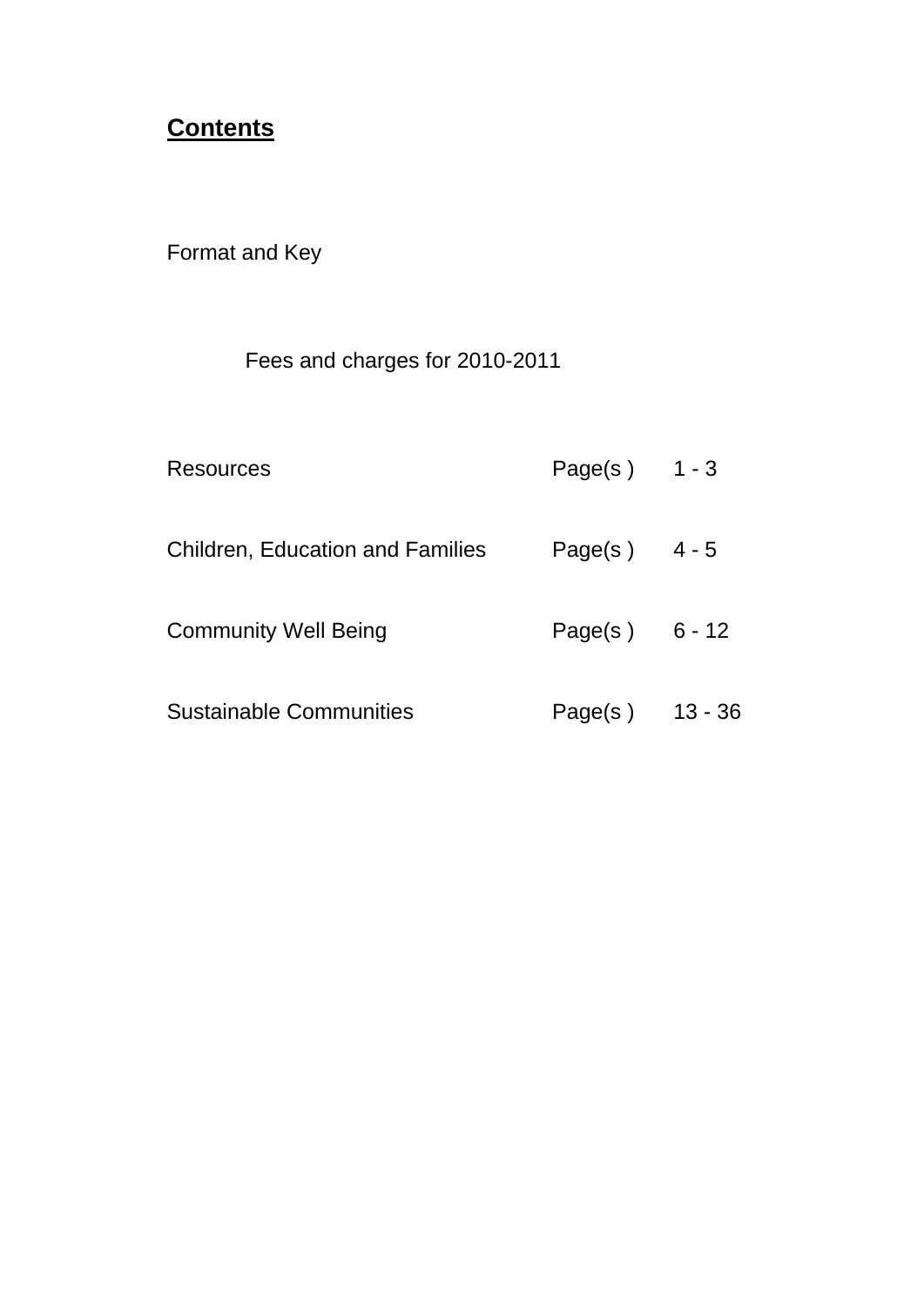#### **Fees and Charges Booklet**

#### **2010-2011**

#### **KEY**

## **VAT indicator**

Throughout this booklet the following VAT indicators are used  $Z = zero$  $O =$  outside scope  $E =$  exempt

 $S =$  standard

## **Statutory or Discretionary indicator**

Throughout this booklet the following statutory or discretionary indicators are used  $S =$  statutory  $D =$  discretionary

#### **Notes on presentation**

It is assumed that the date of increase in all cases will be 1st April.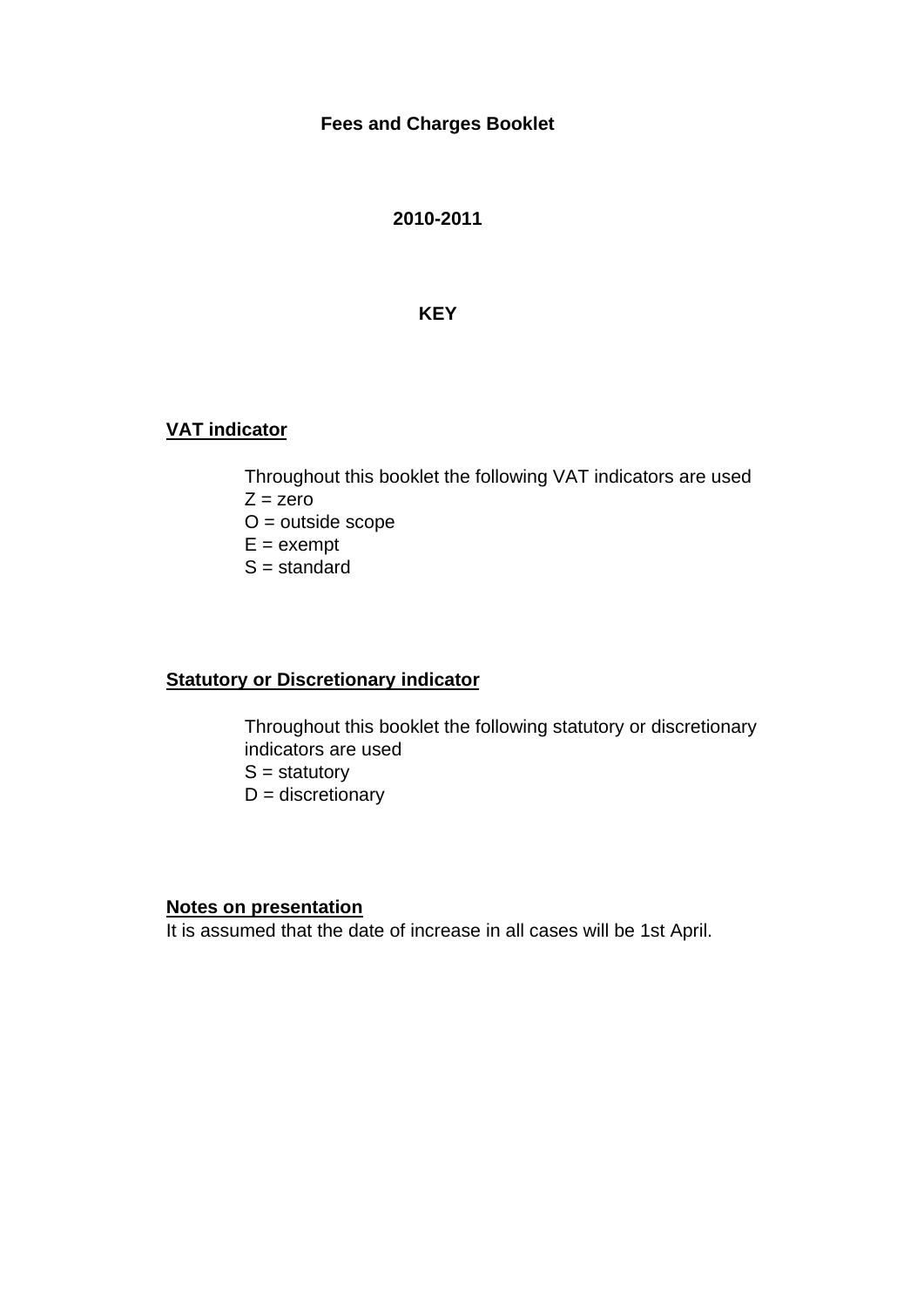| <b>RESOURCES</b>                                                           | <b>STATUTORY OR<br/>DISCRETIONARY</b> | <b>Basic charge</b><br>2010/11 | VAT GROUP | <b>CHARGE</b><br><b>INCLUDING</b><br><b>VAT</b><br>(Where applicable) |
|----------------------------------------------------------------------------|---------------------------------------|--------------------------------|-----------|-----------------------------------------------------------------------|
|                                                                            |                                       | £                              |           | £                                                                     |
| <b>MISCELLANEOUS</b>                                                       |                                       |                                |           |                                                                       |
| Use of Council Chamber & Committee Rooms<br>Per hour<br>Weekend - per hour | D<br>D                                | 24.15<br>45.00                 | Е<br>E    | 24.15<br>45.00                                                        |
| Insurance Premium on Hire charge for non - commercial organisation         | D                                     |                                | E         | 9% of hire fee                                                        |
| Licences to assign Leasehold Premises                                      | D                                     | 425.00                         | O         | 425.00                                                                |
| Authorised Guarantee Agreement                                             | D                                     | 395.00                         | $\circ$   | 395.00                                                                |
| Shop Leases                                                                | D                                     | 590.00                         | O         | 590.00                                                                |
| Sale of Land                                                               | D                                     |                                | E         | 1% or less if under<br>1,000 (min £350)                               |
| Sale of Garden Land/Additional Land                                        | D                                     | 577.00                         | E         | 577.00                                                                |
| Copy of Lease                                                              | D                                     | 73.00                          | S         | 85.80                                                                 |
| Commercial Lease Assignment                                                | D                                     | 532.00                         | E         | 532.00                                                                |
| <b>Commercial Lease Grant</b>                                              | D                                     | 577.00                         | E         | 577.00                                                                |
| <b>Commercial Licences</b>                                                 | D                                     | 425.5-603.75                   | E         | 425.5-603.75                                                          |
| Deed of Covenants                                                          | D                                     | 383.00                         | Е         | 383.00                                                                |
| Landlords Licence                                                          | D                                     | 450.00                         | O         | 450.00                                                                |
| Licence of Alteration                                                      | D                                     | 577.00                         | $\circ$   | 577.00                                                                |
| Notice of Assignment                                                       | D                                     | 67.00                          | O         | 67.00                                                                 |
| Notice of Charge                                                           | D                                     | 67.00                          | $\circ$   | 67.00                                                                 |
| Retrospective Consent                                                      | D                                     | 98.00                          | O         | 98.00                                                                 |
| Right to Buy Engrossment                                                   | D                                     | 60.00                          | O         | 60.00                                                                 |
| Legal charge re drafting of document for:-                                 |                                       |                                |           |                                                                       |
| Section 106                                                                | S                                     | 816.80+                        | O         | 816.80+                                                               |
| Section 278                                                                | S                                     | 816.80+                        | O         | 816.80+                                                               |
| Reg of Assign                                                              | S                                     | 26.45                          | O         | 26.45                                                                 |
| <b>Rent Reviews</b>                                                        | D                                     | 184-242.65                     | O         | 184-242.65                                                            |
|                                                                            |                                       |                                |           |                                                                       |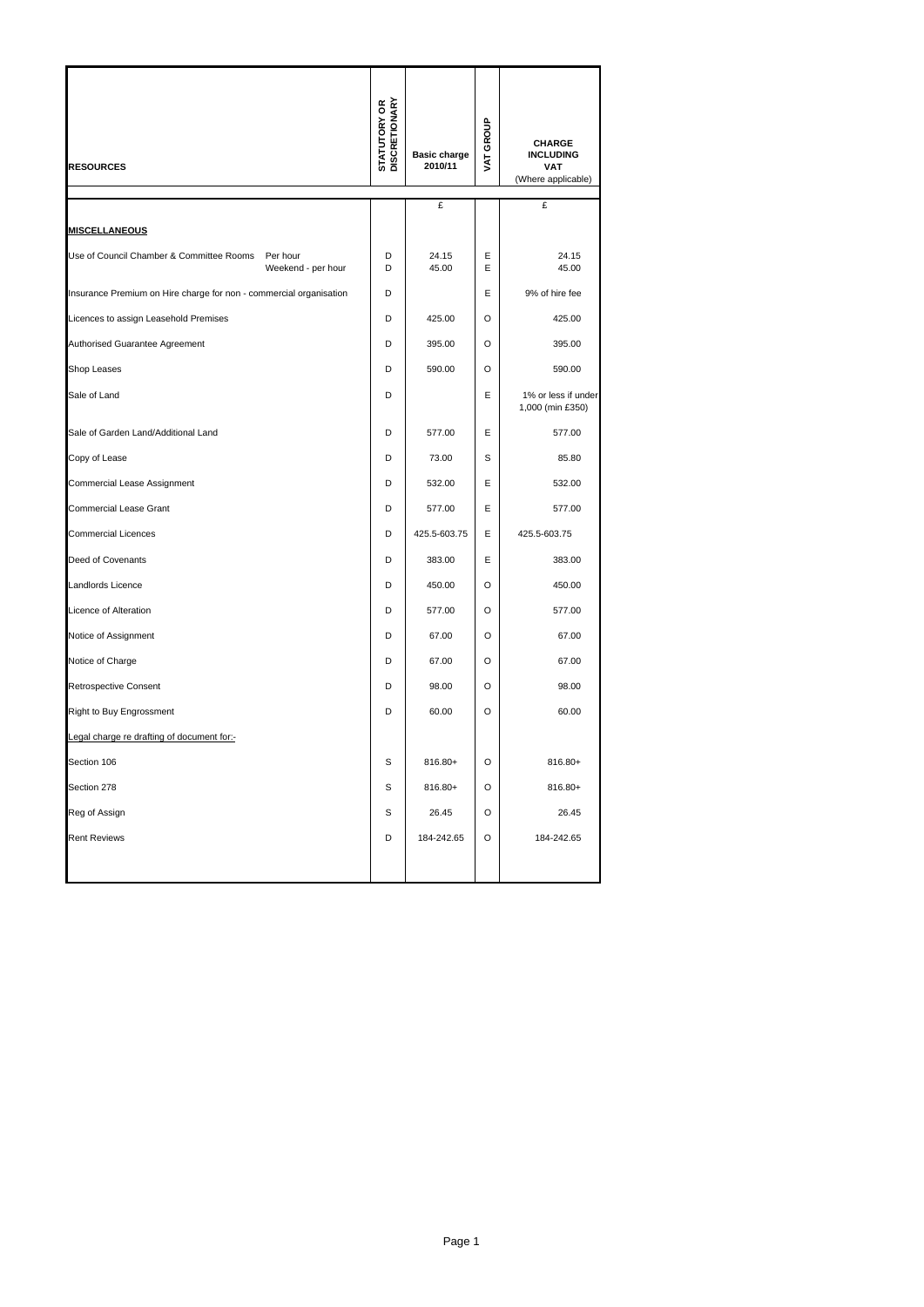| <b>RESOURCES</b>                                                                                   |                  | <b>DISCRETIONARY</b><br><b>STATUTORY OR</b> | <b>Basic</b><br>charge<br>2010/11 | VAT GROUP | <b>CHARGE</b><br><b>INCLUDING</b><br><b>VAT</b><br>(Where applicable) |
|----------------------------------------------------------------------------------------------------|------------------|---------------------------------------------|-----------------------------------|-----------|-----------------------------------------------------------------------|
| Easements                                                                                          |                  | D                                           | £<br>699.00                       | O         | £<br>699.00                                                           |
| Surrenders                                                                                         |                  | D                                           | 456.00                            | O         | 456.00                                                                |
| Deed of Variation                                                                                  |                  | D                                           | 456.00                            | O         | 456.00                                                                |
| Grazing Licence                                                                                    |                  | S                                           | 395.95                            | O         | 395.95                                                                |
| <b>Street Licence</b>                                                                              |                  | S                                           | 271.65                            | O         | 271.65                                                                |
| Transfer of Open Spaces                                                                            |                  | D                                           | 633.50+                           | O         | 633.50+                                                               |
| Section 50 Agreement                                                                               |                  | S                                           | 422.30                            | O         | 422.30                                                                |
| Wayleave Agreement                                                                                 |                  | D                                           | 261.05                            | O         | 261.05                                                                |
| <b>COUNCIL HOUSE SALES</b>                                                                         |                  |                                             |                                   |           |                                                                       |
| Transfer prints<br>Lease prints                                                                    |                  | S<br>S                                      | 35.85<br>57.40                    | O<br>O    | 35.85<br>57.40                                                        |
| <b>Registration Fees</b><br>Ownership Changes Leaseholds Houses & Flats                            |                  | D                                           | 37.50                             | O         | 37.50                                                                 |
| Transfer of Equity approval and seal                                                               |                  | D                                           | 60.00                             | O         | 60.00                                                                 |
| Stat charge discharge - discount 3 year period                                                     |                  | S                                           | 58.20                             | O         | 58.20                                                                 |
| Letter of Postponement concerning authorized works on<br>properties with statutory discount charge |                  | S                                           | 56.05                             | O         | 56.05                                                                 |
| Leasehold Enquiries - Maintenance and rent details,<br>insurance etc.                              |                  | D                                           | 132.00                            | O         | 132.00                                                                |
| Copy of Landlord's Offer Notice                                                                    | (full)<br>(part) | S<br>S                                      | 29.39<br>12.04                    | S<br>S    | 34.55<br>14.15                                                        |
| Fee for Application to buy garage                                                                  |                  | D                                           | 63.83                             | S         | 75.00                                                                 |
| Copy of Service Charge Certificate                                                                 |                  | D                                           | 25.53                             | S         | 30.00                                                                 |
| Copy of Insurance Policy                                                                           |                  | D                                           | 38.30                             | S         | 45.00                                                                 |
| Register of Electors per '000 electors or part thereof - Statutory                                 |                  |                                             |                                   |           |                                                                       |
| Data Format<br><b>Printed Format</b>                                                               |                  | S<br>S                                      |                                   | O<br>Ζ    | £20+£1.50 per1000<br>£10+£5 per1000                                   |
| Register of Electors - Sale of Marked Register, per '000 electors or part thereof                  |                  |                                             |                                   |           |                                                                       |
| Data Format                                                                                        |                  | S                                           |                                   | E         | £10+£1 per 1000                                                       |
| <b>Printed Format</b>                                                                              |                  | S                                           |                                   | Ε         | £10 +£2 per 1000                                                      |
| Register of Electors - Certificate of Residency, per elector, per year                             |                  | D                                           | 11.50                             | Ε         | 11.50                                                                 |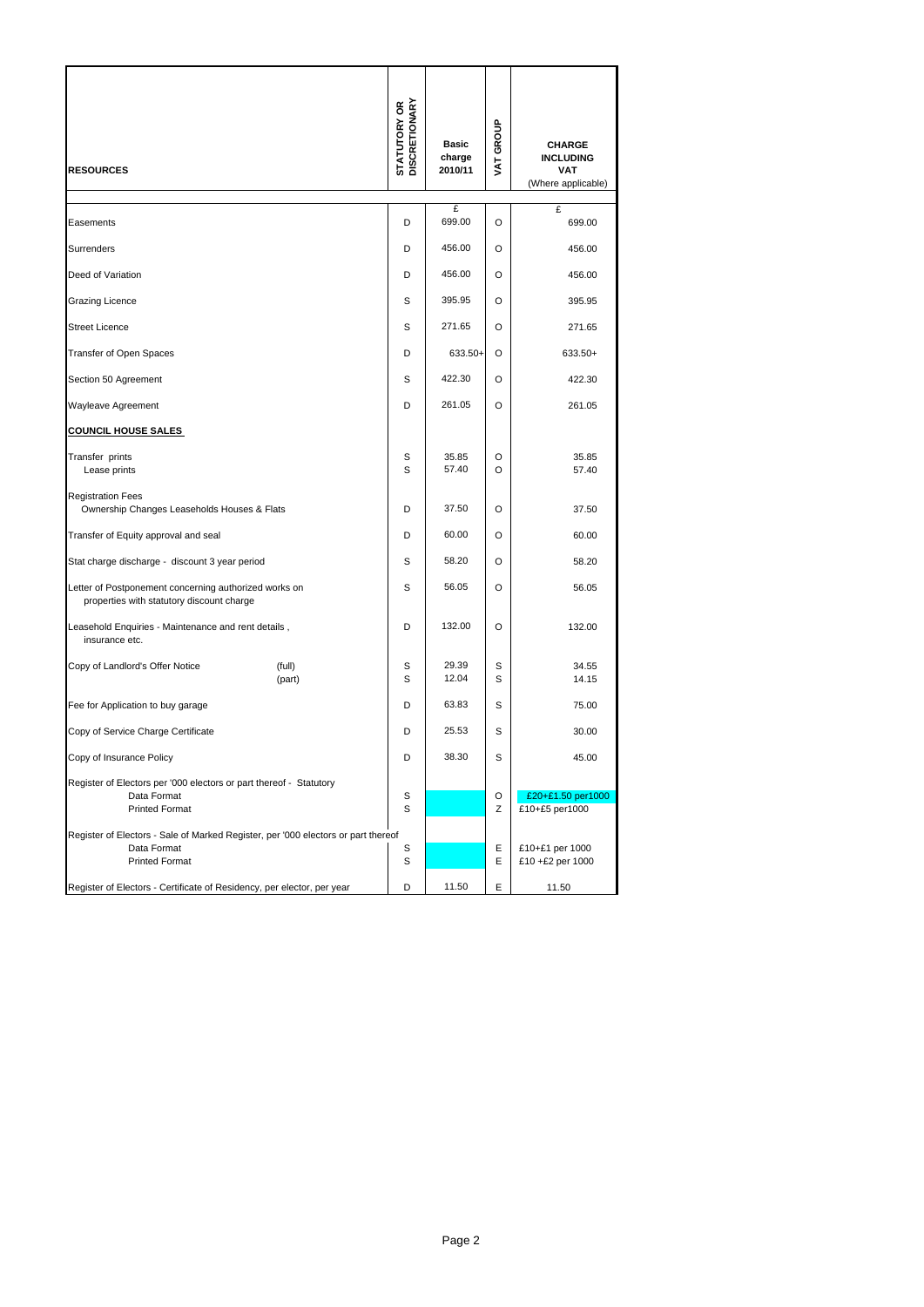| <b>RESOURCES</b>                                                                                                  | <b>STATUTORY OR<br/>DISCRETIONARY</b> | <b>Basic</b><br>charge<br>2010/11 | VAT GROUP | <b>CHARGE</b><br><b>INCLUDING</b><br><b>VAT</b><br>(Where applicable) |
|-------------------------------------------------------------------------------------------------------------------|---------------------------------------|-----------------------------------|-----------|-----------------------------------------------------------------------|
|                                                                                                                   |                                       | £                                 |           | £                                                                     |
| REGISTRATION<br><b>STATUTORY</b>                                                                                  |                                       |                                   |           |                                                                       |
| Fees issued by Registrar of Births & Deaths                                                                       |                                       |                                   |           |                                                                       |
| Standard Certificate of Birth                                                                                     | s                                     | 3.50                              | O         | 3.50                                                                  |
| Standard Certificate of Death                                                                                     | S                                     | 3.50                              | O         | 3.50                                                                  |
| Standard Certificate of Marriage<br>Short Certificate of Birth                                                    | S<br>S                                | 3.50<br>3.50                      | O<br>O    | 3.50<br>3.50                                                          |
|                                                                                                                   |                                       |                                   |           |                                                                       |
| Registration of marriage at Register Office                                                                       | S                                     | 40.00                             | O         | 40.00                                                                 |
| Registration of marriage at registered building                                                                   | S                                     | 47.00                             | O         | 47.00                                                                 |
| Certificates issued by Superintendent Registrar                                                                   |                                       |                                   |           |                                                                       |
| Standard Certificate of Birth - 5 working day service                                                             | S                                     | 7.00                              | O         | 7.00                                                                  |
| Standard Certificate of Death - 5 working day service<br>Standard Certificate of Marriage - 5 working day service | S<br>S                                | 7.00<br>7.00                      | O<br>O    | 7.00<br>7.00                                                          |
| Short Certificate of Birth - 5 working day service                                                                | S                                     | 5.50                              | O         | 5.50                                                                  |
| Notice of Marriage/Civil Partnership                                                                              | S                                     | 30.00                             | O         | 30.00                                                                 |
|                                                                                                                   |                                       |                                   |           |                                                                       |
| <b>DISCRETIONARY</b>                                                                                              |                                       |                                   |           |                                                                       |
| Certificates issued by Superintendent Registrar                                                                   |                                       |                                   |           |                                                                       |
| Standard Certificate of Birth - 24 hour service<br>Standard Certificate of Death - 24 hour service                | D<br>D                                | 10.30<br>10.30                    | O<br>O    | 10.30<br>10.30                                                        |
| Standard Certificate of Marriage - 24 hour service                                                                | D                                     | 10.30                             | O         | 10.30                                                                 |
| Short Certificate of Birth - 24 hour service                                                                      | D                                     | 10.30                             | O         | 10.30                                                                 |
| Certificates issued by Superintendent Registrar                                                                   |                                       |                                   |           |                                                                       |
| Standard Certificate of Birth - 2 hour service                                                                    | D                                     | 25.75                             | O         | 25.75                                                                 |
| Standard Certificate of Death - 2 hour service                                                                    | D                                     | 25.75                             | O         | 25.75                                                                 |
| Standard Certificate of Marriage - 2 hour service                                                                 | D                                     | 25.75                             | O         | 25.75                                                                 |
| Short Certificate of Birth - 2 hour service                                                                       | D                                     | 25.75                             | O         | 25.75                                                                 |
| Fees for S.R. attendance at approved premises for Marriage/Civil Partnership                                      |                                       |                                   |           |                                                                       |
| Monday - Friday<br>Saturday                                                                                       | D<br>D                                | 290.00<br>330.00                  | O<br>O    | 290.00<br>330.00                                                      |
| Sunday, Bank or Public Holiday                                                                                    | D                                     | 375.00                            | O         | 375.00                                                                |
| Fees for SR/Registrar attendance at Register Office for                                                           |                                       |                                   |           |                                                                       |
| Naming Ceremonies/Renewal of Vows/Commitment Ceremony                                                             |                                       |                                   |           |                                                                       |
| (Civil Ceremonies Ltd Partnership)                                                                                |                                       |                                   |           |                                                                       |
| Saturday                                                                                                          | D                                     | 155.00                            | O         | 155.00                                                                |
| Fees for SR/Registrar attendance at Approved Premise for                                                          |                                       |                                   |           |                                                                       |
| Naming Ceremonies/Renewal of Vows/Commitment Ceremony                                                             |                                       |                                   |           |                                                                       |
| (Civil Ceremonies Ltd Partnership)                                                                                |                                       |                                   |           |                                                                       |
| Monday - Friday<br>Saturday                                                                                       | D<br>D                                | 186.00<br>217.00                  | O<br>O    | 186.00<br>217.00                                                      |
| Sunday                                                                                                            | D                                     | 248.00                            | O         | 248.00                                                                |
|                                                                                                                   |                                       |                                   |           |                                                                       |
| <b>Approved Premises Regulations</b>                                                                              | D                                     |                                   | O         |                                                                       |
| application for approval<br>request for review                                                                    | D                                     | 1750.50<br>551.70                 | O         | 1750.50<br>551.70                                                     |
|                                                                                                                   |                                       |                                   |           |                                                                       |
| Hawthorne Suite - Thameside                                                                                       |                                       |                                   |           |                                                                       |
| Monday - Friday                                                                                                   | D                                     | 75.00                             | O         | 75.00                                                                 |
| Saturday                                                                                                          | D                                     | 100.00                            | O         | 100.00                                                                |
| Private Citizenship Ceremony                                                                                      |                                       |                                   |           |                                                                       |
| Monday - Saturday                                                                                                 | D                                     | 125.00                            | O         | 125.00                                                                |
|                                                                                                                   |                                       |                                   |           |                                                                       |
|                                                                                                                   |                                       |                                   |           |                                                                       |
|                                                                                                                   |                                       |                                   |           |                                                                       |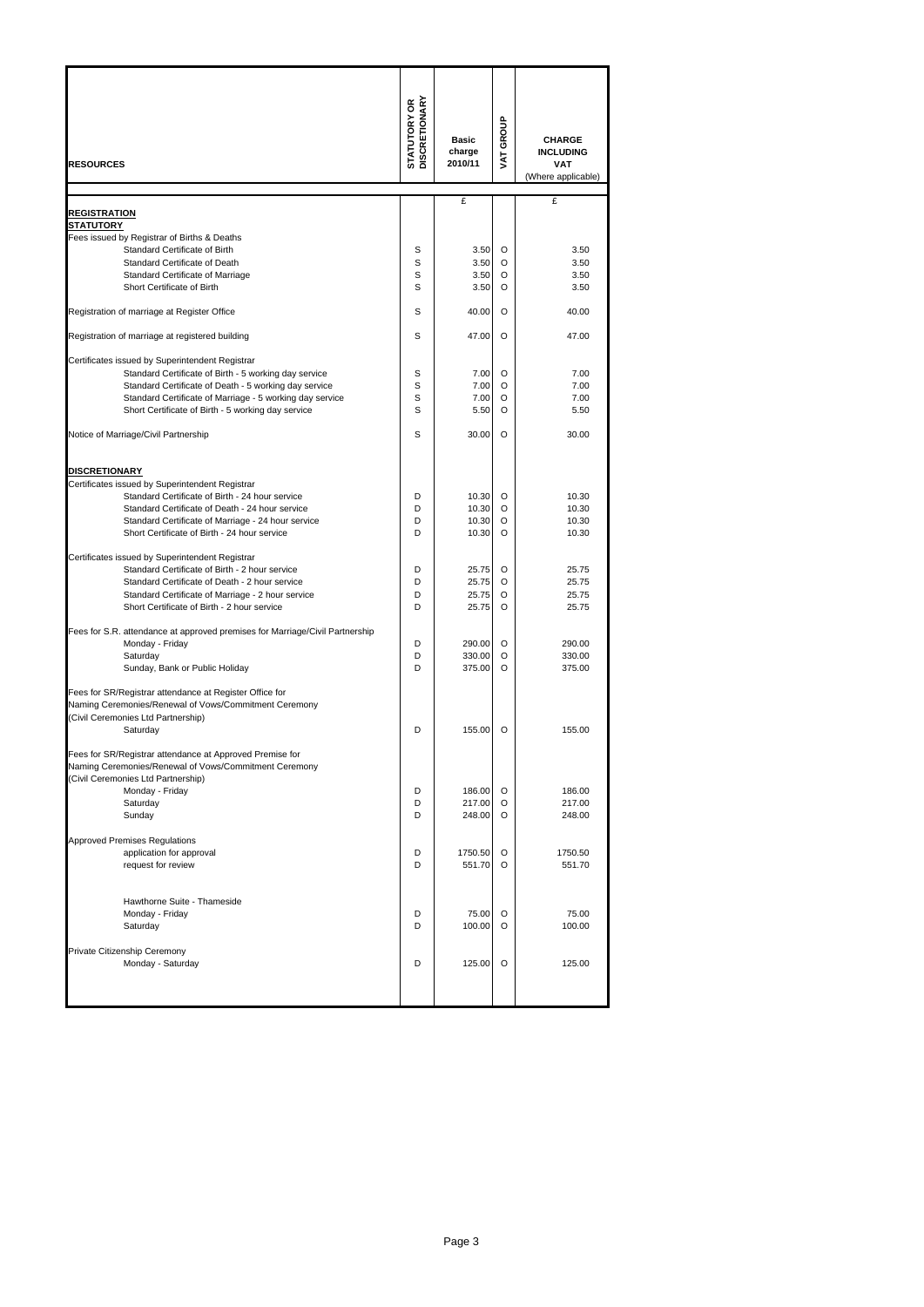| CHILDREN, EDUCATION AND FAMILIES                                                                                                                                                                                                              | <b>STATUTORY OR<br/>DISCRETIONARY</b> | <b>Basic charge</b><br>2010/11 | VAT GROUP | <b>CHARGE</b><br><b>INCLUDING VAT</b><br>(Where applicable) |
|-----------------------------------------------------------------------------------------------------------------------------------------------------------------------------------------------------------------------------------------------|---------------------------------------|--------------------------------|-----------|-------------------------------------------------------------|
|                                                                                                                                                                                                                                               |                                       | £                              |           | £                                                           |
| SCHOOLS - for other charges, please contact direct<br>School meal charges - Pupils<br>School meal charges - Teachers & Visitors<br><u>ADULT EDUCATION:</u>                                                                                    | D<br>D                                | 1.70<br>1.92                   | O<br>S    | 1.70<br>2.25                                                |
| Charges for the service are set out in the Adult Education Prospectus<br>published at the beginning of the academic year.<br>For more information on courses and charges please contact:<br>Grays<br>01375-372476<br>Stanford<br>01375-673616 |                                       |                                |           |                                                             |
| <b>GRANGEWATERS OUTDOOR EDUCATION CENTRE</b>                                                                                                                                                                                                  |                                       |                                |           |                                                             |
| <b>Individual Tuition</b><br>Kayaking, archery, climbing, canoeing and dinghy sailing<br>- 1 hour<br>- 2 hours<br><b>Equipment Included</b>                                                                                                   | D<br>D                                | 30.90<br>50.00                 | Ε<br>Е    | 30.90<br>50.00                                              |
| Dinghy Sailing Club                                                                                                                                                                                                                           |                                       |                                |           |                                                             |
| May to September - Wednesdays<br>2 hour session - adults<br>2 hour session - under 16<br><b>Equipment Included</b>                                                                                                                            | D<br>D                                | 12.00<br>8.25                  | Ε<br>Е    | 13.00<br>8.25                                               |
| <b>Celebration Groups</b><br>Up to 10<br>2 hour session - under 18<br>3 hour session - under 18                                                                                                                                               |                                       | 110.00<br>150.00               | Е<br>E    | 110.00<br>150.00                                            |
| 4 hour session - under 18                                                                                                                                                                                                                     |                                       | 190.00                         | Е         | 190.00                                                      |
| School holiday Programme<br>Cost per person<br>1 day                                                                                                                                                                                          |                                       | 20.00                          | E         | 20.00                                                       |
| <b>Corporate Sessions</b><br>Per person without catering                                                                                                                                                                                      |                                       |                                |           |                                                             |
| Half day<br>Full day                                                                                                                                                                                                                          |                                       | 26.00<br>50.00                 | Е<br>Е    | 26.00<br>50.00                                              |
| <b>Mobile Climbing wall</b><br>Up to 3 hours<br>Full day                                                                                                                                                                                      |                                       | 250.00<br>450.00               | Е<br>Е    | 250.00<br>450.00                                            |
| Residential cost including 6 hours activities, full catering<br>and residential accommodation = minimum number 10<br>Per person for 1 night to be multiplied for further nights                                                               |                                       | 52.00                          | Ε         | 52.00                                                       |
| Residential cost including 6 hours activities, full catering<br>and residential accommodation = minimum number 10<br>Per person for 1 night to be multiplied for further nights                                                               |                                       | 52.00                          | Ε         | 52.00                                                       |
| As above but without catering                                                                                                                                                                                                                 |                                       | 39.50                          | Е         | 39.50                                                       |
| As above but without catering and activities                                                                                                                                                                                                  |                                       | 14.50                          | Е         | 14.50                                                       |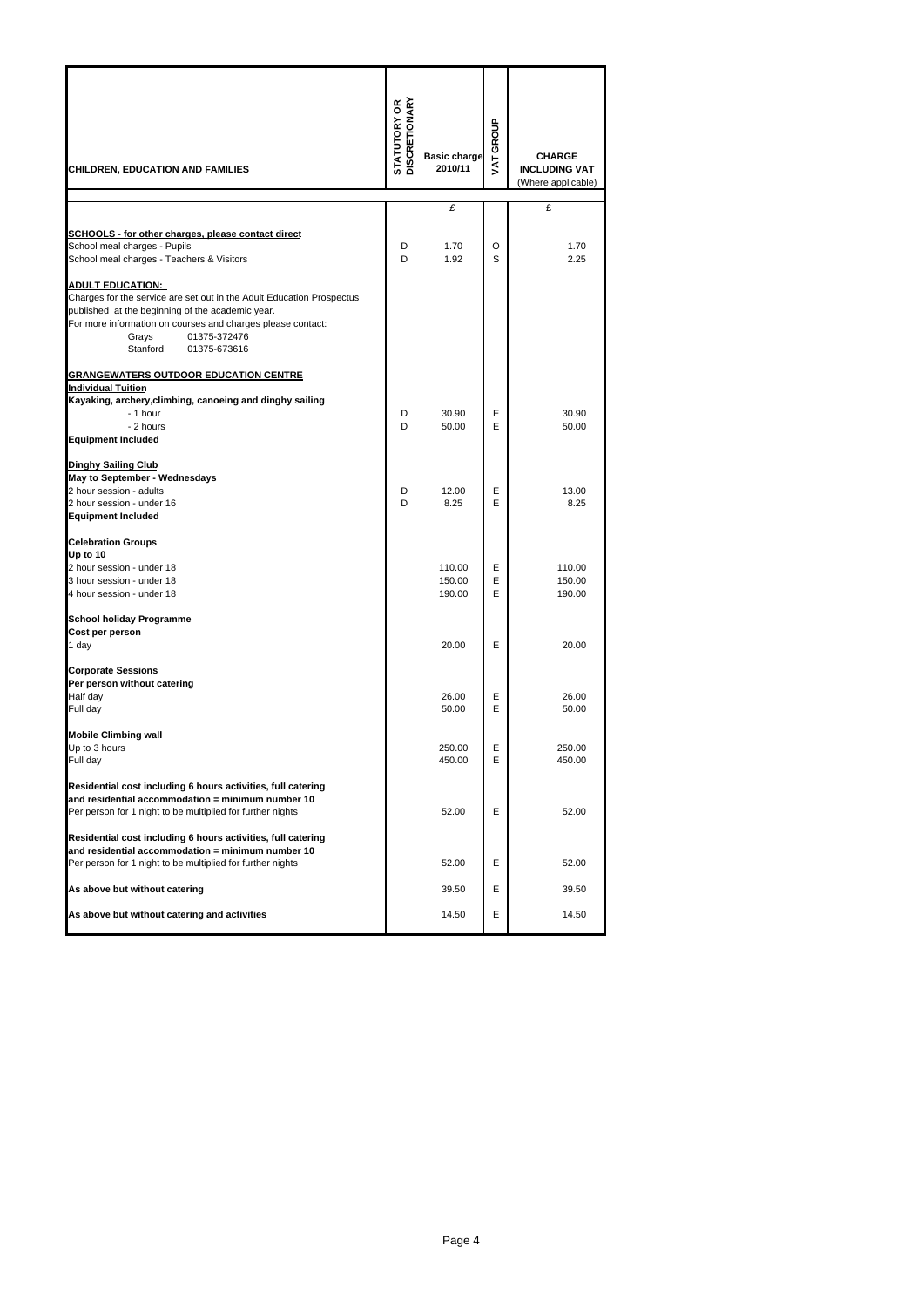| CHILDREN, EDUCATION AND FAMILIES                                                                                                                                                            | <b>STATUTORY OR</b><br>DISCRETIONARY | <b>Basic</b><br>charge<br>2010/11 | GROUP<br>Ĕ | <b>CHARGE</b><br><b>INCLUDING VAT</b><br>(Where applicable) |
|---------------------------------------------------------------------------------------------------------------------------------------------------------------------------------------------|--------------------------------------|-----------------------------------|------------|-------------------------------------------------------------|
|                                                                                                                                                                                             |                                      | £                                 |            | £                                                           |
| <b>Courses</b>                                                                                                                                                                              |                                      |                                   |            |                                                             |
| RYA Sailing Level 1 - 12 hours tuition                                                                                                                                                      | D                                    | 140.00                            | E          | 140.00                                                      |
| RYA Sailing Level 2 - 12 hours tuition                                                                                                                                                      | D.                                   | 140.00                            | E          | 140.00                                                      |
| RYA Powerboat Level 2 - 16 hours tuition                                                                                                                                                    | D.                                   | 170.00                            | E          | 170.00                                                      |
| <b>Equipment Included</b>                                                                                                                                                                   |                                      |                                   |            |                                                             |
| B.C.U.Canoeing Beginners 1&2 Star 9hrs tuition<br><b>Equipment Included</b>                                                                                                                 | D                                    | 80.00                             | F          | 80.00                                                       |
| Centre charges per group 10 including<br>Leaders per 1.5 hour session for schools and voluntary groups (under 18)<br>Youth Groups from 1.4.2010 to 31.03.2011:<br><b>Equipment included</b> | D                                    | 65.00                             | Е          | 65.00                                                       |
| <b>Family Centres</b>                                                                                                                                                                       |                                      |                                   |            |                                                             |
| Room hire - per session<br>Oaktree                                                                                                                                                          | D                                    | 87.20                             | S          | 102.45                                                      |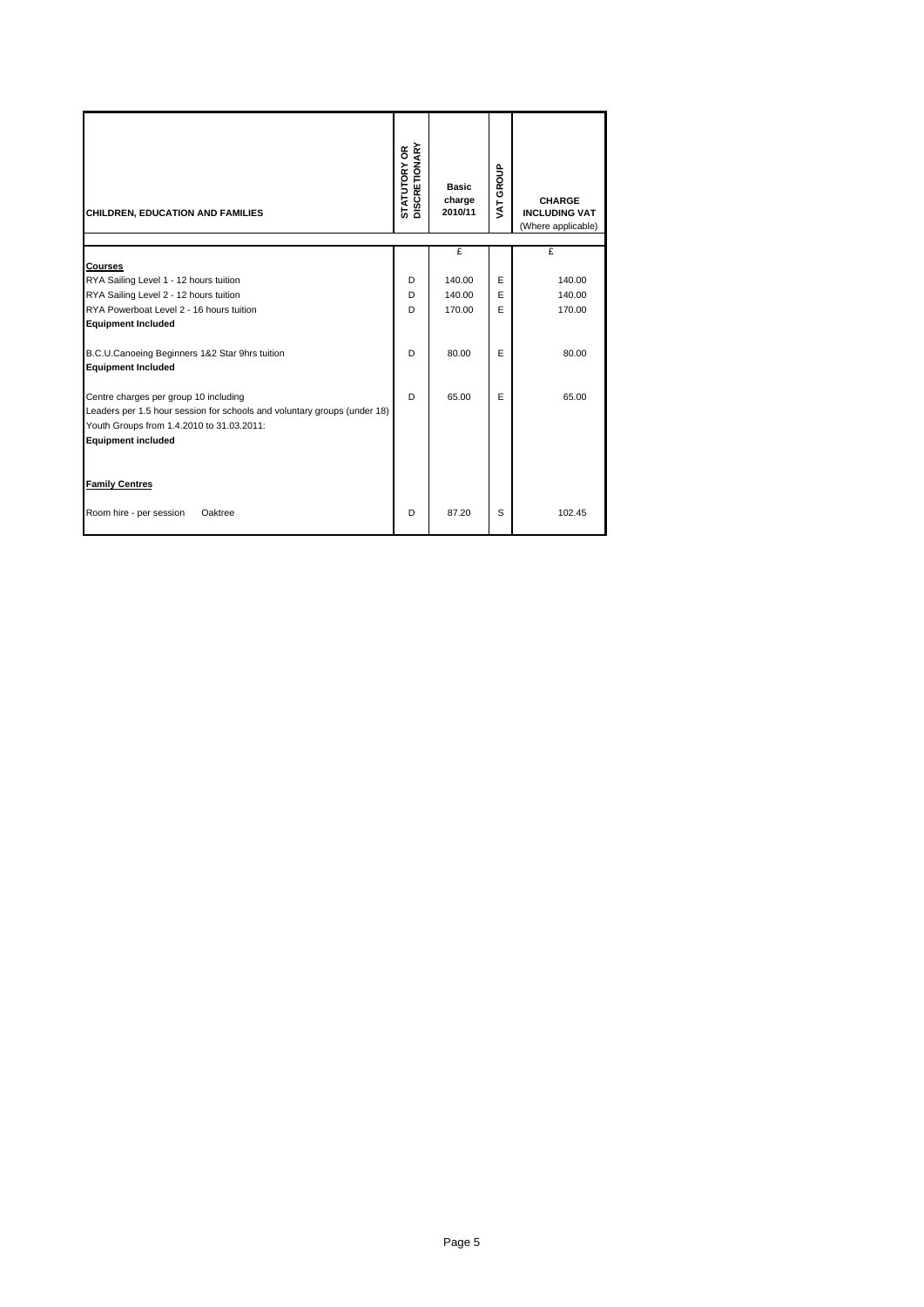| <b>COMMUNITY WELL- BEING</b>                                                                                                                                                                             | <b>STATUTORY OR<br/>DISCRETIONARY</b> | <b>Basic</b><br>charge<br>2010/11 | VAT GROUP        | <b>CHARGE</b><br><b>INCLUDING</b><br><b>VAT</b><br>(Where applicable) |
|----------------------------------------------------------------------------------------------------------------------------------------------------------------------------------------------------------|---------------------------------------|-----------------------------------|------------------|-----------------------------------------------------------------------|
|                                                                                                                                                                                                          |                                       | £                                 |                  | £                                                                     |
| <b>MEALS ON WHEELS</b><br>Per meal served at home<br>Per meal served at Luncheon Club<br>Per meal for services at day centres<br>- mid day meal<br>- breakfast only                                      | D<br>D<br>D<br>D                      | 3.45<br>3.15<br>3.15<br>1.00      | O<br>O<br>O<br>O | 3.45<br>3.15<br>3.15<br>1.00                                          |
| - tea only                                                                                                                                                                                               | D                                     | 1.00                              | O                | 1.00                                                                  |
| DOMICILIARY CARE<br>The charge for home care is<br>- Per Hour<br>Charge made in line with "Fairer Charging" guidance with protection<br>for people on Income Support plus 25% buffer.                    | D<br>D                                | 11.45                             | O                | 11.45                                                                 |
| Up to a maximum per week                                                                                                                                                                                 |                                       | 159.15                            | O                | 159.15                                                                |
| <u>RESIDENTIAL ACCOMMODATION CHARGES</u><br>Maximum weekly charge for residents to other local authorities                                                                                               |                                       |                                   |                  |                                                                       |
| Residential Accommodation is outside the scope of VAT<br>when supplied to/for people who were Thurrock residents but<br>exempt when supplied to/for non Thurrock residents<br>or other local authorities |                                       |                                   |                  |                                                                       |
| Homes for Older people (per week)                                                                                                                                                                        | D                                     | 594.00                            | O                | 594.00                                                                |
| Charges to Other Local Authorities/Organisations are at<br>rates shown above.                                                                                                                            |                                       |                                   |                  |                                                                       |
| <b>Community Day Care Service</b><br>The scale of charges outlined below relate to the charges per day<br>made to other Local Authorities where Non-Thurrock<br>residents attend the Centre              |                                       |                                   |                  |                                                                       |
| Adult Community Services - Fees are based on individual needs and<br>circumstances.                                                                                                                      |                                       |                                   |                  |                                                                       |
| <b>CHARGE FOR ATTENDANCE AT DAY CENTRES</b><br>Per attendance                                                                                                                                            | D                                     | 5.30                              | O                | 5.30                                                                  |
| <u>IRANSPORT</u><br>Per Journey<br>Up to per week<br>these charges are for Thurrock Residents                                                                                                            | D<br>D                                | 1.00<br>1.10                      | O<br>O           | 1.00<br>1.10                                                          |
| <b>RESPITE CARE FOR ADULTS WITH DISABILITIES</b><br>The charge outlined below relates to the use of Thurrock<br>Council's own Short Break Service                                                        |                                       |                                   |                  |                                                                       |
| Charge per night per service user                                                                                                                                                                        | D                                     | 10.95                             | O                | 10.95                                                                 |
| <b>SHELTERED HOUSING VISITOR'S ROOM</b><br>Per night per person                                                                                                                                          | D                                     | 8.30                              | O                | 8.30                                                                  |
| <b>STANLEY LAZELL MEMORIAL HALL</b><br><b>DELL ROAD</b>                                                                                                                                                  |                                       |                                   |                  |                                                                       |
| 1. Committee room - per hour (subject to a minimum<br>hire of one hour and a maximum of five hours)                                                                                                      | D                                     | 6.60                              | Е                | 6.60                                                                  |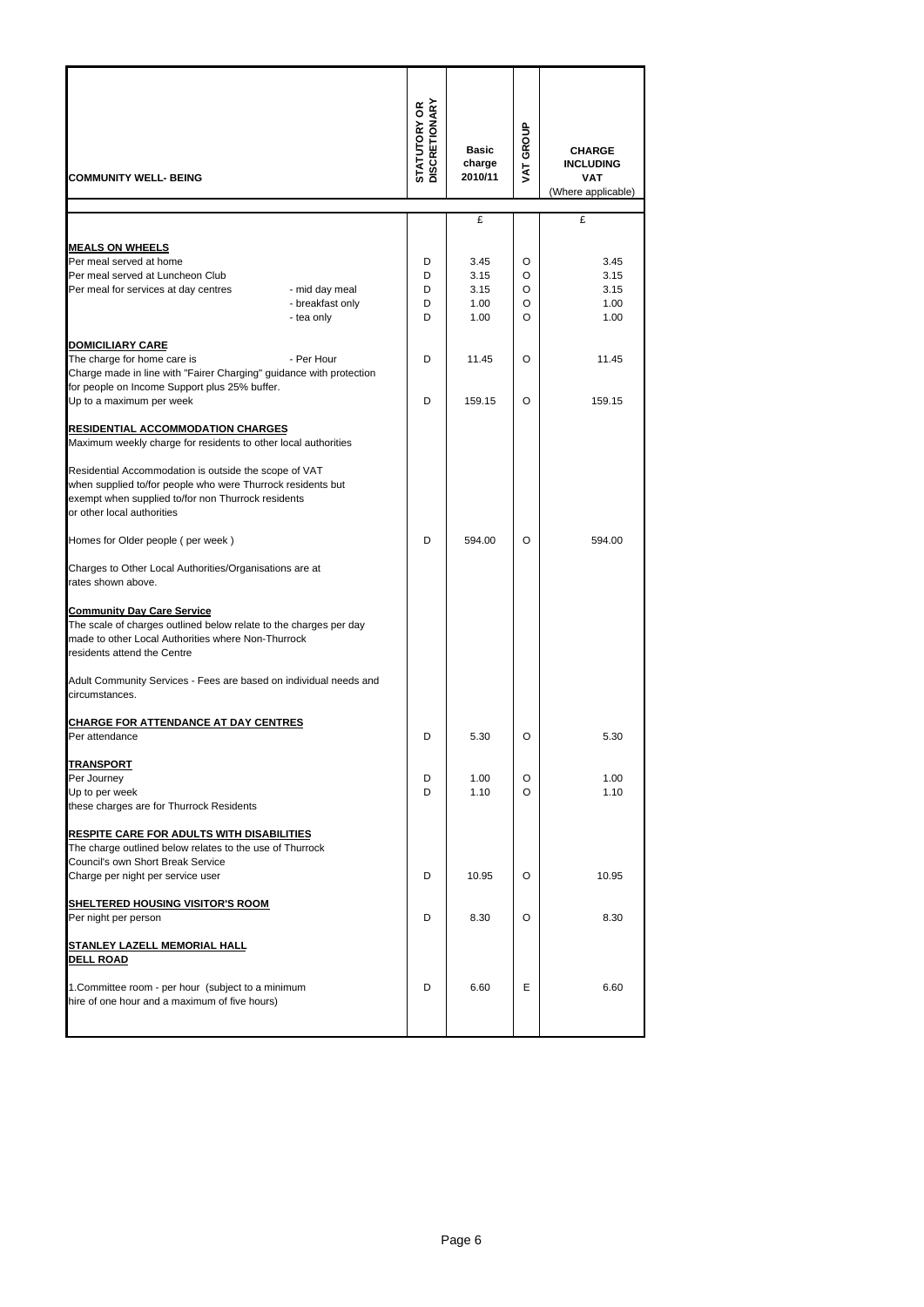|                       | <b>COMMUNITY WELL- BEING</b>                                                                                                                                                                                                                                                                                                                                                                                                                                                                                                                                                                                                                                                                   | <b>STATUTORY OR<br/>DISCRETIONARY</b> | <b>Basic charge</b><br>2010/11                                                       | GROUP<br><b>TAT</b>                            | <b>CHARGE</b><br><b>INCLUDING</b><br><b>VAT</b><br>(Where applicable)                |
|-----------------------|------------------------------------------------------------------------------------------------------------------------------------------------------------------------------------------------------------------------------------------------------------------------------------------------------------------------------------------------------------------------------------------------------------------------------------------------------------------------------------------------------------------------------------------------------------------------------------------------------------------------------------------------------------------------------------------------|---------------------------------------|--------------------------------------------------------------------------------------|------------------------------------------------|--------------------------------------------------------------------------------------|
|                       |                                                                                                                                                                                                                                                                                                                                                                                                                                                                                                                                                                                                                                                                                                |                                       | £                                                                                    |                                                | £                                                                                    |
|                       | 2.Hall - Per hour (subject to a minimum of one<br>hour and a maximum of five hours) - Weekday<br>Weekend under 5 hours - per hour<br>Weekend over 5 hours - per hour                                                                                                                                                                                                                                                                                                                                                                                                                                                                                                                           | D                                     | 8.80<br>13.70<br>19.20                                                               | E<br>E<br>E                                    | 8.80<br>13.70<br>19.20                                                               |
|                       | 3. Saturday & Sunday all day hire<br>+ Insurance premiums on hire charges for<br>non commercial organizations.                                                                                                                                                                                                                                                                                                                                                                                                                                                                                                                                                                                 | D                                     | 185.65                                                                               | E<br>E                                         | 185.65<br>9% of<br>hire fee                                                          |
| <b>WORKS</b>          | The cost of works are charged in accordance with the<br>Council's Schedule of Rates.<br>An increase of 20% is levied in respect of out of hours call out.                                                                                                                                                                                                                                                                                                                                                                                                                                                                                                                                      |                                       |                                                                                      |                                                |                                                                                      |
| <b>PARKS</b>          | FOOTBALL Block booking Sat or Sun + Changing Facilities per match mens<br>Block booking Sat or Sun - Changing Facilities per match mens<br>Block booking Sat or Sun + Changing Facilities per match U21's<br>Block booking Sat or Sun - Changing Facilities per match U21's<br>Block booking Sat or Sun - Changing Facilities per match U11 to U18's<br>Block booking Sat - Changing Facilities per match Scouts<br>Block booking Sat - Changing Facilities per match Cubs<br>Block booking Sat or Sun - Changing Facilities per match U7's to U10's<br>Sat & Sun + Changing Facilities per match single use charge + vat<br>Sat & Sun - Changing Facilities per match single use charge + vat |                                       | 52.55<br>47.10<br>41.80<br>40.15<br>31.55<br>23.55<br>5.35<br>5.35<br>88.20<br>85.60 | Ε<br>E<br>Ε<br>E<br>Ε<br>E<br>Ε<br>E<br>E<br>E | 52.55<br>47.10<br>41.80<br>40.15<br>31.55<br>23.55<br>5.35<br>5.35<br>88.20<br>85.60 |
| <b>RUGBY</b>          | Block booking Sat or Sun - Changing Facilities per match mens<br>Block booking Sat or Sun + Changing Facilities per match mens<br>Block booking Sat or Sun - Changing Facilities per match U13 to U18's<br>Block booking Sat or Sun - Changing Facilities per match U7's to U12's<br>Sat or Sun - Changing Facilities per match single use charge + vat                                                                                                                                                                                                                                                                                                                                        |                                       | 47.10<br>52.55<br>31.55<br>5.35<br>85.60                                             | E<br>E<br>E<br>E                               | 47.10<br>52.55<br>31.55<br>5.35<br>85.60                                             |
| <b>CRICKET</b>        | Block booking Sat or Sun + Changing Facilities per match mens<br>Block booking Sat or Sun - Changing Facilities per match mens<br>Block booking Sat + Changing Facilities per match Youth                                                                                                                                                                                                                                                                                                                                                                                                                                                                                                      |                                       | 62.05<br>57.71<br>34.50                                                              | E<br>E<br>E                                    | 62.05<br>57.71<br>34.50                                                              |
| <b>BOWLS</b>          | Thurrock Bowls Assoc - exclusive Under 60<br>use of 8 greens<br>Over <sub>60</sub><br>Under 18                                                                                                                                                                                                                                                                                                                                                                                                                                                                                                                                                                                                 |                                       | 128.40<br>103.80<br>64.20                                                            | E<br>E<br>E                                    | 128.40<br>103.80<br>64.20                                                            |
| <b>TENNIS</b>         | Orsett Court Per hour<br>∪orrıngnam courts Per hour<br>All other Courts                                                                                                                                                                                                                                                                                                                                                                                                                                                                                                                                                                                                                        |                                       | 2.00<br>TBE<br>TBE                                                                   | Ε<br>Ε<br>Ε                                    | 2.00<br>TBE<br>TBE                                                                   |
| VAT<br>are met.       | Short term lets of sports facilities are normally standard<br>rated but are exempt from Value Added Tax if the facility is let for<br>a series of short periods provided all the following conditions<br>(a) The series must be of 10 or more periods. Usually 16.                                                                                                                                                                                                                                                                                                                                                                                                                             |                                       |                                                                                      |                                                |                                                                                      |
|                       | (b) Each period must be for playing the same sport or activity and<br>must be in the same place.<br>© The interval between each period must not be less than 1 day                                                                                                                                                                                                                                                                                                                                                                                                                                                                                                                             |                                       |                                                                                      |                                                |                                                                                      |
| or more than 14 days. |                                                                                                                                                                                                                                                                                                                                                                                                                                                                                                                                                                                                                                                                                                |                                       |                                                                                      |                                                |                                                                                      |
| e.g. pitch flooded.   | (d) There must be clear evidence of the existence of a written<br>agreement for the series of lets, including evidence of payment in<br>full for the series, whether or not the right to use the facility is<br>actually exercised on a particular occasion.<br>NOTE : This condition would not be breached if a refund is given<br>because a facility is not available for use on a booked date                                                                                                                                                                                                                                                                                               |                                       |                                                                                      |                                                |                                                                                      |
|                       | (e) The let must be made to a school, a club or an association.                                                                                                                                                                                                                                                                                                                                                                                                                                                                                                                                                                                                                                |                                       |                                                                                      |                                                |                                                                                      |
|                       | (f) The hirer must in all cases have exclusive use of the facility.<br>NOTE * Denotes surcharge for every participating non - member                                                                                                                                                                                                                                                                                                                                                                                                                                                                                                                                                           |                                       |                                                                                      |                                                |                                                                                      |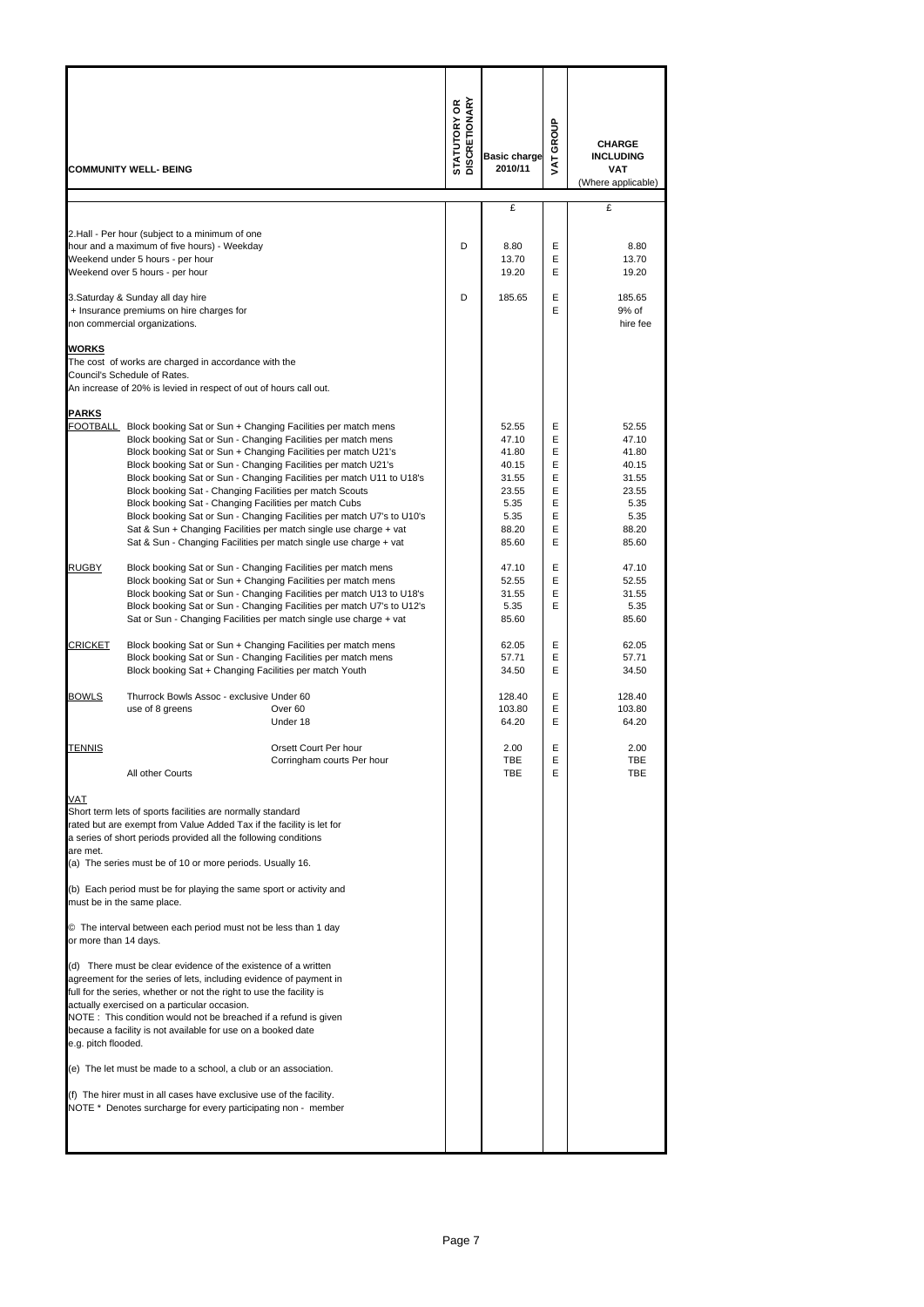| <b>COMMUNITY WELL- BEING</b>                                                                                                                                                                                                                                                                                                                                                          | <b>DISCRETIONARY</b><br><b>STATUTORY OR</b> | <b>Basic</b><br>charge<br>2010/11                            | VAT GROUP                            | <b>CHARGE</b><br><b>INCLUDING</b><br><b>VAT</b><br>(Where applicable) |
|---------------------------------------------------------------------------------------------------------------------------------------------------------------------------------------------------------------------------------------------------------------------------------------------------------------------------------------------------------------------------------------|---------------------------------------------|--------------------------------------------------------------|--------------------------------------|-----------------------------------------------------------------------|
|                                                                                                                                                                                                                                                                                                                                                                                       |                                             | £                                                            |                                      | £                                                                     |
| <u>LIBRARIES</u>                                                                                                                                                                                                                                                                                                                                                                      |                                             |                                                              |                                      |                                                                       |
| <b>FINES</b>                                                                                                                                                                                                                                                                                                                                                                          |                                             |                                                              |                                      |                                                                       |
| Books:<br>Day1<br>Day 2<br>Day 3<br>Day 4<br>Day 5<br>Day 6<br>Day 7<br>(The fines will be charged on the days which the library is open)<br>Maximum charge (8 weeks) *<br>* This maximum charge limits the extent of a fine payable for late<br>return of a single item. A renewal constitutes a new loan.<br>NOTE:<br>Books borrowed on children's and young adult tickets - exempt | D<br>D<br>D<br>D<br>D<br>D<br>D<br>D        | 0.10<br>0.20<br>0.30<br>0.40<br>0.50<br>0.60<br>0.70<br>6.05 | O<br>O<br>O<br>O<br>O<br>O<br>O<br>O | 0.10<br>0.20<br>0.30<br>0.40<br>0.50<br>0.60<br>0.70<br>6.05          |
| RECORDED SOUND<br>Compact Disc Hire - 1 week loan                                                                                                                                                                                                                                                                                                                                     | D                                           | 0.65                                                         | O                                    | 0.65                                                                  |
| Cassette Hire - 3 Week loan<br>Spoken word for adults:<br>3 week loan<br>All spoken word for children (tape or CD)<br>Spoken Word on CD                                                                                                                                                                                                                                               | D<br>D<br>D                                 | 0.50<br>0.55                                                 | O<br>O<br>O                          | 0.50<br>0.00<br>0.55                                                  |
| <u>LANGUAGE COURSES</u><br>Single item for 3 weeks<br>Multiple sets for 12 weeks                                                                                                                                                                                                                                                                                                      | D<br>D                                      | 0.55<br>2.90                                                 | O<br>$\Omega$                        | 0.55<br>2.90                                                          |
| <b>NOTE</b><br>People who are blind, partially sighted or who have<br>difficulty in reading print due to physical learning disabilities<br>do not pay fines or hire or request charges for recorded sound<br>VIDEO                                                                                                                                                                    |                                             |                                                              |                                      |                                                                       |
| <b>TV &amp; Feature Films Hire (VID1)</b><br>Each item / week<br>Overdue: ttem / week<br>Maximum charge - 8 weeks                                                                                                                                                                                                                                                                     | D<br>υ<br>D                                 | 1.75<br>1.75<br>14.20                                        | O<br>O<br>O                          | 1.75<br>1.75<br>14.20                                                 |
| Children's Video Hire (VIDCH)<br>Each item / week<br>Overdue: item / week<br>Maximum charge - 8 weeks                                                                                                                                                                                                                                                                                 | D<br>D<br>D                                 | 1.40<br>1.40<br>11.25                                        | O<br>O<br>O                          | 1.40<br>1.40<br>11.25                                                 |
| Non Fiction Video Hire (VID2)<br>Each item / week<br>Overdue: item / week<br>Maximum charge - 8 weeks<br>NOTE: Deaf and hard of hearing people do not pay fines or hire or<br>request charges for sub-titled videos.                                                                                                                                                                  | D<br>D<br>D                                 | 1.05<br>1.05<br>8.20                                         | O<br>O<br>O                          | 1.05<br>1.05<br>8.20                                                  |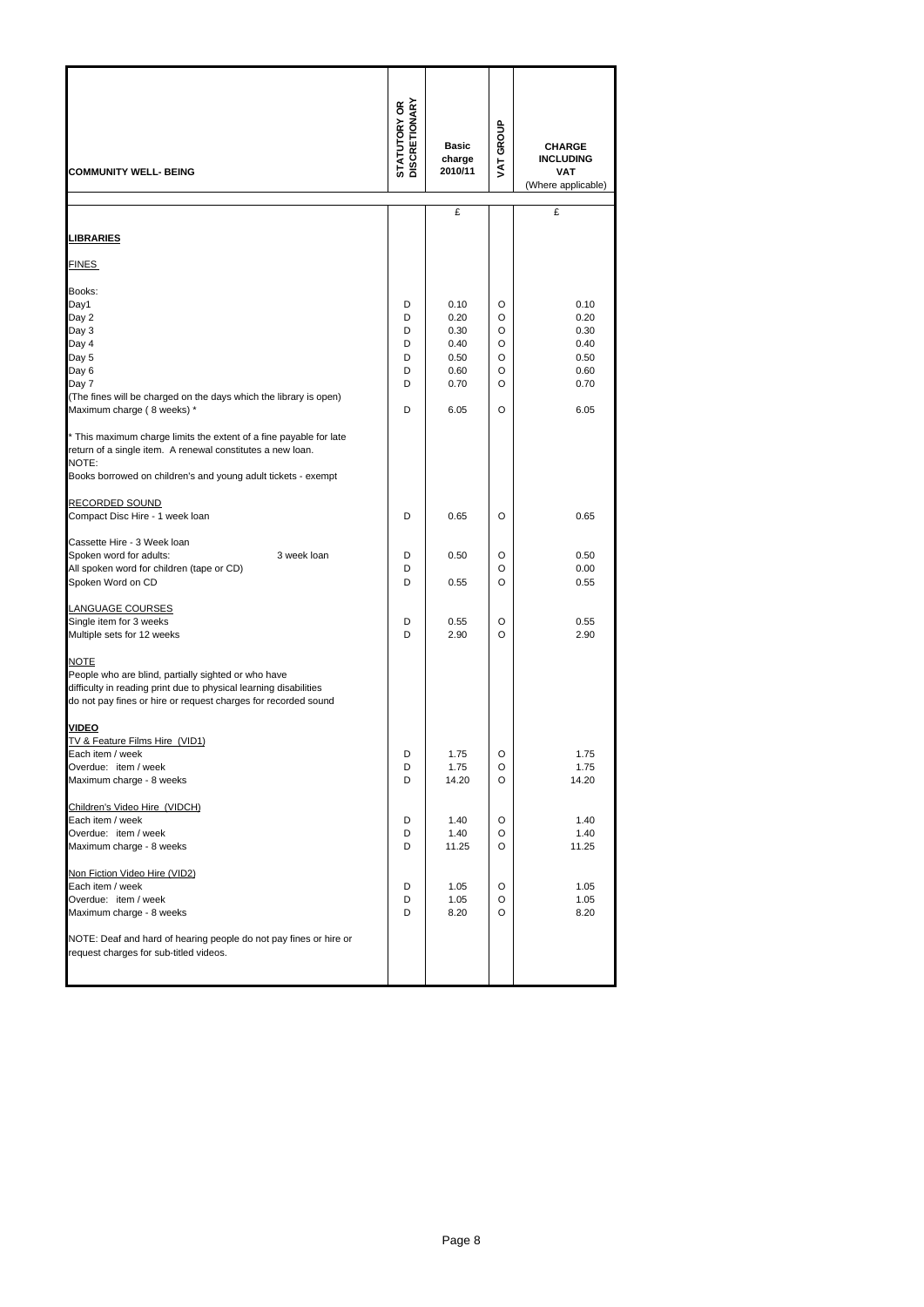| <b>COMMUNITY WELL- BEING</b>                                                                                                                                                                                                                                                                                                                                                                                                                                                      | <b>DISCRETIONARY</b><br>STATUTORY OR                | <b>Basic</b><br>charge<br>2010/11                                                    | VAT GROUP                                                     | <b>CHARGE</b><br><b>INCLUDING</b><br><b>VAT</b><br>(Where applicable)                |
|-----------------------------------------------------------------------------------------------------------------------------------------------------------------------------------------------------------------------------------------------------------------------------------------------------------------------------------------------------------------------------------------------------------------------------------------------------------------------------------|-----------------------------------------------------|--------------------------------------------------------------------------------------|---------------------------------------------------------------|--------------------------------------------------------------------------------------|
|                                                                                                                                                                                                                                                                                                                                                                                                                                                                                   |                                                     | £                                                                                    |                                                               | £                                                                                    |
| <b>CD-ROM</b>                                                                                                                                                                                                                                                                                                                                                                                                                                                                     |                                                     |                                                                                      |                                                               |                                                                                      |
|                                                                                                                                                                                                                                                                                                                                                                                                                                                                                   |                                                     |                                                                                      |                                                               |                                                                                      |
| CD Rom Hire                                                                                                                                                                                                                                                                                                                                                                                                                                                                       |                                                     |                                                                                      |                                                               |                                                                                      |
| Each item / 3 weeks                                                                                                                                                                                                                                                                                                                                                                                                                                                               | D                                                   | 2.45                                                                                 | O                                                             | 2.45                                                                                 |
| DVD'S Hire                                                                                                                                                                                                                                                                                                                                                                                                                                                                        | D                                                   | 2.10                                                                                 | O                                                             | 2.10                                                                                 |
| <b>Playstation Hire</b>                                                                                                                                                                                                                                                                                                                                                                                                                                                           | D                                                   | 2.10                                                                                 | O                                                             | 2.10                                                                                 |
| <b>MUSIC SETS AND PLAY SETS</b>                                                                                                                                                                                                                                                                                                                                                                                                                                                   |                                                     |                                                                                      |                                                               |                                                                                      |
| <b>Music Set Hire</b><br>Vocal scores (per item)<br>Sheets - per set<br>Chamber music (3 or more parts)<br>Orchestral set<br>Play Sets Hire (3-15 copies)                                                                                                                                                                                                                                                                                                                         | D<br>D<br>D<br>D<br>D                               | 0.40<br>3.35<br>3.35<br>6.50<br>2.60                                                 | O<br>O<br>O<br>O<br>O                                         | 0.40<br>3.35<br>3.35<br>6.50<br>2.60                                                 |
| <b>BORROWERS' LOST TICKETS</b><br>Adult - First Loss<br>- Second and subsequent loss                                                                                                                                                                                                                                                                                                                                                                                              | D<br>D                                              | 1.70<br>1.70                                                                         | O<br>O                                                        | 1.70<br>1.70                                                                         |
| <b>SALES</b><br>Adult fiction - hardback<br>Adult fiction - paperback<br>Adult non fiction - hardback<br>Adult non fiction - paperback<br>Children's - hardback<br>Children's - paperback<br>CD's<br>Cassettes - per cassette<br>Videos<br>DVD's<br>Playstation<br><b>DAMAGED AND LOST ITEMS</b><br>Replacement cost or publication price for books and other<br>materials during the first year. Thereafter, 10% reduction<br>for each year to a minimum of 50% or the following | D<br>D<br>D<br>D<br>D<br>D<br>D<br>D<br>D<br>D<br>D | 0.65<br>0.20<br>1.00<br>0.50<br>0.60<br>0.20<br>2.60<br>0.30<br>2.40<br>2.40<br>3.00 | Ζ<br>Z<br>Ζ<br>Z<br>Ζ<br>Z<br>S<br>S<br>$\mathbb S$<br>S<br>S | 0.65<br>0.20<br>1.00<br>0.50<br>0.60<br>0.20<br>3.05<br>0.35<br>2.80<br>2.80<br>3.50 |
| whichever is the greater.<br><b>Adults</b><br>Children<br>Books for which no current value can be traced :<br>Adult fiction - hardback<br>Adult fiction - paperback<br>Adult non - fiction - hardback<br>Adult non - fiction - paperback<br>Children's' fiction - hardback<br>Children's' fiction - paperback                                                                                                                                                                     | D<br>D<br>D<br>D<br>D<br>D<br>D<br>D                | 1.60<br>1.10<br>19.45<br>7.55<br>23.70<br>8.60<br>13.00<br>5.45                      | O<br>O<br>O<br>O<br>O<br>O<br>O<br>O                          | 1.60<br>1.10<br>19.45<br>7.55<br>23.70<br>8.60<br>13.00<br>5.45                      |
| Children's' non - fiction - hardback<br>Children's' non - fiction - paperback<br>Children's' boardbacks                                                                                                                                                                                                                                                                                                                                                                           | D<br>D<br>D                                         | 13.00<br>7.55<br>0.00                                                                | O<br>O<br>O                                                   | 13.00<br>7.55<br>0.00                                                                |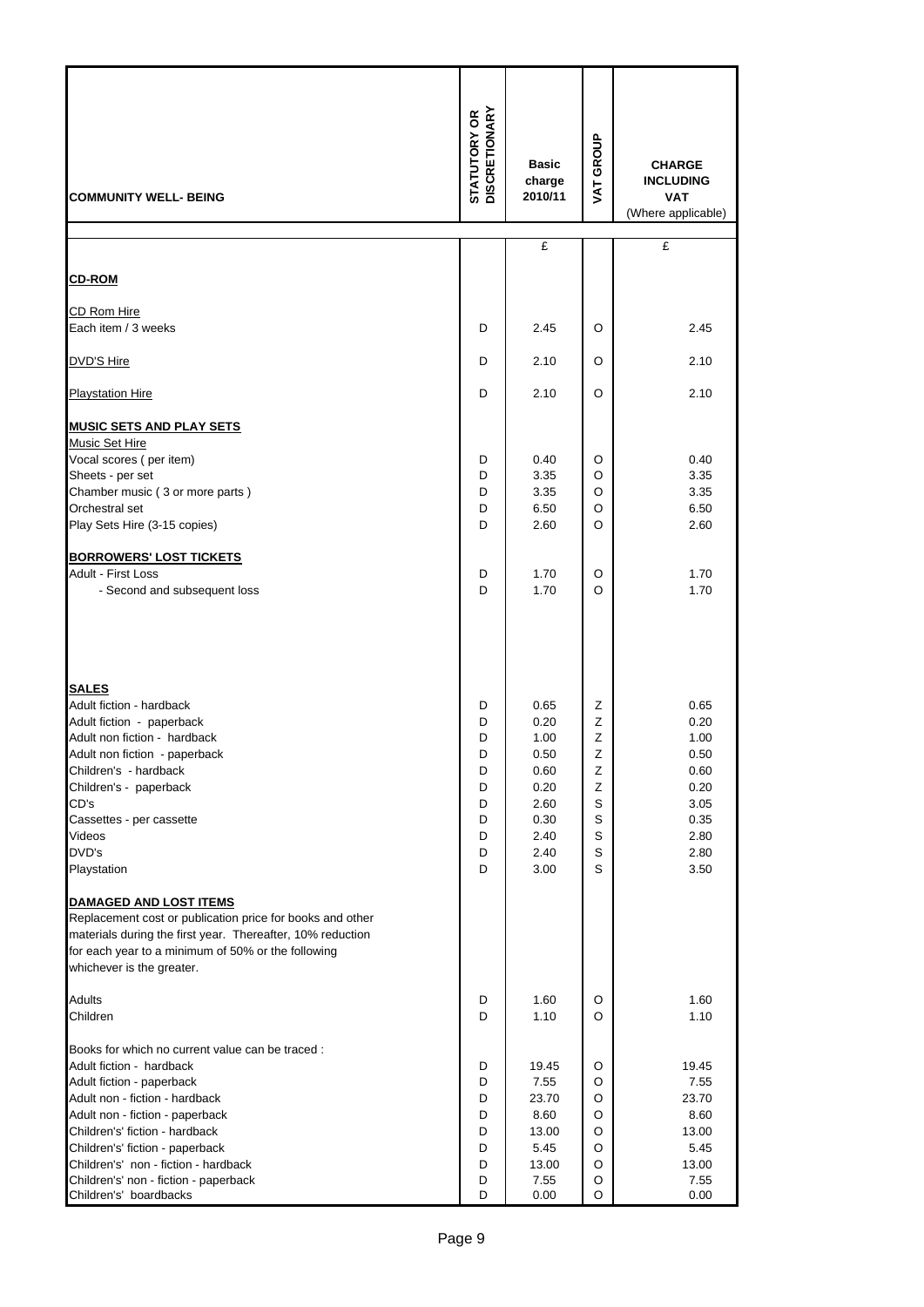| <b>COMMUNITY WELL- BEING</b>                        |                                                        | <b>STATUTORY OR<br/>DISCRETIONARY</b> | <b>Basic</b><br>charge<br>2010/11 | VAT GROUP | <b>CHARGE</b><br><b>INCLUDING</b><br><b>VAT</b><br>(Where applicable) |
|-----------------------------------------------------|--------------------------------------------------------|---------------------------------------|-----------------------------------|-----------|-----------------------------------------------------------------------|
|                                                     |                                                        |                                       |                                   |           |                                                                       |
|                                                     |                                                        |                                       | £                                 |           | £                                                                     |
| Other items for which no price can be traced:       |                                                        |                                       |                                   |           |                                                                       |
| Video Fiction                                       |                                                        | D                                     | 13.50                             | O         | 13.50                                                                 |
| Video Non-Fiction                                   |                                                        | D                                     | 13.50                             | O         | 13.50                                                                 |
| <b>Compact Disks</b>                                |                                                        | D                                     | 11.15                             | O         | 11.15                                                                 |
| Cassette                                            |                                                        | D                                     | 6.70                              | O         | 6.70                                                                  |
| DVD'S                                               |                                                        | D                                     | 22.15                             | O         | 22.15                                                                 |
| Video children's Fiction                            |                                                        | D                                     | 13.50                             | O         | 13.50                                                                 |
| <b>Playstation Games</b>                            |                                                        | D                                     | 21.60                             | O         | 21.60                                                                 |
| <b>Playstation 2 Games</b>                          |                                                        | D                                     | 21.60                             | O         | 21.60                                                                 |
| <u>LOST COMPACT DISC CASSETTE INSERTS/</u>          |                                                        |                                       |                                   |           |                                                                       |
| <b>CASES AND BOOK WALLETS</b>                       |                                                        |                                       |                                   |           |                                                                       |
| Compact Disc/CD ROM or Cassette Insert              |                                                        | D                                     |                                   | O         | <b>Full Cost</b>                                                      |
| Compact Disc/CD Rom Case                            |                                                        | D                                     | 1.20                              | O         | 1.20                                                                  |
| Cassette Case                                       |                                                        | D                                     | 0.65                              | O         | 0.65                                                                  |
| Video - case                                        |                                                        | D                                     | 1.20                              | O         | 1.20                                                                  |
| Video - insert                                      |                                                        | D                                     |                                   | O         | <b>Full Cost</b>                                                      |
| <b>Book wallets</b>                                 |                                                        | D                                     | 0.65                              | O         | 0.65                                                                  |
| <b>DVD</b> insert                                   |                                                        | D                                     |                                   | O         | <b>Full Cost</b>                                                      |
| <b>DVD Case</b>                                     |                                                        | D                                     | 1.20                              | O         | 1.20                                                                  |
| Playstation - insert                                |                                                        | D<br>D                                | 1.20                              | O<br>O    | <b>Full Cost</b><br>1.20                                              |
| Playstation case                                    |                                                        |                                       |                                   |           |                                                                       |
| <b>PHOTOCOPIERS</b>                                 |                                                        |                                       |                                   |           |                                                                       |
| Single copy A4 size - Monochrome                    |                                                        | D                                     | 0.05                              | S         | 0.05                                                                  |
| Single copy A3 size - Monochrome                    |                                                        | D                                     | 0.10                              | S         | 0.10                                                                  |
| Single copy A4 size - Colour                        |                                                        | D                                     | 0.90                              | S         | 1.05                                                                  |
| Single copy A3 size - Colour                        |                                                        | D                                     | 1.35                              | S         | 1.60                                                                  |
|                                                     |                                                        |                                       |                                   |           |                                                                       |
| <b>MICROFILM PRINTS</b>                             |                                                        | D                                     | 43.85                             | S         | 51.50                                                                 |
| Each                                                |                                                        |                                       |                                   |           |                                                                       |
| <u>FAX</u>                                          |                                                        |                                       |                                   |           |                                                                       |
| <b>Outgoing</b>                                     |                                                        |                                       |                                   |           |                                                                       |
| First page: UK                                      |                                                        | D                                     | 1.10                              | S         | 1.30                                                                  |
| Additional page                                     |                                                        | D                                     | 0.60                              | S         | 0.70                                                                  |
| First page : Europe                                 |                                                        | υ                                     | 2.15                              | S         | 2.55                                                                  |
| Additional page                                     |                                                        | D                                     | 1.10                              | S         | 1.30                                                                  |
| First page: Elsewhere                               |                                                        | D                                     | 2.15                              | S         | 2.55                                                                  |
| Additional page:                                    |                                                        | D                                     | 1.15                              | S         | 1.35                                                                  |
| Libraries located within shopping centres where fax |                                                        |                                       |                                   |           |                                                                       |
|                                                     | charges are cheaper may match the charge of the lowest |                                       |                                   |           |                                                                       |
| competitor (in agreement with the group manager)    |                                                        |                                       |                                   |           |                                                                       |
| Incoming                                            |                                                        |                                       |                                   |           |                                                                       |
| Each                                                |                                                        | D                                     | 1.15                              | S         | 1.35                                                                  |
|                                                     |                                                        |                                       |                                   |           |                                                                       |
| <b>INTERNET AND WORD PROCESSING</b>                 |                                                        |                                       |                                   |           |                                                                       |
| Use of the Internet                                 |                                                        |                                       |                                   |           |                                                                       |
| Word Processing:                                    | Black and white                                        | D                                     | 0.20                              | S         | 0.25                                                                  |
|                                                     | Colour                                                 | D                                     | 0.20                              | S         | 0.25                                                                  |
|                                                     |                                                        |                                       |                                   |           |                                                                       |
| <b>CD-ROM PRINT-OUTS:</b>                           |                                                        |                                       |                                   |           |                                                                       |
| <b>Black and white</b>                              |                                                        | D                                     | 0.20                              | S         | 0.25                                                                  |
| Colour                                              |                                                        | D                                     | 0.20                              | S         | 0.25                                                                  |
|                                                     |                                                        |                                       |                                   |           |                                                                       |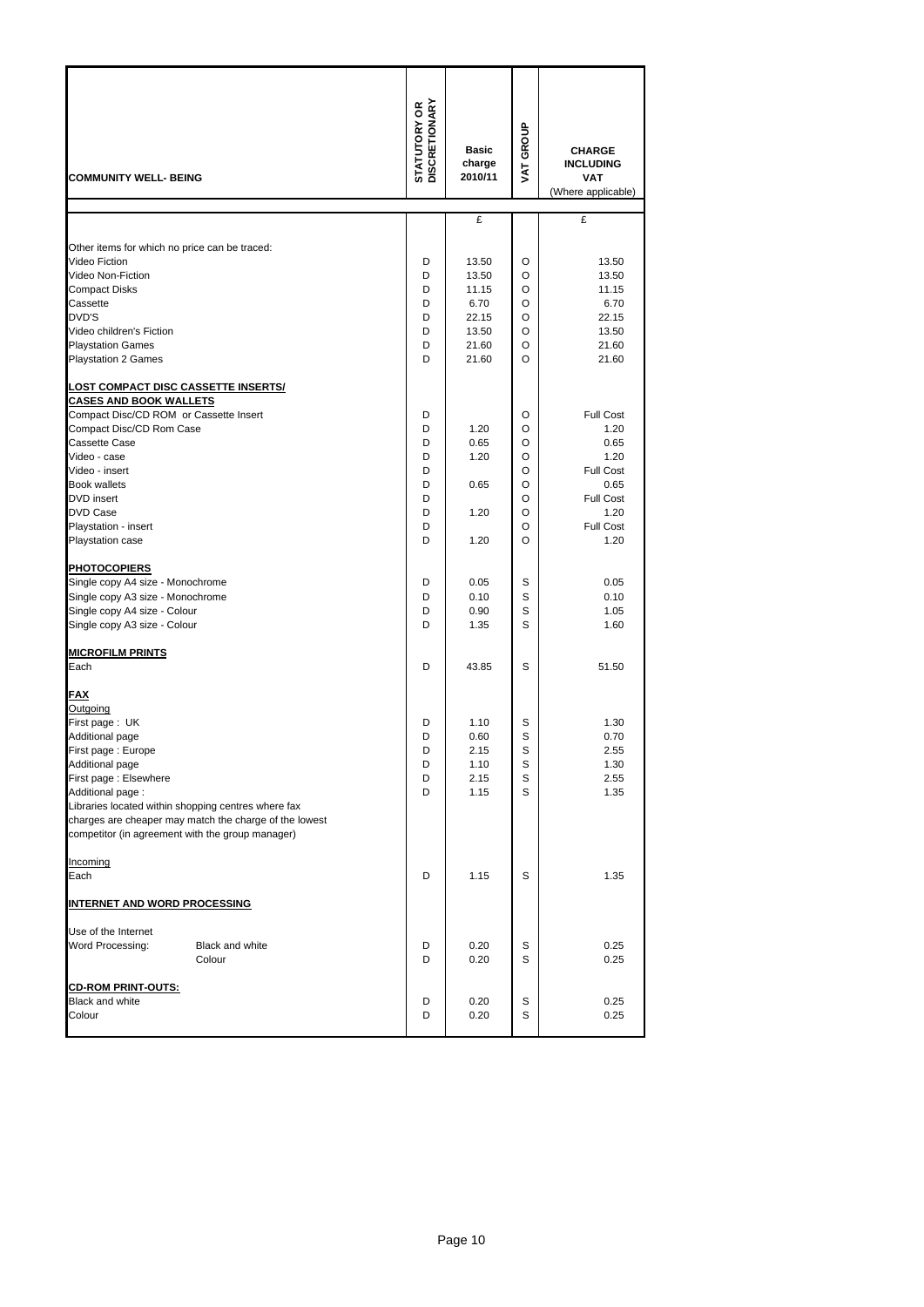| <b>COMMUNITY WELL- BEING</b>                                                                   | <b>DISCRETIONARY</b><br><b>STATUTORY OR</b> | <b>Basic charge</b><br>2010/11 | GROUP<br>Š | <b>CHARGE</b><br><b>INCLUDING</b><br><b>VAT</b><br>(Where applicable) |
|------------------------------------------------------------------------------------------------|---------------------------------------------|--------------------------------|------------|-----------------------------------------------------------------------|
|                                                                                                |                                             | £                              |            | £                                                                     |
| PRINT-OUTS/DISC COPIES FROM LIBRARY<br>DATABASES (e.g. Clubs and Societies)<br>First Page Free | D                                           | 0.20                           | S          | 0.25                                                                  |
| <b>EXHIBITIONS</b>                                                                             |                                             |                                |            |                                                                       |
| <b>Display Screens</b>                                                                         |                                             |                                |            |                                                                       |
| Deposit (non refundable)                                                                       | D<br>D                                      | 111.50<br>65.15                | S<br>S     | 131.00<br>76.55                                                       |
| Weekly hire per set<br>Display cases or shop window displays                                   |                                             |                                | S          |                                                                       |
| <b>Exhibition Space</b>                                                                        |                                             |                                |            |                                                                       |
| Exhibition of works or crafts by individual artists and craftsmen                              | D                                           |                                | E          | 25% commission                                                        |
| <b>PREMISES HIRE</b>                                                                           |                                             |                                |            | or minimum hire                                                       |
| Commercial organisations and public meetings held                                              |                                             |                                |            |                                                                       |
| by political parties                                                                           |                                             |                                |            |                                                                       |
| Per hour                                                                                       |                                             |                                |            |                                                                       |
| Under 24 sq.m.<br>24 - 70 sq.m.                                                                | D                                           | 31.45                          | E          | 31.45<br>Negotiable                                                   |
| Over 70 sq.m.                                                                                  |                                             |                                |            | Negotiable                                                            |
| Other organisations and non-public meetings of                                                 |                                             |                                |            |                                                                       |
| political parties                                                                              |                                             |                                |            |                                                                       |
| Under 24 sq.m.                                                                                 | D                                           | 6.70                           | E          | 6.70                                                                  |
| 24 - 70 sq.m.                                                                                  | D                                           | 9.55                           | E          | 9.55                                                                  |
| Over 70 sq.m.                                                                                  | D                                           | 13.50                          | E          | 13.50                                                                 |
| Ancillary Equipment (where available)                                                          |                                             |                                |            |                                                                       |
| Per hour                                                                                       |                                             |                                |            |                                                                       |
| Bar                                                                                            | D<br>D                                      | 7.45                           | S<br>S     | 8.75                                                                  |
| Kitchen<br>Piano                                                                               | D                                           | 3.25<br>3.25                   | S          | 3.80<br>3.80                                                          |
| Cine Slide/OHP Projector                                                                       | D                                           | 3.25                           | S          | 3.80                                                                  |
| Stage Lighting                                                                                 | D                                           | 3.25                           | S          | 3.80                                                                  |
| Carousel Projector/Black Projector                                                             | D                                           | 3.25                           | S          | 3.80                                                                  |
| <b>Compact Disc/Cassette Machines</b><br>TV/Video                                              | D<br>D                                      | 3.25<br>3.25                   | S<br>S     | 3.80<br>3.80                                                          |
|                                                                                                |                                             |                                |            |                                                                       |
| DISPLAYS BY NON-COMMERCIAL ORGANISATIONS<br>OF AN EDUCATIONAL/CULTURAL NATURE                  |                                             |                                |            |                                                                       |
| No income benefit to Organisation                                                              |                                             |                                |            |                                                                       |
| Per week                                                                                       |                                             |                                |            |                                                                       |
| Under 15 sq.m. (board space)                                                                   | D                                           | 13.40                          | Е          | 13.40                                                                 |
| 15 - 25 sq.m.                                                                                  | D                                           | 24.85                          | Е          | 24.85                                                                 |
| 26 - 50 sq.m.                                                                                  | D                                           | 34.60                          | Е          | 34.60                                                                 |
| 51 - 75 sq.m.                                                                                  | D                                           | 46.15                          | E          | 46.15<br>57.60                                                        |
| 76 - 100 sq.m.<br>over 100 sq.m.                                                               | D<br>D                                      | 57.60<br>70.25                 | E<br>E     | 70.25                                                                 |
|                                                                                                |                                             |                                |            |                                                                       |
| DISPLAY BY COMMERCIAL ORGANISATIONS<br>(PER DAY OPEN )                                         |                                             |                                |            |                                                                       |
| Under 15 sq.m. (board space)                                                                   | D                                           | 6.05                           | Е          | 6.05                                                                  |
| 15 - 25 sq.m.                                                                                  | D                                           | 12.10                          | E          | 12.10                                                                 |
| 26 - 50 sq.m.                                                                                  | D                                           | 18.45                          | E          | 18.45                                                                 |
| 51 - 75 sq.m.                                                                                  | D                                           | 23.15                          | E          | 23.15                                                                 |
| 76 - 100 sq.m.<br>over 100 sq.m.                                                               | D<br>D                                      | 23.95<br>35.75                 | Е<br>E     | 29.95<br>35.75                                                        |
| (30% discount for hiring in excess of one week)                                                |                                             |                                |            |                                                                       |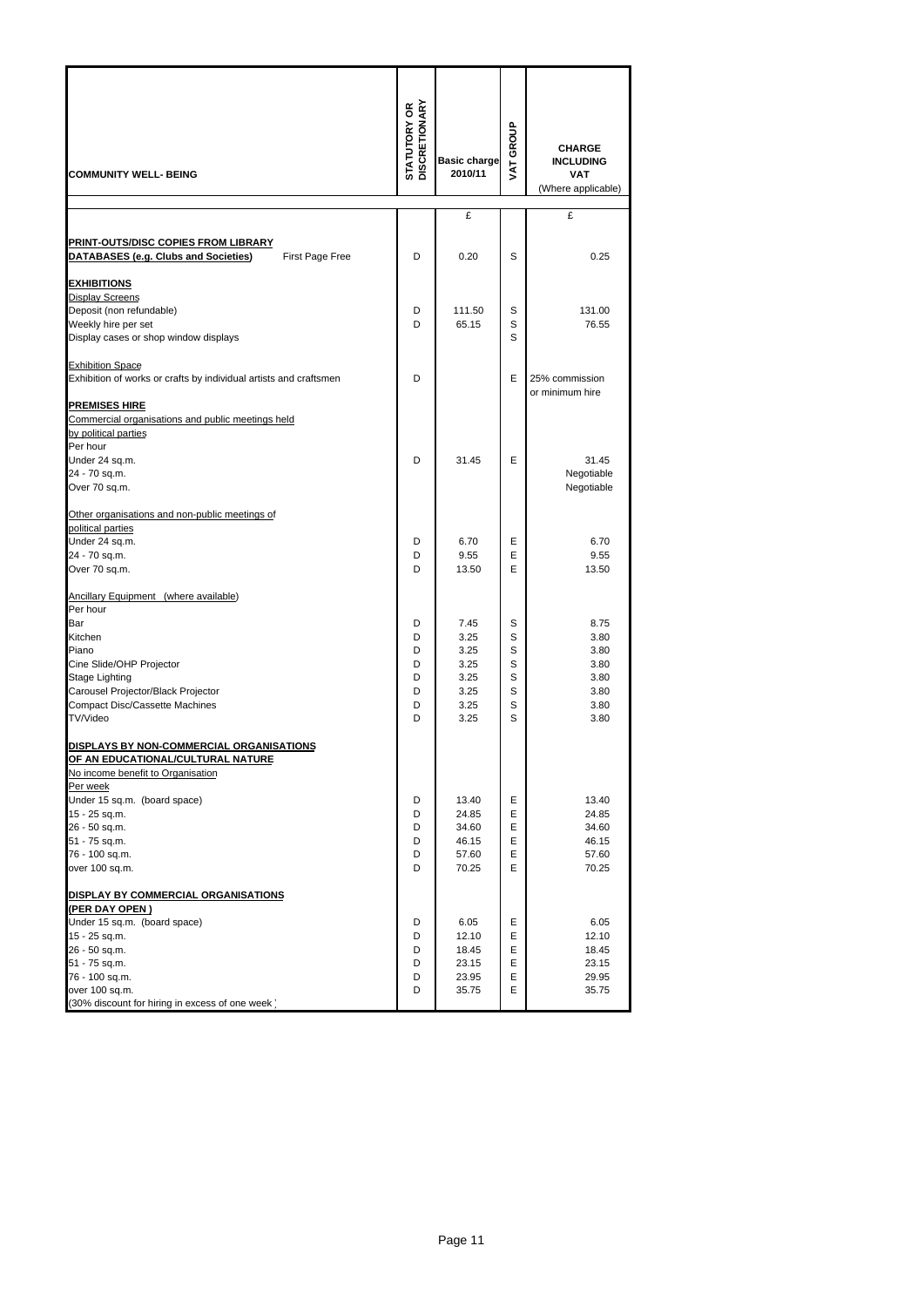| <b>COMMUNITY WELL- BEING</b>                                                                                                                            | <b>STATUTORY OR<br/>DISCRETIONARY</b> | <b>Basic</b><br>charge<br>2010/11 | VAT GROUP        | <b>CHARGE</b><br><b>INCLUDING</b><br>VAT<br>(Where applicable) |
|---------------------------------------------------------------------------------------------------------------------------------------------------------|---------------------------------------|-----------------------------------|------------------|----------------------------------------------------------------|
|                                                                                                                                                         |                                       | £                                 |                  | £                                                              |
| THAMESIDE THEATRE AND CENTRAL COMPLEX                                                                                                                   |                                       |                                   |                  |                                                                |
| The Thameside Theatre operates 3 tariffs dependant on the status<br>of the hirer.                                                                       |                                       |                                   |                  |                                                                |
| Thurrock based non profit organisations, members of Thurrock<br>Arts Council and Thurrock Schools and Colleges pay the base<br>tariff.                  |                                       |                                   |                  |                                                                |
| Thurrock based commercial organisations pay base plus<br>approximately 50%                                                                              |                                       |                                   |                  |                                                                |
| Commercial organisations from outside Thurrock pay base rate<br>plus 100%.                                                                              |                                       |                                   |                  |                                                                |
| Bank Holidays are charged at 200% of whichever tariff applies.                                                                                          |                                       |                                   |                  |                                                                |
| Venue details on www.thurrock.gov.uk/theatre.                                                                                                           |                                       |                                   |                  |                                                                |
| <b>MUSEUM</b>                                                                                                                                           |                                       |                                   |                  |                                                                |
| Sale of museum merchandise, cost as determined by<br>Heritage Officer in consultation<br>with the Chief Finance Officer                                 |                                       |                                   |                  |                                                                |
| <b>DISPERSED ALARMS</b><br>Private Sector Monitoring - per month<br><b>Lifeline Private</b><br>Domestic Violence Lifelines<br>EDT (Emergency Duty Team) | D<br>D<br>D<br>D                      | 6.60<br>15.60<br>15.60<br>965.45  | S<br>S<br>S<br>S | 7.75<br>18.35<br>18.35<br>1134.40                              |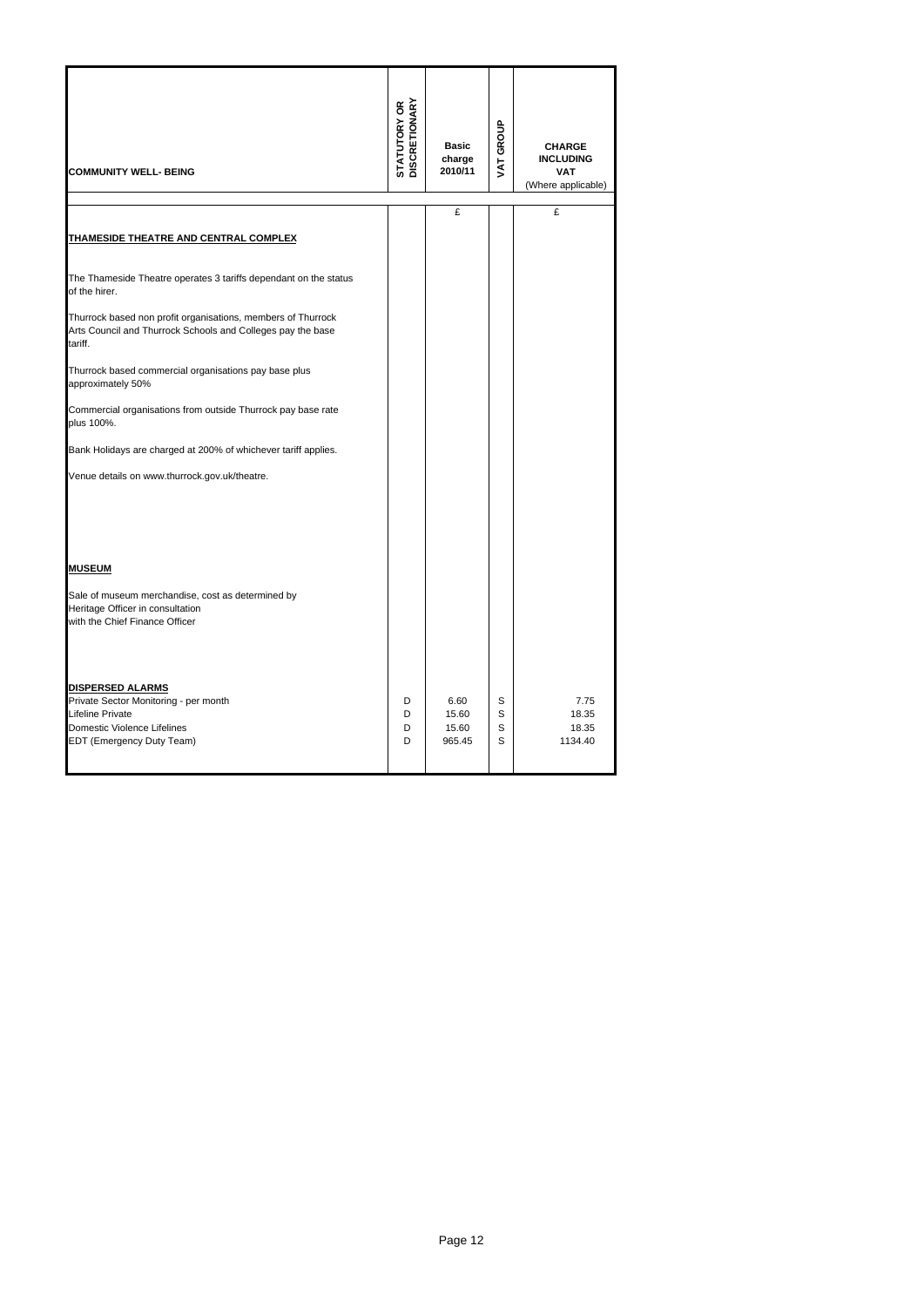| <b>SUSTAINABLE COMMUNITIES</b>              | <b>STATUTORY OR<br/>DISCRETIONARY</b> | <b>Basic</b><br>charge<br>2010/11 | <b>VAT GROUP</b> | <b>CHARGE</b><br><b>INCLUDING</b><br><b>VAT</b><br>(Where applicable) |
|---------------------------------------------|---------------------------------------|-----------------------------------|------------------|-----------------------------------------------------------------------|
|                                             |                                       | £                                 |                  | £                                                                     |
| <b>CAR PARKING</b>                          |                                       |                                   |                  |                                                                       |
| <u> OFF STREET - CAR PARKING</u>            |                                       |                                   |                  |                                                                       |
| <b>Grays Car Park</b>                       |                                       |                                   |                  |                                                                       |
| Over 6 hours                                | D                                     | 3.06                              | S                | 3.60                                                                  |
| Over 4 hours under 6 hours                  | D                                     | 2.04                              | S                | 2.40                                                                  |
| Over 2 hours under 4 hours                  | D                                     | 1.02                              | S                | 1.20                                                                  |
| Over 1 hour under 2 hours                   | D                                     | 0.60                              | S                | 0.70                                                                  |
| Under 1 hour                                | D                                     | 0.34                              | S                | 0.40                                                                  |
| ON STREET SHORT STAY - PAY & DISPLAY        |                                       |                                   |                  |                                                                       |
| $0-15$ mins                                 | D                                     | 0.20                              | O                | 0.20                                                                  |
| 15-30 mins                                  | D                                     | 0.40                              | O                | 0.40                                                                  |
| 30-45 mins                                  | D                                     | 0.60                              | O                | 0.60                                                                  |
| 45-less 1 hour                              | D                                     | 0.80                              | O                | 0.80                                                                  |
| less then 1 hour<br>1-2 hours               | D                                     | 0.40                              | O                | 0.40                                                                  |
| 2-4 hours                                   | D<br>D                                | 0.70<br>1.20                      | O<br>O           | 0.70<br>1.20                                                          |
|                                             |                                       |                                   |                  |                                                                       |
| <b>Penalty Charge Notices</b>               |                                       |                                   |                  |                                                                       |
| Penalty Charge                              | D                                     | 60.00                             | O                | 60.00                                                                 |
| Penalty Charge paid within 14 days          | D                                     | 30.00                             | O                | 30.00                                                                 |
| <b>Season Tickets</b>                       |                                       |                                   |                  |                                                                       |
| Annual                                      | D                                     | 300.00                            | O                | 300.00                                                                |
| 6 months                                    | D                                     | 156.00                            | O                | 156.00                                                                |
| 3 months                                    | D                                     | 84.00                             | O                | 84.00                                                                 |
| <b>Permits</b>                              |                                       |                                   |                  |                                                                       |
| <b>Business Permits</b>                     | D                                     | 360.00                            | O                | 360.00                                                                |
| <b>Residents Permits</b>                    | D                                     | 18.00                             | O                | 18.00                                                                 |
| Residents Permits Stanford-le-Hope Car Park | D                                     | 18.00                             | O                | 18.00                                                                 |
| Thames Road and Access Road to Yacht Club:  |                                       |                                   |                  |                                                                       |
| Over 8 hours                                | D                                     | 1.20                              | O                | 1.20                                                                  |
| Off Street Grays                            |                                       |                                   |                  |                                                                       |
| On Street Grays                             |                                       |                                   |                  |                                                                       |
| Fees & Charges                              |                                       |                                   |                  |                                                                       |
| Residents parking                           |                                       |                                   |                  |                                                                       |
| Fees (VAT exemption)                        |                                       |                                   |                  |                                                                       |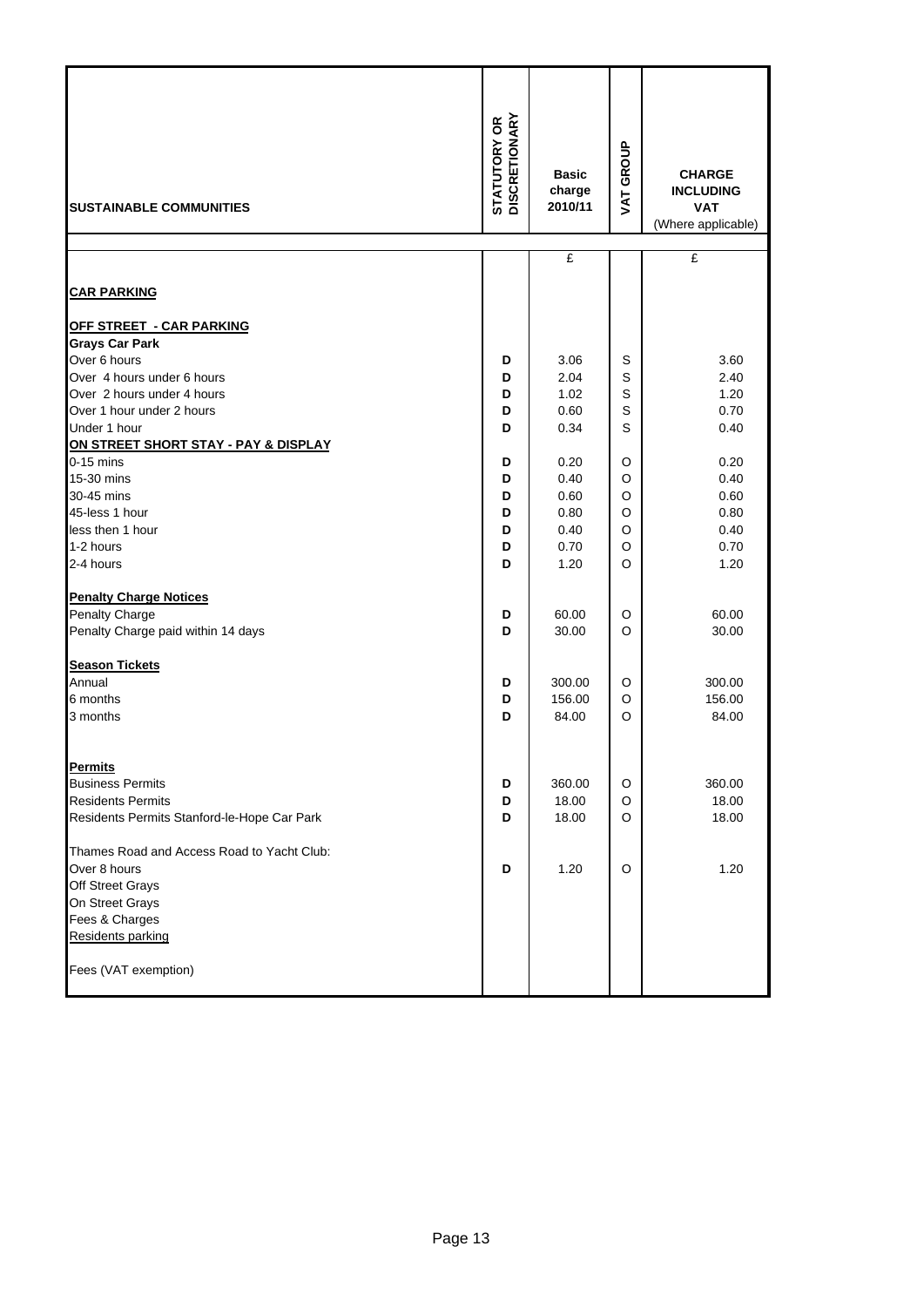| <b>SUSTAINABLE COMMUNITIES</b>                            | <b>STATUTORY OR<br/>DISCRETIONARY</b> | <b>Basic</b><br>charge<br>2010/11 | <b>VAT GROUP</b> | <b>CHARGE</b><br><b>INCLUDING</b><br><b>VAT</b><br>(Where applicable) |
|-----------------------------------------------------------|---------------------------------------|-----------------------------------|------------------|-----------------------------------------------------------------------|
|                                                           |                                       | £                                 |                  | £                                                                     |
| <b>COLOUR PRINTING</b><br>(BAR EXTERNAL COMMERCIAL FIRMS) |                                       |                                   |                  |                                                                       |
| 1.PAPER                                                   |                                       |                                   |                  |                                                                       |
| A4                                                        | D                                     | 1.23                              | S                | 1.45                                                                  |
| A3                                                        | D                                     | 1.40                              | S                | 1.65                                                                  |
| 2.TRANSPARENCY                                            |                                       |                                   |                  |                                                                       |
| A4                                                        | D                                     | 1.96                              | S                | 2.30                                                                  |
| <b>DYELINE PRINTS</b>                                     |                                       |                                   |                  |                                                                       |
| 1.PAPER                                                   |                                       |                                   |                  |                                                                       |
| A4                                                        | D                                     | 0.55                              | S                | 0.65                                                                  |
| A3                                                        | D                                     | 0.68                              | S                | 0.80                                                                  |
| A2                                                        | D                                     | 0.85                              | S                | 1.00                                                                  |
| A1<br>AO                                                  | D<br>D                                | 1.02<br>1.11                      | S<br>S           | 1.20<br>1.30                                                          |
| 2.FILM                                                    |                                       |                                   |                  |                                                                       |
| A4                                                        | D                                     | 1.11                              | S                | 1.30                                                                  |
| A3                                                        | D                                     | 1.40                              | S                | 1.65                                                                  |
| A2                                                        | D                                     | 1.70                              | S                | 2.00                                                                  |
| A1<br>AO                                                  | D<br>D                                | 2.21<br>3.06                      | S<br>S           | 2.60<br>3.60                                                          |
| <b>ORDNANCE SURVEY PRINTING (INTERNAL)</b>                |                                       |                                   |                  |                                                                       |
| A3                                                        | D                                     | 4.55                              | O                | 4.55                                                                  |
| A <sub>2</sub>                                            | D                                     | 6.20                              | $\circ$          | 6.20                                                                  |
| A1                                                        | D                                     | 9.05                              | O                | 9.05                                                                  |
| AO                                                        | D                                     | 12.45                             | O                | 12.45                                                                 |
| <b>LAMINATING (INTERNAL)</b>                              |                                       |                                   |                  |                                                                       |
| A4                                                        | D                                     | 0.85                              | O                | 0.85                                                                  |
| A3                                                        | D                                     | 1.35                              | O                | 1.35                                                                  |
| <b>ORDNANCE SURVEY PRINT (EXTERNAL)</b>                   |                                       |                                   |                  |                                                                       |
| PER 4 COPIES                                              | D                                     | 20.30                             | S                | 23.85                                                                 |
| <b>LAMINATING (EXTERNAL)</b>                              |                                       |                                   |                  |                                                                       |
| A4                                                        | D                                     | 0.85                              | S                | 1.00                                                                  |
| A3                                                        | D                                     | 1.57                              | S                | 1.85                                                                  |
|                                                           |                                       |                                   |                  |                                                                       |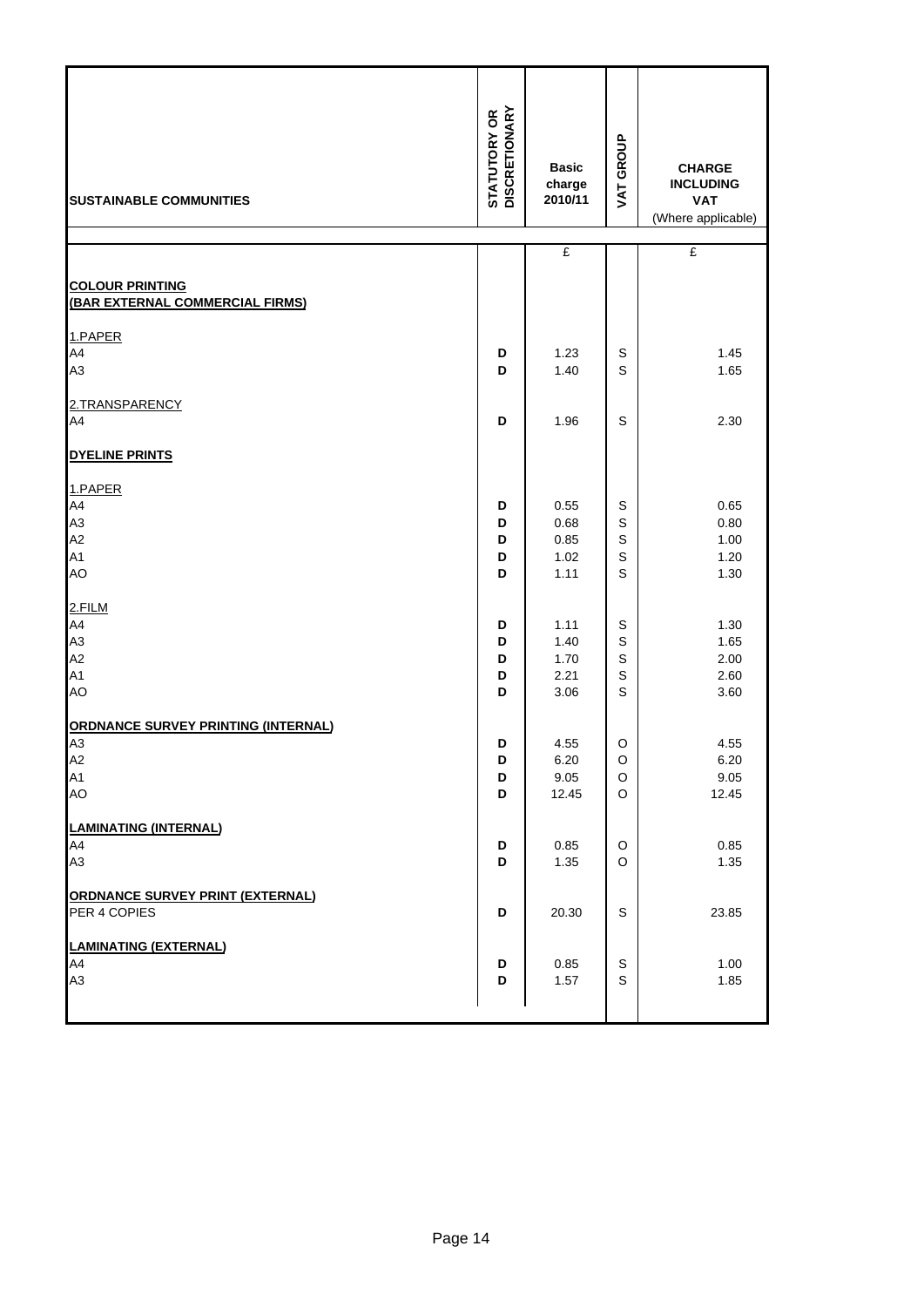| <b>ISUSTAINABLE COMMUNITIES</b>                                                                                                                                                                                                                                                                                                                       | <b>STATUTORY OR<br/>DISCRETIONARY</b> | <b>Basic</b><br>charge<br>2010/11 | VAT GROUP | <b>CHARGE</b><br><b>INCLUDING</b><br><b>VAT</b><br>(Where applicable) |
|-------------------------------------------------------------------------------------------------------------------------------------------------------------------------------------------------------------------------------------------------------------------------------------------------------------------------------------------------------|---------------------------------------|-----------------------------------|-----------|-----------------------------------------------------------------------|
|                                                                                                                                                                                                                                                                                                                                                       |                                       | £                                 |           | £                                                                     |
| <b>RIGHTS OF WAY</b>                                                                                                                                                                                                                                                                                                                                  |                                       |                                   |           |                                                                       |
| <u>FOOTPATHS:</u><br>Cost of advertising etc. per order                                                                                                                                                                                                                                                                                               | S                                     | 643.71                            | S         | 756.35                                                                |
| (a) The charge relates to advertising and administrative costs,<br>payable in advance.                                                                                                                                                                                                                                                                |                                       |                                   |           |                                                                       |
| (b) If the order is withdrawn, following objections, 50% of the<br>charge will be refunded.                                                                                                                                                                                                                                                           |                                       |                                   |           |                                                                       |
| (c) A separate agreement for Public Diversion Orders under the<br>Highways Act 1980 Section 119 (5) may be made which may<br>incur additional costs as necessary.                                                                                                                                                                                     |                                       |                                   |           |                                                                       |
| (d) Additional costs may be payable in the event of a public enquiry<br>under the Highways Act 1980 Section 302 and / or Local<br>Government Act 1972 Section 250                                                                                                                                                                                     |                                       |                                   |           |                                                                       |
| <u>HIGHWAYS</u>                                                                                                                                                                                                                                                                                                                                       |                                       |                                   |           |                                                                       |
| Consideration of a request in<br>respect of a highway maintainable at the public expense<br>to execute such works as are specified in the request for<br>constructing a vehicle crossing over a footway or verge in that<br>highway pursuant to Section 184 of the 1980 Act.                                                                          |                                       |                                   | O         | Based on cost<br>plus 25% admin<br>& supervision                      |
| Anything done in connection with<br>the clearance of accident debris pursuant to Section 41 and<br>130 of the 1980 Act in respect of accidents occurring on or<br>after 1st April 1999                                                                                                                                                                |                                       |                                   | O         | Actual costs<br>plus<br>administration                                |
| Consideration by a local authority of an application pursuant<br>to any provision contained in an order under Section 1,6 9 or 14<br>of the 1984 Act for an exemption from any prohibition or<br>restriction imposed by the order on the stopping, parking,<br>waiting, loading or unloading of vehicles on a road.                                   |                                       |                                   | O         | <b>Actual costs</b><br>plus<br>administration                         |
| Anything done by a local traffic authority in consequence<br>of a request to revoke or amend an order under Section 6,32(1)<br>(b) or 45 of the 1984 Act so that a particular length of road<br>may cease to be a place where vehicles may be parked<br>in accordance with the order.                                                                 |                                       |                                   | O         | <b>Actual costs</b><br>plus<br>administration                         |
| Anything done by a local traffic authority in connection with<br>or in consequence of a request to vary an order under<br>Section 1,6,9 or 14 of the 1984 Act so as to create an<br>exemption or exclusion from a prohibition or restriction imposed<br>by the Order on the stopping, parking waiting, loading or<br>unloading of vehicles on a road. |                                       |                                   | O         | <b>Actual costs</b><br>plus<br>administration                         |
| Anything done by a local traffic authority in connection with<br>or in consequence of the making of an order under Section<br>14(1) or the giving of a notice under Section 14(2) of the<br>1984 Act for the reason mentioned in Section 14(1)(a).                                                                                                    |                                       |                                   | O         | <b>Actual costs</b><br>plus<br>administration                         |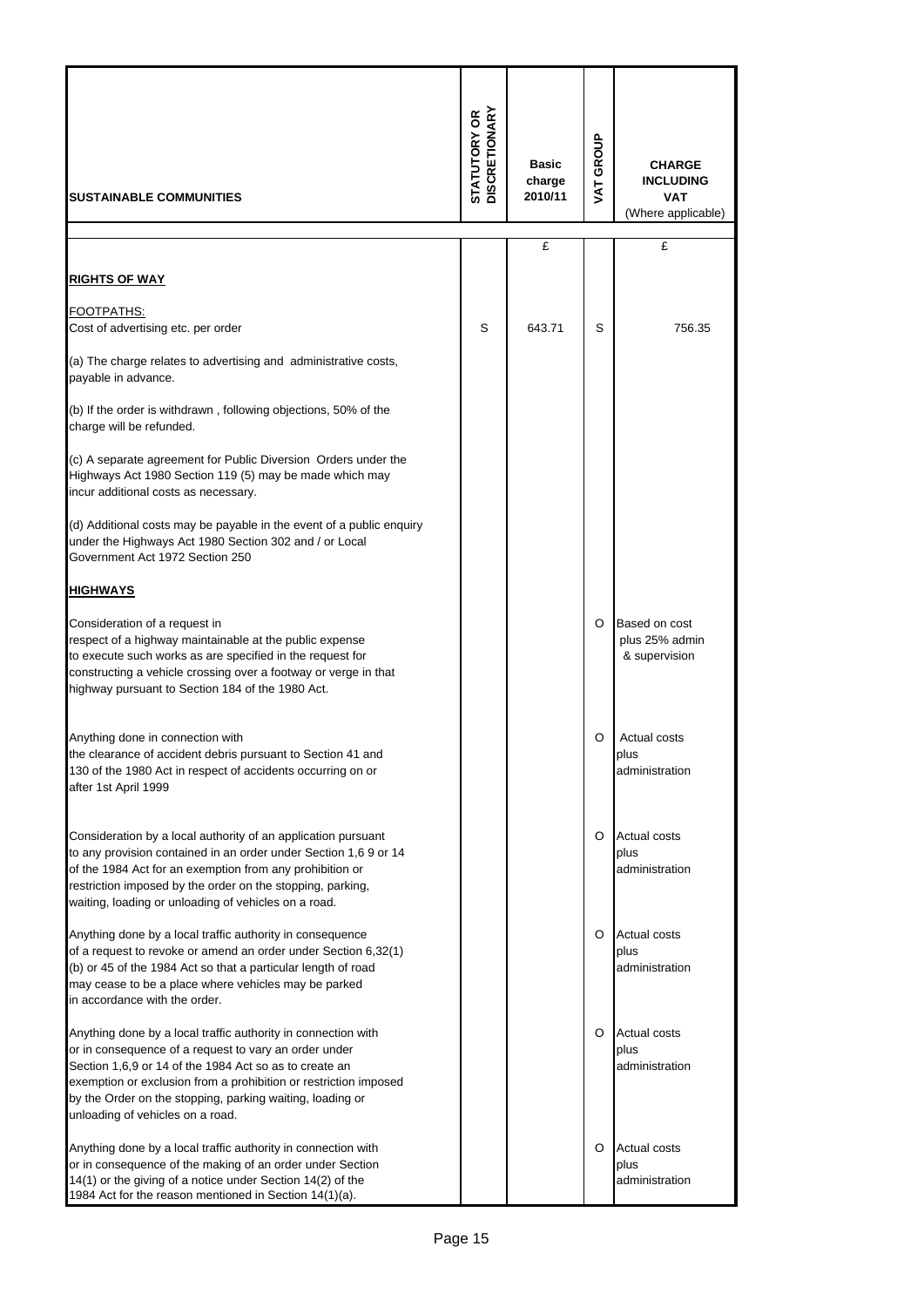| <b>SUSTAINABLE COMMUNITIES</b>                                                                                                                                                                                                                                                                                               | <b>DISCRETIONARY</b><br>STATUTORY OR | <b>Basic</b><br>charge<br>2010/11 | VAT GROUP | <b>CHARGE</b><br><b>INCLUDING</b><br><b>VAT</b><br>(Where applicable)                 |
|------------------------------------------------------------------------------------------------------------------------------------------------------------------------------------------------------------------------------------------------------------------------------------------------------------------------------|--------------------------------------|-----------------------------------|-----------|---------------------------------------------------------------------------------------|
|                                                                                                                                                                                                                                                                                                                              |                                      | £                                 |           | £                                                                                     |
| Anything done by a local traffic authority in connection with<br>or in consequence of an order made or to be made by them<br>under Section 16A of the 1984 Act.                                                                                                                                                              |                                      |                                   | O         | Actual costs<br>plus<br>administration                                                |
| Anything done by a local authority in connection with or<br>in consequence of a request to the Authority, the Chief Officer<br>of Police or any other person specified by or under an order<br>made under Section 49(4) of the 1984 Act to suspend the<br>use of a parking place or any part of it.                          |                                      |                                   | O         | Actual costs<br>plus<br>administration                                                |
| Consideration by a local authority of a request that, under<br>Section 65(1) of the 1984 Act, it cause or permit a traffic<br>sign (not being a sign which fulfils the conditions<br>specified in Section 65(3A)(i) and (ii) to be placed on or<br>near a road to indicate the route to specified land or premises.          |                                      |                                   | O         | Actual cost plus<br>Administration<br>subject to a<br>minimum charge<br>charge of £34 |
| The placing by a local traffic authority of a traffic sign pursuant<br>to Section 65(1) of the 1984 Act in accordance with a request<br>of the kind referred to in the preceding paragraph.                                                                                                                                  |                                      |                                   | O         | Actual costs<br>plus<br>administration                                                |
| The issue by a County Council, district Council, passenger<br>transport authority or passenger transport executive in<br>England, a County Council or County Borough Council in Wales,<br>to a person eligible to receive travel concessions under a<br>scheme established under Section 93 of the<br>Transport Act 1985, of |                                      |                                   |           |                                                                                       |
| (a) any permit or other document as evidence of entitlement<br>to receive travel concessions; or                                                                                                                                                                                                                             |                                      |                                   |           |                                                                                       |
| (b) a duplicate by a London Borough Council or the<br>Common Council of the City of London of a travel<br>concession permit pursuant to section 52(4) of the London<br>Regional Transport Act 1984 or pursuant to section 53(2)(b)<br>of that Act in accordance with arrangements under<br>section $50(1)$ .                 |                                      |                                   |           |                                                                                       |
| Naming of roads and numbering of properties on<br>new developments.                                                                                                                                                                                                                                                          |                                      |                                   | O         | Actual costs plus<br>administration<br>subject to a minimum<br>charge of £34          |
| Re-naming or re-numbering of individual properties.                                                                                                                                                                                                                                                                          |                                      |                                   | O         | Actual costs plus<br>administration<br>subject to a minimum<br>charge of £34          |
| Wide load arrangements.                                                                                                                                                                                                                                                                                                      |                                      |                                   | O         | Actual costs plus<br>administration                                                   |
| Removal of illegal signs, obstructions, materials etc. within<br>the highway.                                                                                                                                                                                                                                                |                                      |                                   | O         | Actual costs plus<br>administration                                                   |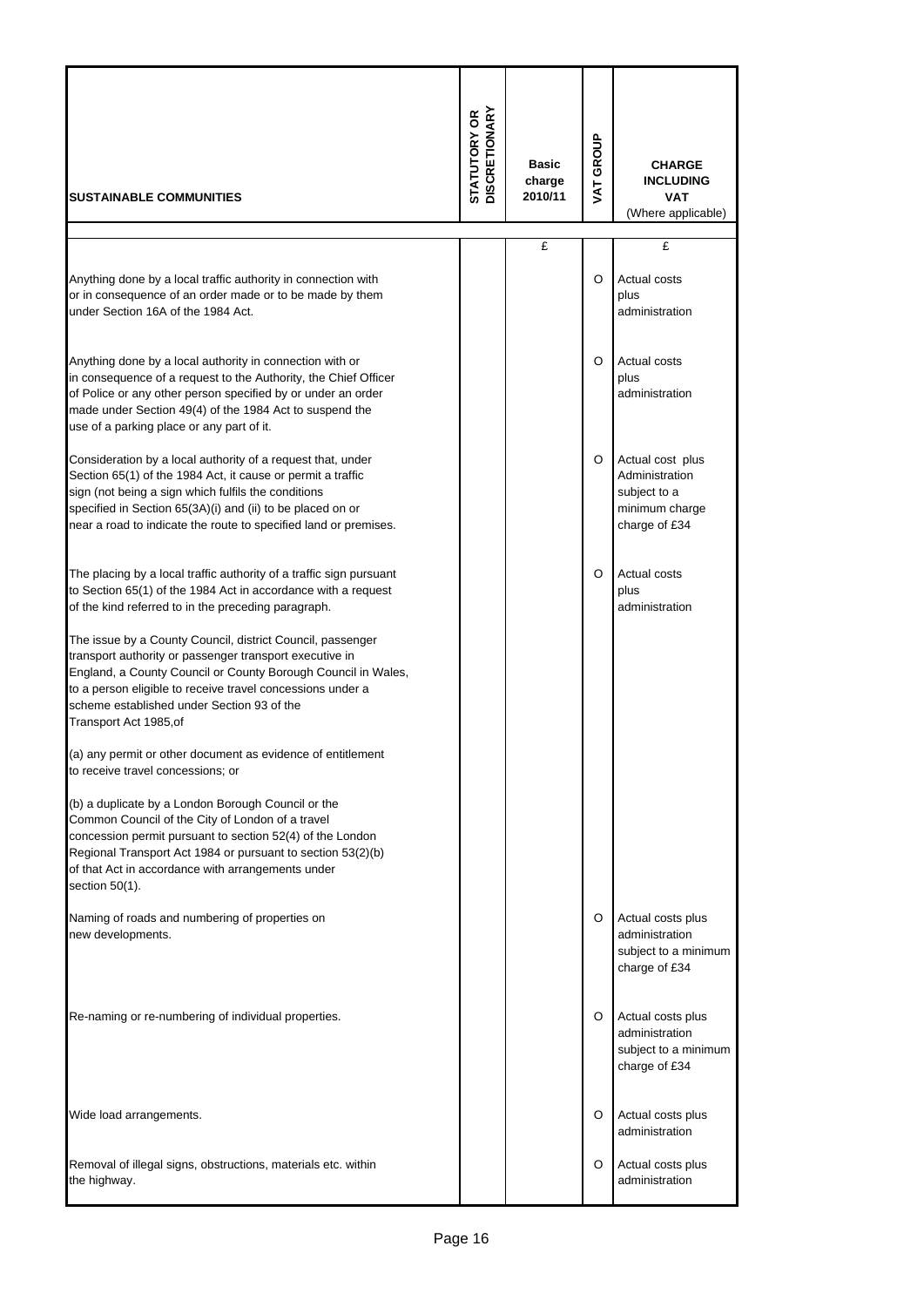| <b>SUSTAINABLE COMMUNITIES</b>                                                                                                                                                                                                                 | <b>STATUTORY OR<br/>DISCRETIONARY</b> | <b>Basic</b><br>charge<br>2010/11 | VAT GROUP | <b>CHARGE</b><br><b>INCLUDING</b><br><b>VAT</b><br>(Where applicable)                     |
|------------------------------------------------------------------------------------------------------------------------------------------------------------------------------------------------------------------------------------------------|---------------------------------------|-----------------------------------|-----------|-------------------------------------------------------------------------------------------|
|                                                                                                                                                                                                                                                |                                       | £                                 |           | £                                                                                         |
| Anything done by a local traffic authority in connection<br>with or in consequence of an event requiring<br>traffic management measures.                                                                                                       |                                       |                                   | O         | Actual costs<br>plus<br>administration                                                    |
| Road adoption agreements                                                                                                                                                                                                                       |                                       |                                   |           |                                                                                           |
| Requests for adoption of roads not under agreement.                                                                                                                                                                                            |                                       |                                   |           |                                                                                           |
| Highway searches.                                                                                                                                                                                                                              |                                       |                                   | O         | £34 per hour<br>or part of an hour                                                        |
| Anything done by a Local Authority in connection with the<br>design, supervision, meeting of any necessary TMO's and<br>execution of works or measures to control traffic or adapt<br>the highway for the benefit of a person or organisation. |                                       |                                   | O         | Actual costs plus<br>administration                                                       |
| Anything done by a Local Authority in connection with the<br>creation, diversion or extinguishment of a public right of way<br>at the behest of external person (s)) or an organisation.                                                       |                                       |                                   | O         | Actual costs plus<br>administration                                                       |
| Departmental Publications.                                                                                                                                                                                                                     |                                       |                                   | z         | Purchase price<br>set by Delegated<br>Officer                                             |
| Incidental Technical Information.                                                                                                                                                                                                              |                                       |                                   |           | Case by case<br>basis                                                                     |
| Assistance to individuals undertaking recognised<br>qualifications or research.                                                                                                                                                                |                                       |                                   |           | Free in normal<br>circumstances,<br>otherwise at<br>discretion of the<br>Head of Service. |
| Commuted sums for highway & ancillary works arising<br>from development.                                                                                                                                                                       |                                       |                                   |           | Calculated on a case<br>by case basis by<br>Head of Engineering<br>& Transportation       |
| Development Control design guide for the construction<br>of adoptable works.                                                                                                                                                                   |                                       | 27.40                             | Z         | 27.40                                                                                     |
| <b>Local Transport Plan</b>                                                                                                                                                                                                                    |                                       | 32.75                             | Ζ         | 32.75                                                                                     |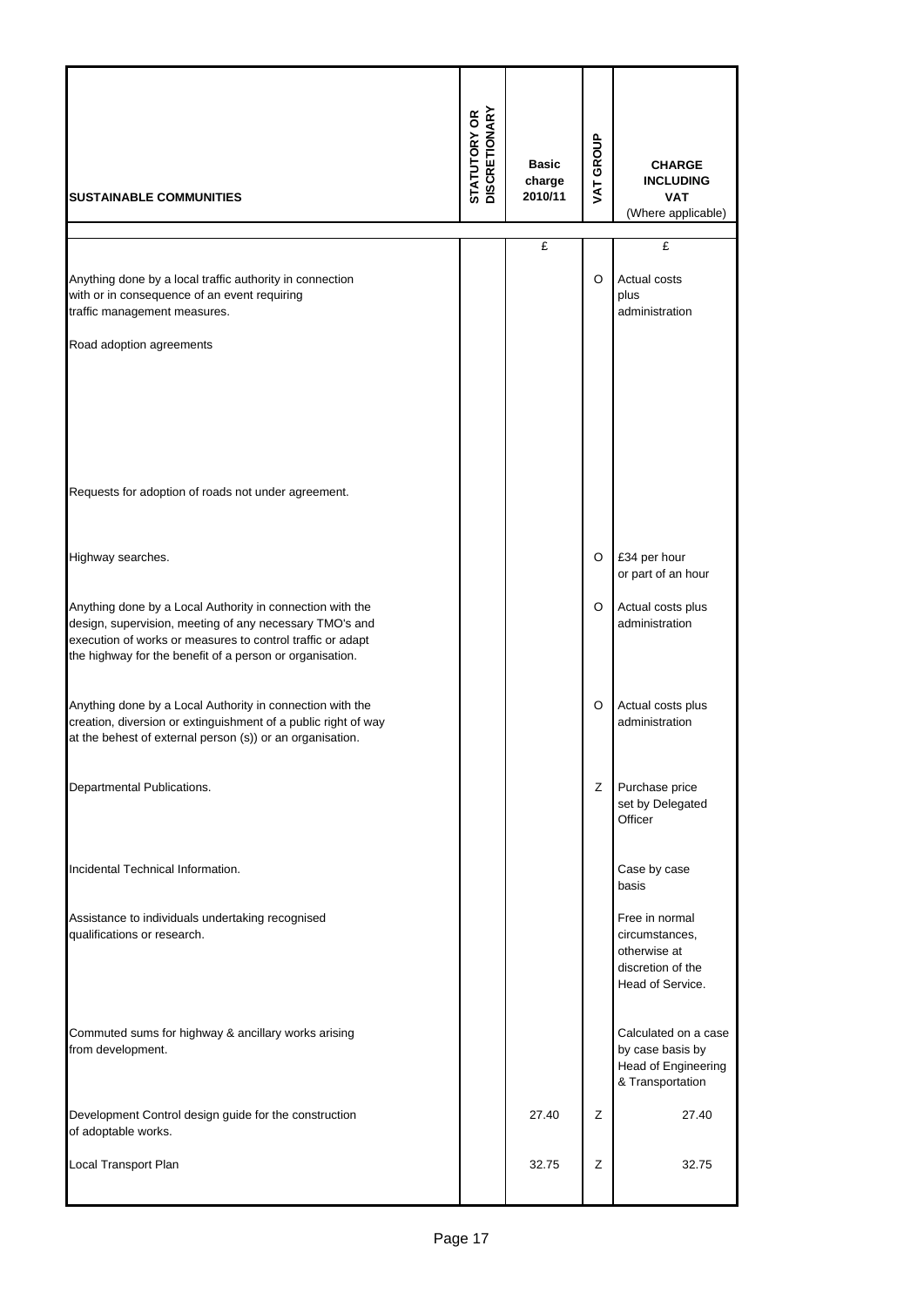| <b>SUSTAINABLE COMMUNITIES</b>                                                                                                                                                                                                                                                                                                                                                                                                            | <b>DISCRETIONARY</b><br>STATUTORY OR | <b>Basic</b><br>charge<br>2010/11 | VAT GROUP | <b>CHARGE</b><br><b>INCLUDING</b><br><b>VAT</b><br>(Where applicable)                                                     |
|-------------------------------------------------------------------------------------------------------------------------------------------------------------------------------------------------------------------------------------------------------------------------------------------------------------------------------------------------------------------------------------------------------------------------------------------|--------------------------------------|-----------------------------------|-----------|---------------------------------------------------------------------------------------------------------------------------|
|                                                                                                                                                                                                                                                                                                                                                                                                                                           |                                      | £                                 |           | £                                                                                                                         |
| <b>LICENCES</b>                                                                                                                                                                                                                                                                                                                                                                                                                           |                                      |                                   |           |                                                                                                                           |
| Consideration of an application<br>by any person for permission to deposit, or cause to be<br>deposited, a skip on any highway pursuant to Section139(1)<br>and (2) of the 1980 Act.                                                                                                                                                                                                                                                      |                                      | 16.50                             | O         | 16.50<br>for the first 7 days<br>then £5 a day<br>thereafter                                                              |
| Consideration of an application<br>for a licence in writing to erect or retain on or over a<br>highway any scaffolding or other structure, in connection<br>with any building, or demolition or the alteration, repair,<br>maintenance or cleaning of any building which obstructs the<br>highway pursuant to Section 169(1) and (2) of the 1980 Act.                                                                                     |                                      | 54.65                             | O         | 54.65<br>plus returnable<br>deposit (£100 min)<br>on satisfactory<br>completion.                                          |
| Consideration of an application<br>for consent temporarily to deposit building materials, rubbish<br>or other things in a street that is a highway maintainable at                                                                                                                                                                                                                                                                        |                                      | 54.65                             | O         | 54.65<br>to deposit building<br>materials                                                                                 |
| the public expense or to make a temporary excavation<br>in it, and the undertaking of site inspections to monitor<br>compliance with such consent pursuant to Section 171(1), (2)<br>(4) and (5) of the 1980 Act.                                                                                                                                                                                                                         |                                      | 81.90                             | O         | 81.90<br>for temporary<br>excavation<br>Returnable<br>deposit(£100 min)<br>on satisfactory<br>completion.                 |
| Consideration of an application<br>for consent for the obligation to erect a hoarding or fence<br>in accordance with Section 172(1) of the 1980 Act to be<br>dispensed with pursuant to sub-section (2) of that Section.<br>Anything done in connection with site<br>inspections to monitor compliance with duties imposed by<br>Section 172(3) and by Section 173(1) of the 1980 Act on a<br>person who has erected a hoarding or fence. |                                      | 54.65                             | O<br>O    | 54.65<br>plus returnable<br>deposit(£100 min)<br>on satisfactory<br>completion.<br>Actual costs<br>plus<br>administration |
| Consideration of an application for<br>consent under Section 179(1) of the 1980 Act to construct<br>works to which that Section applies under any part of the street                                                                                                                                                                                                                                                                      |                                      |                                   | O         | Actual costs<br>plus<br>administration                                                                                    |
| Consideration of an application for<br>consent to make an opening in the footway of a street as an<br>entrance to a cellar or vault thereunder pursuant to Section<br>180(1) of the 1980 Act.                                                                                                                                                                                                                                             |                                      |                                   | O         | Actual costs<br>plus<br>administration                                                                                    |
| Consideration of an application for<br>consent to carry out any works in a street to provide means<br>for the admission of light to premises situated under, or<br>abutting on, the street pursuant to Section 180(2) of the 1980<br>Act.                                                                                                                                                                                                 |                                      |                                   | O         | Actual costs<br>plus<br>administration                                                                                    |
| FOOTNOTE.<br>The 1980 Act means the Highway Act 1980 and amendments<br>or additions thereto, the 1984 Act means the Road Traffic<br>Regulations Act 1984 and amendments or additional thereto.                                                                                                                                                                                                                                            |                                      |                                   |           |                                                                                                                           |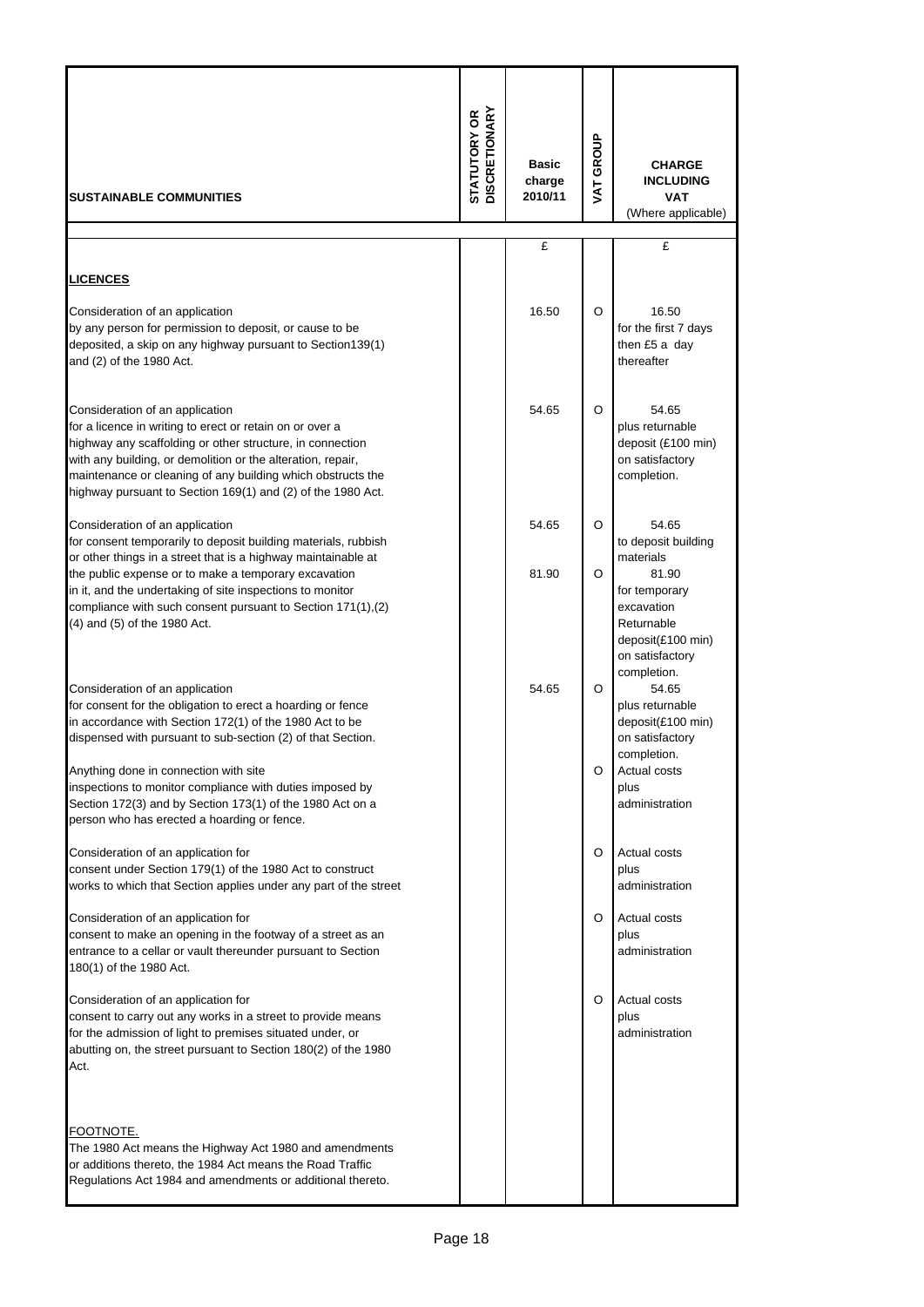| <b>ISUSTAINABLE COMMUNITIES</b>                                                                                                                       | <b>STATUTORY OR<br/>DISCRETIONARY</b> | <b>Basic</b><br>charge<br>2010/11 | VAT GROUP | <b>CHARGE</b><br><b>INCLUDING</b><br><b>VAT</b><br>(Where applicable) |
|-------------------------------------------------------------------------------------------------------------------------------------------------------|---------------------------------------|-----------------------------------|-----------|-----------------------------------------------------------------------|
|                                                                                                                                                       |                                       | £                                 |           | £                                                                     |
| <b>LICENCES - (ALL STATUTORY)</b>                                                                                                                     |                                       |                                   |           |                                                                       |
| Lotteries and Amusements Act 1976                                                                                                                     |                                       |                                   |           |                                                                       |
| <b>Registration of Society Lotteries</b><br>Initial Registration Fee (NB Not subject to renewal)<br>Annual fee<br>(Year 1st January to 31st December) | S<br>S                                | 40.00<br>20.00                    | O<br>O    | 40.00<br>20.00                                                        |
| Gaming Act S.34 AWP Machine Permits<br>Grant or renewal of permit (3 yearly)<br>Grant or renewal of S.34(5E) Permit(3 yearly)                         | S<br>S                                | 32.00<br>250.00                   | O<br>O    | 32.00<br>250.00                                                       |
| OTHER SALES AND SERVICE CHARGES                                                                                                                       |                                       |                                   |           |                                                                       |
| <b>Health Promotion Courses</b>                                                                                                                       | S                                     | 36.05                             | Е         | 36.05                                                                 |
| <b>Voluntary Surrender of Foods</b>                                                                                                                   | S                                     | 29.87                             | S         | 35.10                                                                 |
| Drain Testing - per hour                                                                                                                              | S                                     | 37.32                             | S         | 43.85                                                                 |
| Microwave Oven Testing                                                                                                                                | S                                     | 12.68                             | S         | 14.90                                                                 |
| <b>Refrigerator Testing Only</b>                                                                                                                      | S                                     | 12.68                             | S         | 14.90                                                                 |
| Refrigerator & Microwave Oven Testing (Single visit)                                                                                                  | S                                     | 19.40                             | S         | 22.80                                                                 |
| Brochure on Principles of Recycling                                                                                                                   | S                                     | 0.25                              | Ζ         | 0.25                                                                  |
| Note: Discounted rate for services marked * for recipients of<br>income support or job seekers allowance income benefit.                              | S                                     | 3.75                              | S         | 4.40                                                                  |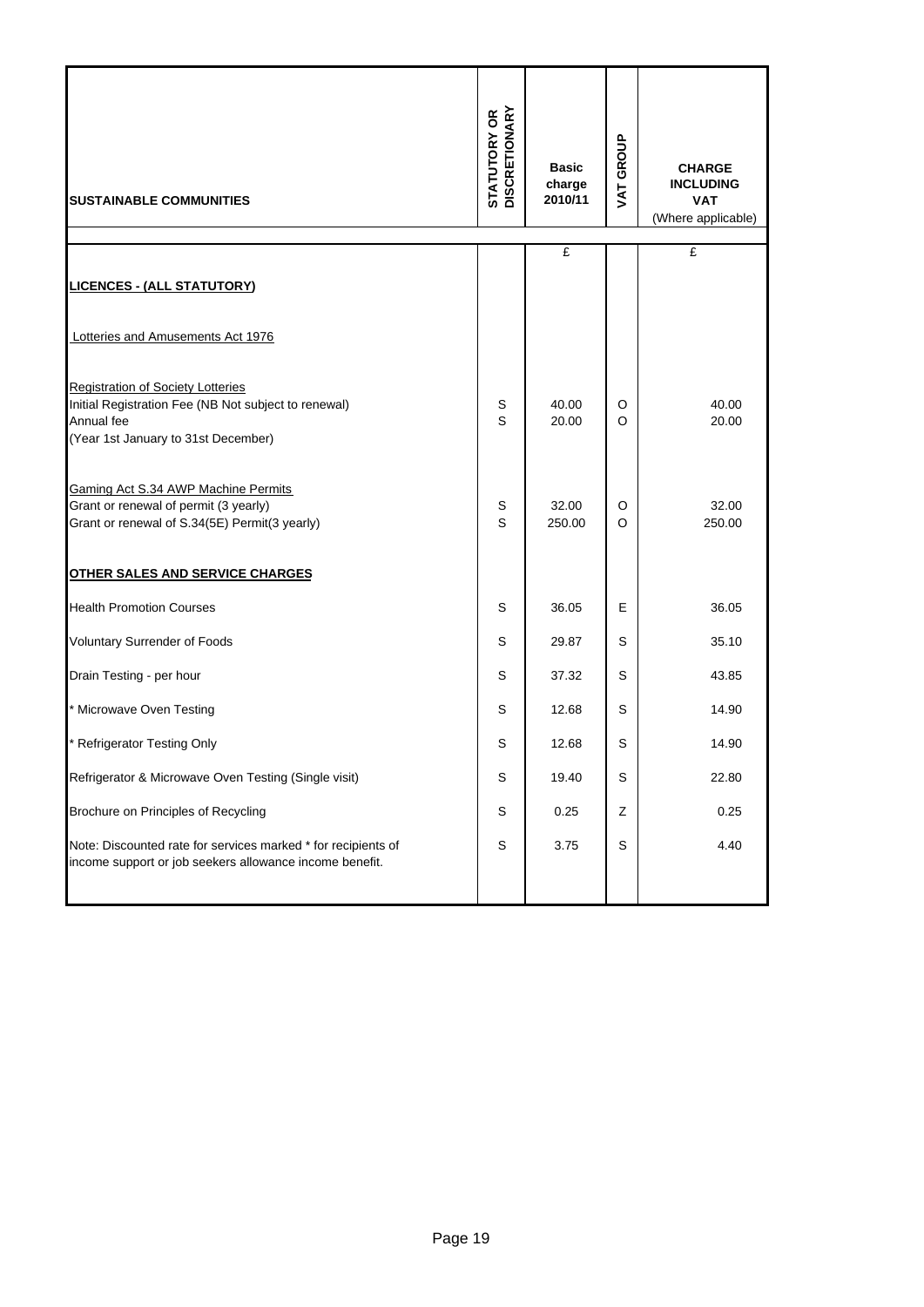| <b>SUSTAINABLE COMMUNITIES</b>                                                                                           | <b>STATUTORY OR<br/>DISCRETIONARY</b> | <b>Basic</b><br>charge<br>2010/11                  | VAT GROUP                  | <b>CHARGE</b><br><b>INCLUDING</b><br><b>VAT</b><br>(Where applicable) |
|--------------------------------------------------------------------------------------------------------------------------|---------------------------------------|----------------------------------------------------|----------------------------|-----------------------------------------------------------------------|
|                                                                                                                          |                                       | £                                                  |                            | £                                                                     |
| <b>LICENCES (Local Authority discretion over charges)</b>                                                                |                                       |                                                    |                            |                                                                       |
| <b>Animal-Related Licences</b><br>Additional 50% of basic fee charged where premises not<br>licensed in previous year    |                                       |                                                    |                            |                                                                       |
| Animal Boarding Establishment                                                                                            | D                                     | 144.20                                             | O                          | 144.20                                                                |
| Dog Breeding Establishment                                                                                               | D                                     | 113.30                                             | O                          | 113.30                                                                |
| Pet Shop                                                                                                                 | D                                     | 133.90                                             | O                          | 133.90                                                                |
| Dangerous Wild Animals<br>(* Vets fees charged separately)                                                               | D                                     | 154.50                                             | O                          | 154.50                                                                |
| <b>Riding Establishment</b><br>(* All vets fees now included)                                                            | D                                     | 278.10                                             | O                          | $\star$<br>278.10                                                     |
| Performing Animals (Registration)                                                                                        | D                                     | 113.30                                             | O                          | 113.30                                                                |
| Copies of Register entries and Licences                                                                                  | D                                     | 5.15                                               | O                          | 5.15                                                                  |
| <b>Skin Piercing Registrations</b><br>Registration of acupuncture, tattooing, ear piercing<br>and electrolysis           | D                                     | 61.80                                              | O                          | 61.80                                                                 |
| Note: Charge originally statutory - now discretionary                                                                    |                                       |                                                    |                            |                                                                       |
| <b>CONTROL OF DOGS</b><br>Gemini Kennels Fees & Charges                                                                  |                                       |                                                    |                            |                                                                       |
| Kenneling per day<br>Admin Charge<br>Call Out Charges<br>8am - 10pm<br>10pm - 12am<br>12am - 8am<br><b>Bank Holidays</b> |                                       | 11.00<br>45.00<br>50.00<br>60.00<br>70.00<br>70.00 | O<br>O<br>O<br>O<br>O<br>O | 11.00<br>45.00<br>50.00<br>60.00<br>70.00<br>70.00                    |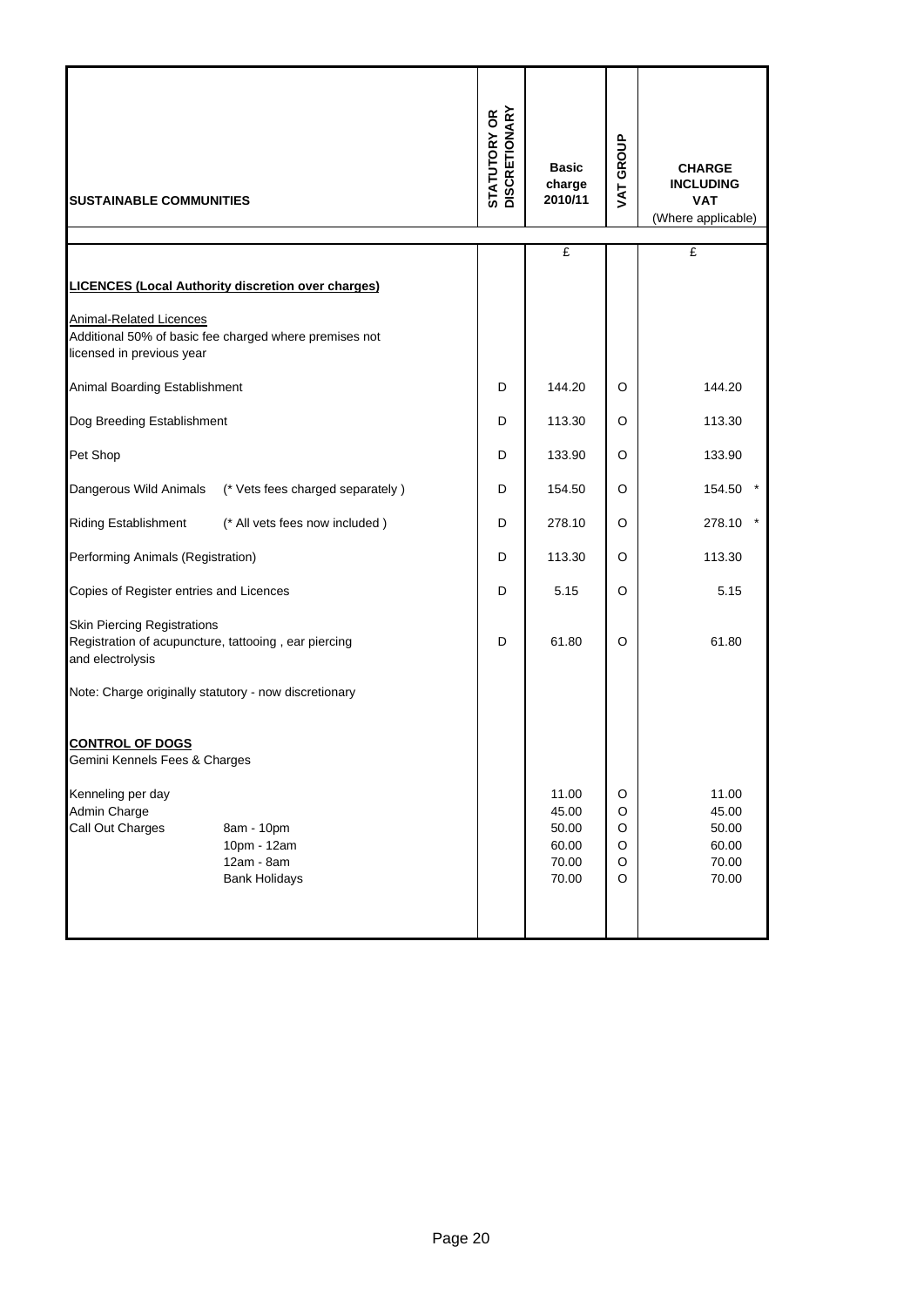| <b>SUSTAINABLE COMMUNITIES</b>                                          | <b>STATUTORY OR<br/>DISCRETIONARY</b> | <b>Basic</b><br>charge<br>2010/11 | VAT GROUP | <b>CHARGE</b><br><b>INCLUDING</b><br><b>VAT</b><br>(Where applicable) |
|-------------------------------------------------------------------------|---------------------------------------|-----------------------------------|-----------|-----------------------------------------------------------------------|
|                                                                         |                                       | £                                 |           | £                                                                     |
|                                                                         |                                       |                                   |           |                                                                       |
| <b>SEX ESTABLISHMENT LICENCES</b>                                       |                                       |                                   |           |                                                                       |
| Application for new licence                                             |                                       | 2,010.00                          | O         | 2,010.00                                                              |
| Application for renewed licence<br>Application for transfer             |                                       | 1,000.00<br>50.00                 | O<br>O    | 1,000.00<br>50.00                                                     |
| <b>HACKNEY CARRIAGE LICENCES</b>                                        |                                       |                                   |           |                                                                       |
| <b>Vehicle Licences</b>                                                 |                                       |                                   |           |                                                                       |
| Hackney Carriage (HC)                                                   |                                       | 290.00                            | O         | 290.00                                                                |
| Private Hire Vehicle (PHV)                                              |                                       | 265.00                            | O         | 265.00                                                                |
| Vehicle Replacement                                                     |                                       | 35.00                             | O         | 35.00                                                                 |
| Change of Ownership                                                     |                                       | 35.00                             | O         | 35.00                                                                 |
| <b>Drivers Licences</b>                                                 |                                       |                                   |           |                                                                       |
| HC & PHV (combined licence)-3 years                                     |                                       | 150.00                            | O         | 150.00                                                                |
| First Time Applicant*                                                   |                                       |                                   |           |                                                                       |
| PHV (only)-3 years                                                      |                                       | 125.00                            | O         | 125.00                                                                |
| First Time Applicant*                                                   |                                       |                                   |           |                                                                       |
| HC & PHV (combined)-renewal-3 years                                     |                                       | 115.00                            | O         | 115.00                                                                |
| PHV (only)-renewal-3 years                                              |                                       | 90.00                             | O         | 90.00                                                                 |
| includes non-refundable £25 Admin charge if application<br>unsuccessful |                                       |                                   |           |                                                                       |
| <b>Private Hire Operators</b>                                           |                                       |                                   |           |                                                                       |
| Operators having 5 or fewer vehicles-3 years                            |                                       | 350.00                            | O         | 350.00                                                                |
| Operators having 6 or more vehicles-3 years                             |                                       | 500.00                            | O         | 500.00                                                                |
| <b>Other Charges</b>                                                    |                                       |                                   |           |                                                                       |
| Vehicle inspection charge and penalty charge for failure to             |                                       |                                   |           | As charged by Fleet                                                   |
| attend vehicle test appointment                                         |                                       |                                   |           | Management Team                                                       |
| Checking and sealing taximeters                                         |                                       | 5.00                              | O         | 5.00                                                                  |
| <b>Replacement Drivers Badges</b>                                       |                                       | 5.00                              | O         | 5.00                                                                  |
| Replacement Plate, mounting Bracket & Vehicle ID card                   |                                       | 20.00                             | O         | 20.00                                                                 |
| Replacement magnetic door notices                                       |                                       | 20.00                             | O         | 20.00                                                                 |
|                                                                         |                                       |                                   |           |                                                                       |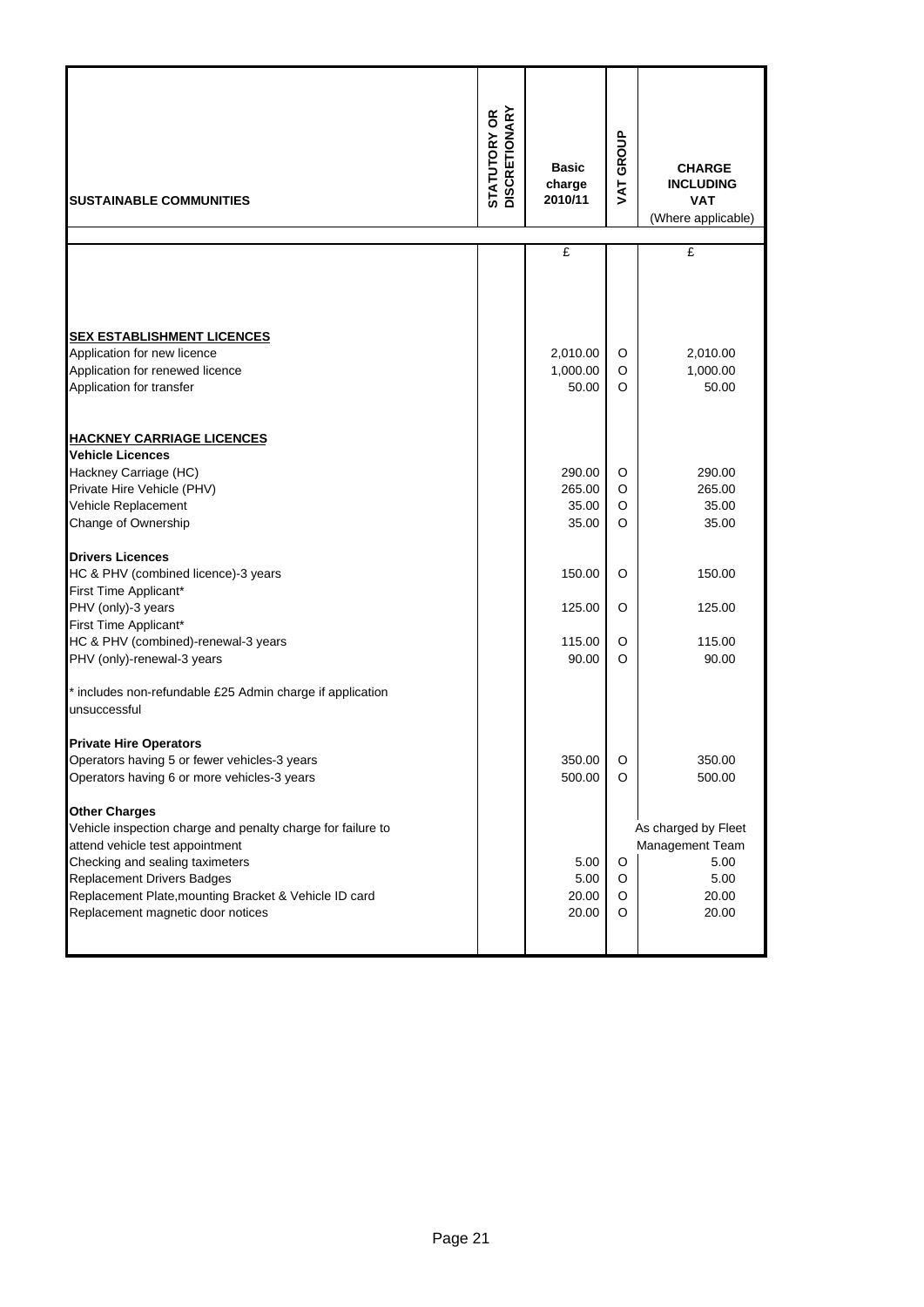| <b>SUSTAINABLE COMMUNITIES</b>                                                                                                                                                                                                                                                                                                                                                                                                                                                                                                                                                                                                                                                                                                                                   | <b>STATUTORY OR<br/>DISCRETIONARY</b> | <b>Basic</b><br>charge<br>2010/11 | <b>VAT GROUP</b> | <b>CHARGE</b><br><b>INCLUDING</b><br><b>VAT</b><br>(Where applicable) |
|------------------------------------------------------------------------------------------------------------------------------------------------------------------------------------------------------------------------------------------------------------------------------------------------------------------------------------------------------------------------------------------------------------------------------------------------------------------------------------------------------------------------------------------------------------------------------------------------------------------------------------------------------------------------------------------------------------------------------------------------------------------|---------------------------------------|-----------------------------------|------------------|-----------------------------------------------------------------------|
|                                                                                                                                                                                                                                                                                                                                                                                                                                                                                                                                                                                                                                                                                                                                                                  |                                       | £                                 |                  | £                                                                     |
| <b>FEE SCHEDULE FOR LICENSING IN RESPECT</b><br>OF EXPLOSIVES AND PETROLEUM LICENSING                                                                                                                                                                                                                                                                                                                                                                                                                                                                                                                                                                                                                                                                            |                                       |                                   |                  |                                                                       |
| PART 1:<br>Section 40(9) as applied to compressed acetylene<br>by the Compressed Acetylene (Importation) Regulations 1978                                                                                                                                                                                                                                                                                                                                                                                                                                                                                                                                                                                                                                        |                                       |                                   |                  |                                                                       |
| Fee for work by Specialist Inspector per hour                                                                                                                                                                                                                                                                                                                                                                                                                                                                                                                                                                                                                                                                                                                    | S                                     | 51.15                             | O                | 51.15                                                                 |
| PART 2:<br>Fee payable in respect of Applications for the Granting and<br>Renewal of an Explosives Store Licence, the Registration or<br>Renewal of Registration of Premises Used for Keeping<br>Explosives and the Granting and Transfer of Petroleum-<br>Spirit Licences                                                                                                                                                                                                                                                                                                                                                                                                                                                                                       |                                       |                                   |                  |                                                                       |
| Licence for Sale of Fireworks outside of prescribed period<br>Fireworks Act 2003<br>per annum                                                                                                                                                                                                                                                                                                                                                                                                                                                                                                                                                                                                                                                                    | S                                     | 500.00                            | O                | 500.00                                                                |
| Petroleum (Consolidation) Act 1928 c.32<br>Section 4 (see notes 2 and 3)                                                                                                                                                                                                                                                                                                                                                                                                                                                                                                                                                                                                                                                                                         |                                       |                                   |                  |                                                                       |
| Licence to keep petroleum spirit of a quantity -<br>not exceeding 2,500 litres - for each year of a licence                                                                                                                                                                                                                                                                                                                                                                                                                                                                                                                                                                                                                                                      | S                                     | 41.00                             | O                | 41.00                                                                 |
| Exceeding 2,500 litres but not exceeding 50,000 litres -<br>for each year of a licence                                                                                                                                                                                                                                                                                                                                                                                                                                                                                                                                                                                                                                                                           | S                                     | 57.00                             | O                | 57.00                                                                 |
| Exceeding 50,000 litres - for each year of a licence                                                                                                                                                                                                                                                                                                                                                                                                                                                                                                                                                                                                                                                                                                             | s                                     | 118.00                            |                  | 118.00                                                                |
| Petroleum(Transfer of Licences) Act 1936 c.27<br>Transfer of petroleum spirit licence                                                                                                                                                                                                                                                                                                                                                                                                                                                                                                                                                                                                                                                                            | S                                     | 8.00                              | O                | 8.00                                                                  |
| NOTES:<br>1. Part 1 of the Explosives Act 1875 (which includes sections<br>15,18 and 21) is applied to explosives other than gunpowder<br>by sections 30 and 40 of that Act.<br>2. In the case of a solid substance for which by virtue of an<br>Order in Council made under section 19 of the Petroleum<br>(Consolidation) Act 1928 a licence is required,the fee payable<br>under this Schedule shall be calculated as if one kilogram of<br>the substance were equivalent to one litre.<br>3. The fee payable for a licence of more or less than one year's<br>duration shall be the fee set out above increased or decreased,<br>as the case may be, proportionately according to the duration<br>of the period for which the licence is granted or renewed. |                                       |                                   |                  |                                                                       |
| 4. The above fees are derived from the Health & Safety (Fees)<br>Regulations 1997 and the Carriage of Dangerous Goods<br>by Road Regulations 1996                                                                                                                                                                                                                                                                                                                                                                                                                                                                                                                                                                                                                |                                       |                                   |                  |                                                                       |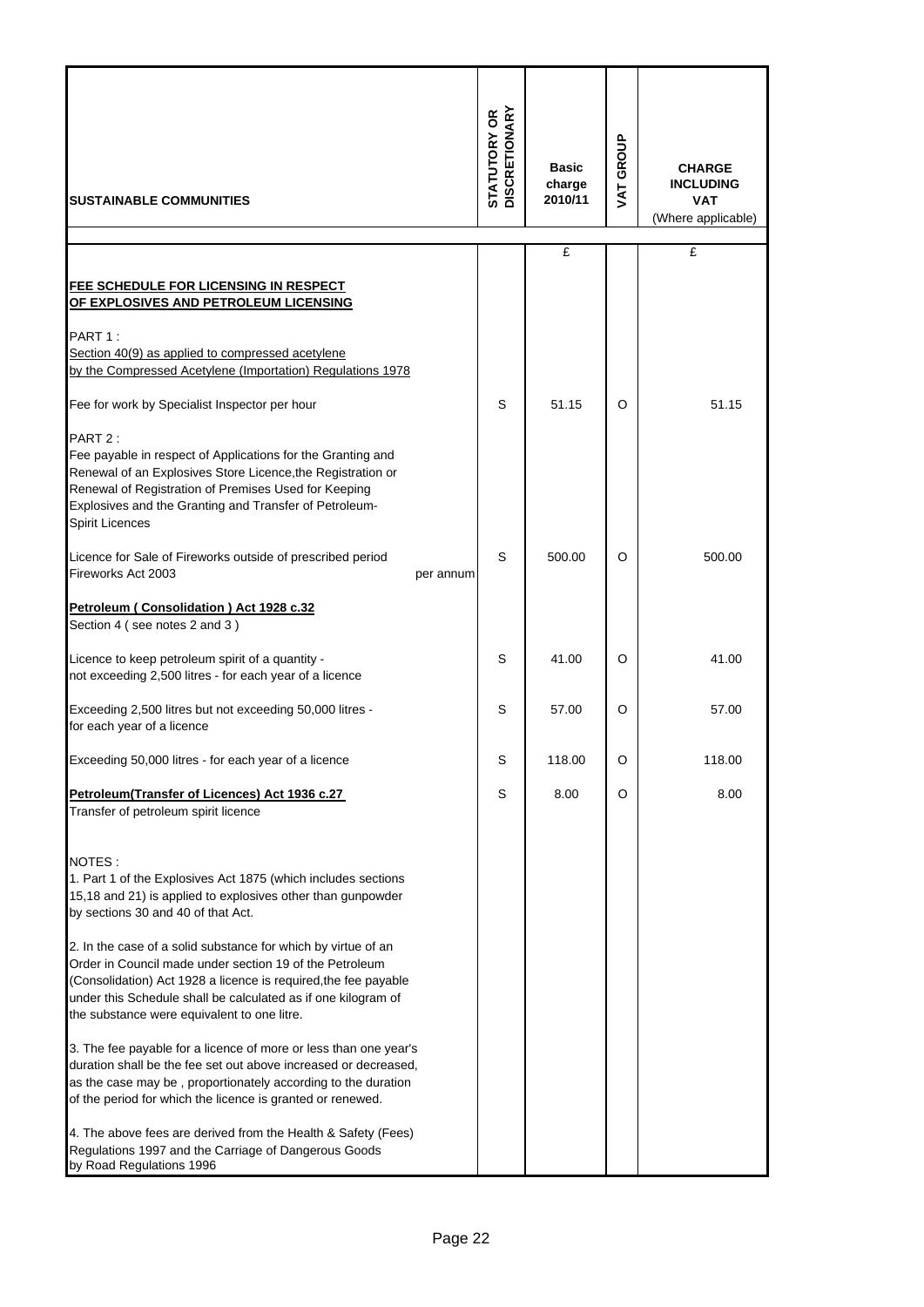| <b>SUSTAINABLE COMMUNITIES</b>                                                                                                                                                                                                                                                                                                                                                                                                | <b>DISCRETIONARY</b><br>STATUTORY OR | <b>Basic charge</b><br>2010/11 | GROUP<br><b>TAT</b> | <b>CHARGE</b><br><b>INCLUDING</b><br><b>VAT</b><br>(Where applicable) |
|-------------------------------------------------------------------------------------------------------------------------------------------------------------------------------------------------------------------------------------------------------------------------------------------------------------------------------------------------------------------------------------------------------------------------------|--------------------------------------|--------------------------------|---------------------|-----------------------------------------------------------------------|
|                                                                                                                                                                                                                                                                                                                                                                                                                               |                                      | £                              |                     | £                                                                     |
| THE MANUFACTURE AND STORAGE OF EXPLOSIVES<br><b>REGULATIONS 2005</b><br>Part 1 applications for licences, or variations of licenses, to                                                                                                                                                                                                                                                                                       |                                      |                                |                     |                                                                       |
| manufacture or store explosives made to the executive where it is<br>the licensing authority by virtue of paragraphs 1(b) or c or 2 of<br>schedule 1 to the 2005 regulations                                                                                                                                                                                                                                                  |                                      |                                |                     |                                                                       |
| <b>Regulation 10</b>                                                                                                                                                                                                                                                                                                                                                                                                          |                                      |                                |                     |                                                                       |
| Licence to store explosives - one year's duration<br>Renewal of a licence - one year's duration                                                                                                                                                                                                                                                                                                                               | S<br>S                               | 631.00<br>83.00                | O<br>O              | 631.00<br>83.00                                                       |
| <b>Regulation 11</b><br>Registration in relation to the storage of explosives - one year<br>Renewal of a licence - one year's duration                                                                                                                                                                                                                                                                                        | S<br>S                               | 103.00<br>51.00                | O<br>O              | 103.00<br>51.00                                                       |
| Regulation 16                                                                                                                                                                                                                                                                                                                                                                                                                 |                                      |                                |                     |                                                                       |
| a) Varying a licence - to manufacture explosives not being ammonium<br>nitrate blasting intermediate or b) to store explosives                                                                                                                                                                                                                                                                                                | S                                    | 432.00                         | O                   | 432.00                                                                |
| Varying a licence to manufacture nitrate blasting intermediate                                                                                                                                                                                                                                                                                                                                                                |                                      | £156 per hour<br>worked        |                     |                                                                       |
| <b>Regulation 20</b><br>Transfer of licence or registration<br>Replacement of any of the licences referred to in this part if lost                                                                                                                                                                                                                                                                                            | S<br>S                               | 52.00<br>52.00                 | O<br>O              | 34.00<br>34.00                                                        |
| NOTES:<br>1. Part 1 of the Explosives Act 1875 (which includes sections<br>15,18 and 21) is applied to explosives other than gunpowder<br>by sections 30 and 40 of that Act.                                                                                                                                                                                                                                                  |                                      |                                |                     |                                                                       |
| 2. In the case of a solid substance for which by virtue of an<br>Order in Council made under section 19 of the Petroleum<br>(Consolidation) Act 1928 a licence is required, the fee payable<br>under this Schedule shall be calculated as if one kilogram of<br>the substance were equivalent to one litre.                                                                                                                   |                                      |                                |                     |                                                                       |
| 3. The fees payable for a licence, registration, or renewal of a<br>licence or registration -<br>a) of less than one year's duration is, respectively, the fee set out<br>above for a licence, registration or a renewal of a licence or<br>registration, of one year's duration decreased proportionately<br>according to the duration of the period for which the licence,<br>registration or renewal of either is granted; |                                      |                                |                     |                                                                       |
| b) of more that one but less than two years duration is, respectively,<br>the fee set out above for a licence, registration or a renewal of a<br>licence or registration of one years duration increased proportionately<br>according to the duration of the period for which the licence,<br>registration or a renewal of either is granted.                                                                                 |                                      |                                |                     |                                                                       |
| 4. The above fees are derived from the Health & Safety (Fees)<br>Regulations 1997 and the Carriage of Dangerous Goods<br>by Road Regulations 1996                                                                                                                                                                                                                                                                             |                                      |                                |                     |                                                                       |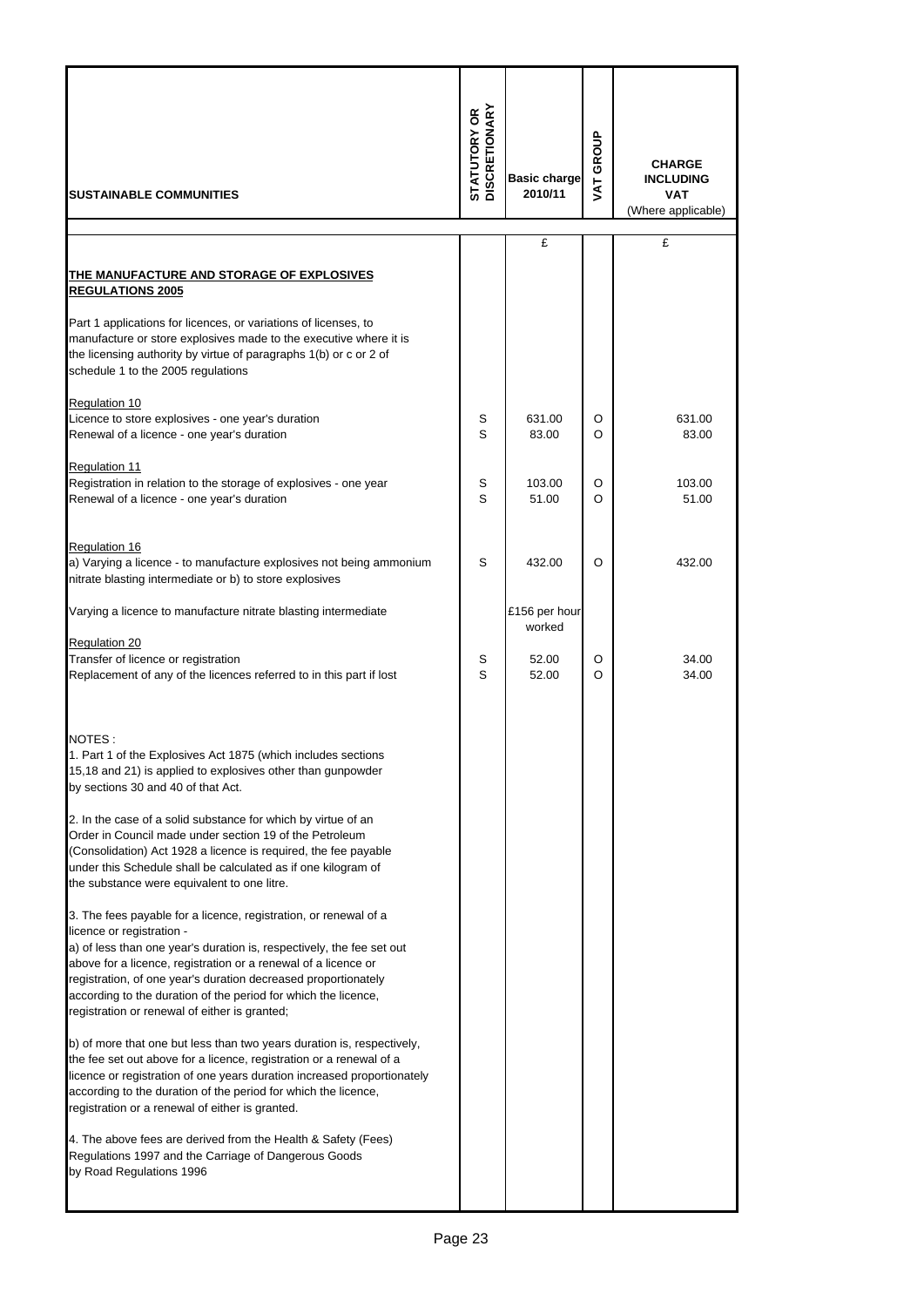| <b>SUSTAINABLE COMMUNITIES</b>                                                                                                                                                                                                                                                                                                                                               | <b>DISCRETIONARY</b><br><b>STATUTORY OR</b> | <b>Basic</b><br>charge<br>2010/11 | GROUP<br>VAT. | <b>CHARGE</b><br><b>INCLUDING</b><br><b>VAT</b><br>(Where applicable) |
|------------------------------------------------------------------------------------------------------------------------------------------------------------------------------------------------------------------------------------------------------------------------------------------------------------------------------------------------------------------------------|---------------------------------------------|-----------------------------------|---------------|-----------------------------------------------------------------------|
|                                                                                                                                                                                                                                                                                                                                                                              |                                             | £                                 |               | £                                                                     |
| FEE SCHEDULE FOR THE TESTING AND<br><b>VERIFICATION OF WEIGHING AND MEASURING</b><br><b>EQUIPMENT</b><br>These fees apply to work carried out during normal office hours.<br>We are happy to carry out work outside of these times but an<br>additional charge based on the time taken is made.                                                                              |                                             |                                   |               |                                                                       |
| B. Special Weighing and Measuring Equipment                                                                                                                                                                                                                                                                                                                                  |                                             |                                   |               |                                                                       |
| Weighing and measuring equipment other than the categories<br>(C) to (I) described below, per man hour at the place of<br>submission, for the purpose of examination, testing,<br>stamping or other evaluation of the equipment.<br>These would include:-<br>1. Automatic or totalising weighing machines<br>2. Equipment designed to weigh loads in motion                  | D                                           | 51.13                             | S             | 60.10                                                                 |
| 3. Bulk fuel measuring equipment tested following<br>a Regulation 65 or 66 occurrence.<br>4. Equipment tested by means of statistical sampling<br>5. The establishment of calibration curves for templets<br>6. Templets graduated in millimetres<br>7. Testing of other services in pursuance of a community<br>obligation other than E.C. initial or partial verification. |                                             |                                   |               |                                                                       |
| C. Weights                                                                                                                                                                                                                                                                                                                                                                   |                                             |                                   |               |                                                                       |
| Weights exceeding 5kg or not exceeding 500mg, 2CM<br><b>Other Weights</b>                                                                                                                                                                                                                                                                                                    | D<br>D                                      | 6.47<br>4.98                      | S<br>S        | 7.60<br>5.85                                                          |
| <b>Measures</b><br>D.                                                                                                                                                                                                                                                                                                                                                        |                                             |                                   |               |                                                                       |
| Linear Measures :<br>Not exceeding 3m, for each scale                                                                                                                                                                                                                                                                                                                        | D                                           | 7.28                              | S             | 8.55                                                                  |
| Capacity Measures :<br>Capacity Measures, without divisions, not exceeding 1 litre<br>Cubic Ballast Measures : (Other than brim measures)<br>Liquid capacity measures for making up and checking quantity                                                                                                                                                                    | D<br>D                                      | 5.53<br>127.96                    | S<br>S        | 6.50<br>150.35                                                        |
| packages<br>Templets:<br>Per Scale first item<br>Second & Subsequent Items                                                                                                                                                                                                                                                                                                   | D<br>D<br>D                                 | 20.21<br>35.45<br>13.70           | S<br>S<br>S   | 23.75<br>41.65<br>16.10                                               |
| E. Weighing Instruments                                                                                                                                                                                                                                                                                                                                                      |                                             |                                   |               |                                                                       |
| a) Non-EC<br>Not Exceeding 1 tonne<br>Exceeding 1 tonne to 10 tonne (2240lb-22400lb)<br>Exceeding 10 tonnes                                                                                                                                                                                                                                                                  | D<br>D<br>D                                 | 45.96<br>74.30<br>158.00          | S<br>S<br>S   | 54.00<br>87.30<br>185.65                                              |
| b) EC (NAWI)<br>Not Exceeding 1 tonne<br>Exceeding 1 tonne to 10 tonne (2240lb-22400lb)<br>Exceeding 10 tonnes                                                                                                                                                                                                                                                               | D<br>D<br>D                                 | 76.47<br>123.66<br>258.85         | S<br>S<br>S   | 89.85<br>145.30<br>304.15                                             |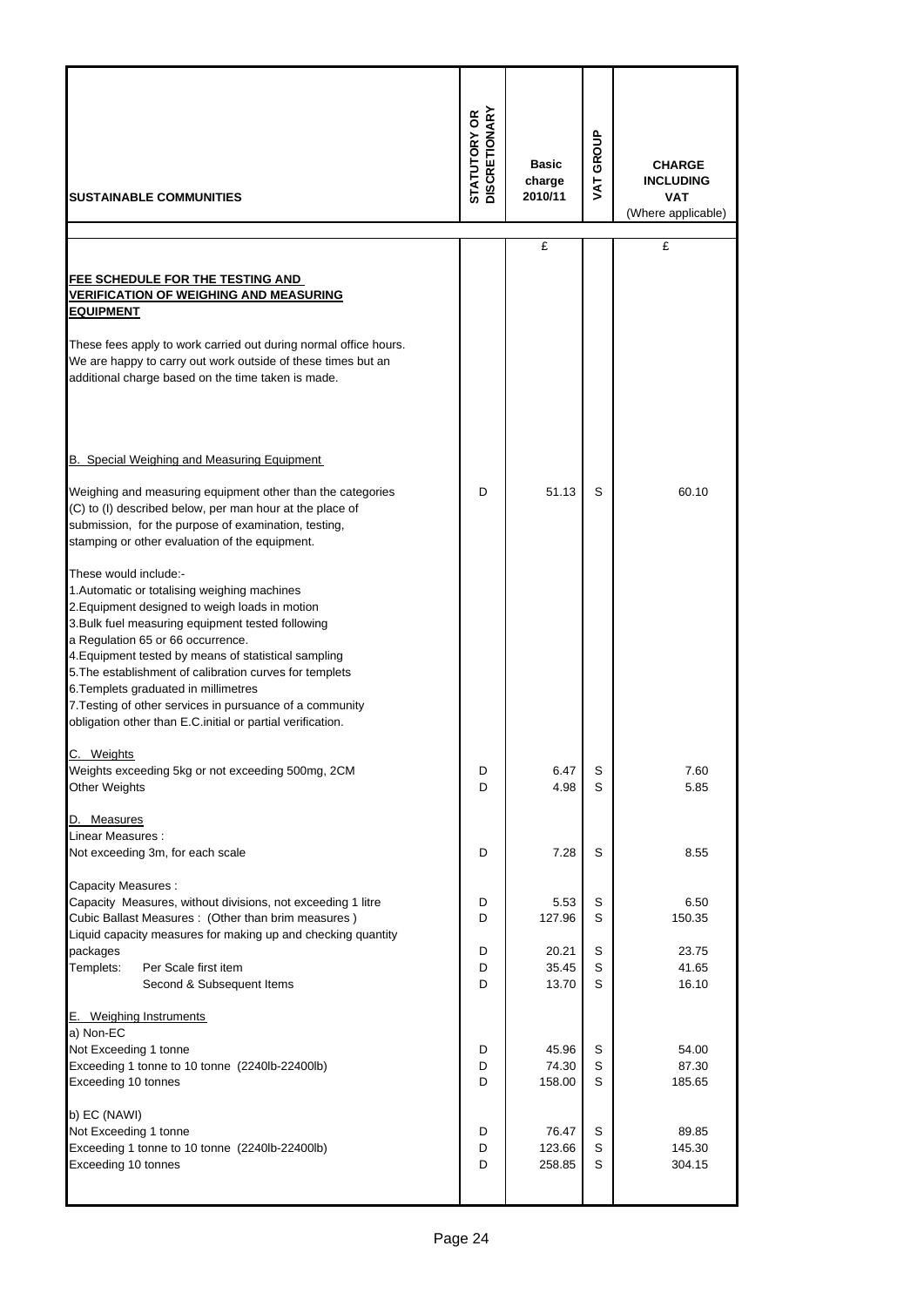| <b>ISUSTAINABLE COMMUNITIES</b>                                                                                                                                                                                                                                                          | <b>STATUTORY OR<br/>DISCRETIONARY</b> | <b>Basic</b><br>charge<br>2010/11 | VAT GROUP | <b>CHARGE</b><br><b>INCLUDING</b><br><b>VAT</b><br>(Where applicable) |
|------------------------------------------------------------------------------------------------------------------------------------------------------------------------------------------------------------------------------------------------------------------------------------------|---------------------------------------|-----------------------------------|-----------|-----------------------------------------------------------------------|
|                                                                                                                                                                                                                                                                                          |                                       | £                                 |           | £                                                                     |
| When testing einstruments incorporation remote display or<br>printing facilities, and where completion of the test requires a<br>second person or a second series of tests by the same<br>person, an additional fee may be based upon the basic fee<br>given above plus a 50% surcharge. |                                       |                                   |           |                                                                       |
| When supplying specialist equipment (including but not limited to<br>weighbridge test unit, van and test weights, etc) an additional fee<br>may be charged hourly, daily or per appointment, according to<br>circumstance.                                                               |                                       |                                   |           |                                                                       |
| F. Measuring Instruments for Intoxicating Liquor                                                                                                                                                                                                                                         |                                       |                                   |           |                                                                       |
| 1.Not exceeding 150 ml<br>2.Other                                                                                                                                                                                                                                                        | D<br>D                                | 16.68<br>19.23                    | S<br>S    | 19.60<br>22.60                                                        |
| G. Measuring Instruments for Liquid Fuel and Lubricants                                                                                                                                                                                                                                  |                                       |                                   |           |                                                                       |
| Container type (unsubdivided)                                                                                                                                                                                                                                                            | D                                     | 69.74                             | S         | 81.95                                                                 |
| Single/multi (nozzles)                                                                                                                                                                                                                                                                   |                                       |                                   |           |                                                                       |
| First Nozzle Tested, per site<br>Each Additional Nozzle Tested                                                                                                                                                                                                                           | D<br>D                                | 113.74<br>69.87                   | S<br>S    | 133.65<br>82.10                                                       |
| Testing of Peripheral electronic equipment on a separate visit                                                                                                                                                                                                                           | D                                     | 76.72                             | S         | 90.15                                                                 |
| Testing of credit card acceptor (per unit, regardless of no. of<br>slots/nozzles/pumps)                                                                                                                                                                                                  | D                                     | 76.72                             | S         | 90.15                                                                 |
| H.Road Tankers Liquid Fuel (Above 100 Litres)<br>1. Metre measuring systems                                                                                                                                                                                                              |                                       |                                   |           |                                                                       |
| Wet hose type with two testing liquids                                                                                                                                                                                                                                                   | D                                     | 244.13                            | S         | 286.85                                                                |
| Wet hose with three testing liquids                                                                                                                                                                                                                                                      | D                                     | 283.62                            | S         | 333.25                                                                |
| Dry hose type with two testing liquids                                                                                                                                                                                                                                                   | D                                     | 271.19                            | S         | 318.65                                                                |
| Dry hose with three testing liquids<br>Wet/Dry Hose with two testing liquids                                                                                                                                                                                                             | D<br>D                                | 312.04<br>379.74                  | S<br>S    | 366.65<br>446.20                                                      |
| Wet/Dry Hose with three testing liquids                                                                                                                                                                                                                                                  | D                                     | 406.89                            | S         | 478.10                                                                |
| Following a regulation 65 to 66 occurrence                                                                                                                                                                                                                                               | D                                     | 76.72                             | S         | 90.15                                                                 |
| 2. Dipstick measuring systems<br>(a) Up to 7600 litres (for calibration of each compartment and                                                                                                                                                                                          | D                                     | 166.09                            | S         | per hour<br>195.15                                                    |
| production of chart)<br>(b) for any compartment over 7600 litres, basic fee plus                                                                                                                                                                                                         |                                       |                                   |           |                                                                       |
| additional costs at the rate of £59.90 per extra officer/hour                                                                                                                                                                                                                            | D                                     | 76.72                             | S         | 90.15                                                                 |
| (c) Initial/spare dipstick (each)                                                                                                                                                                                                                                                        | D                                     | 19.23                             | S         | 22.60                                                                 |
| (d) Replacement dipstick (including examination of compartment)                                                                                                                                                                                                                          | D                                     | 42.26                             | S         | 49.65                                                                 |
| I. Certificate of Errors<br>For Supplying a certificate containing results of errors found<br>on testing. Certificate supplied request of the submitter; fee applies<br>when no other fee is payable)                                                                                    | D                                     | 38.68                             | S         | 45.45                                                                 |
| J. Poisons Act Registrations                                                                                                                                                                                                                                                             |                                       |                                   |           |                                                                       |
| 1. Initial Registration                                                                                                                                                                                                                                                                  | D                                     | 30.80                             | O         | 30.80                                                                 |
| 2. Re-registration<br>3. Change in details of registration                                                                                                                                                                                                                               | D<br>D                                | 16.25<br>8.30                     | O<br>O    | 16.25<br>8.30                                                         |
|                                                                                                                                                                                                                                                                                          |                                       |                                   |           |                                                                       |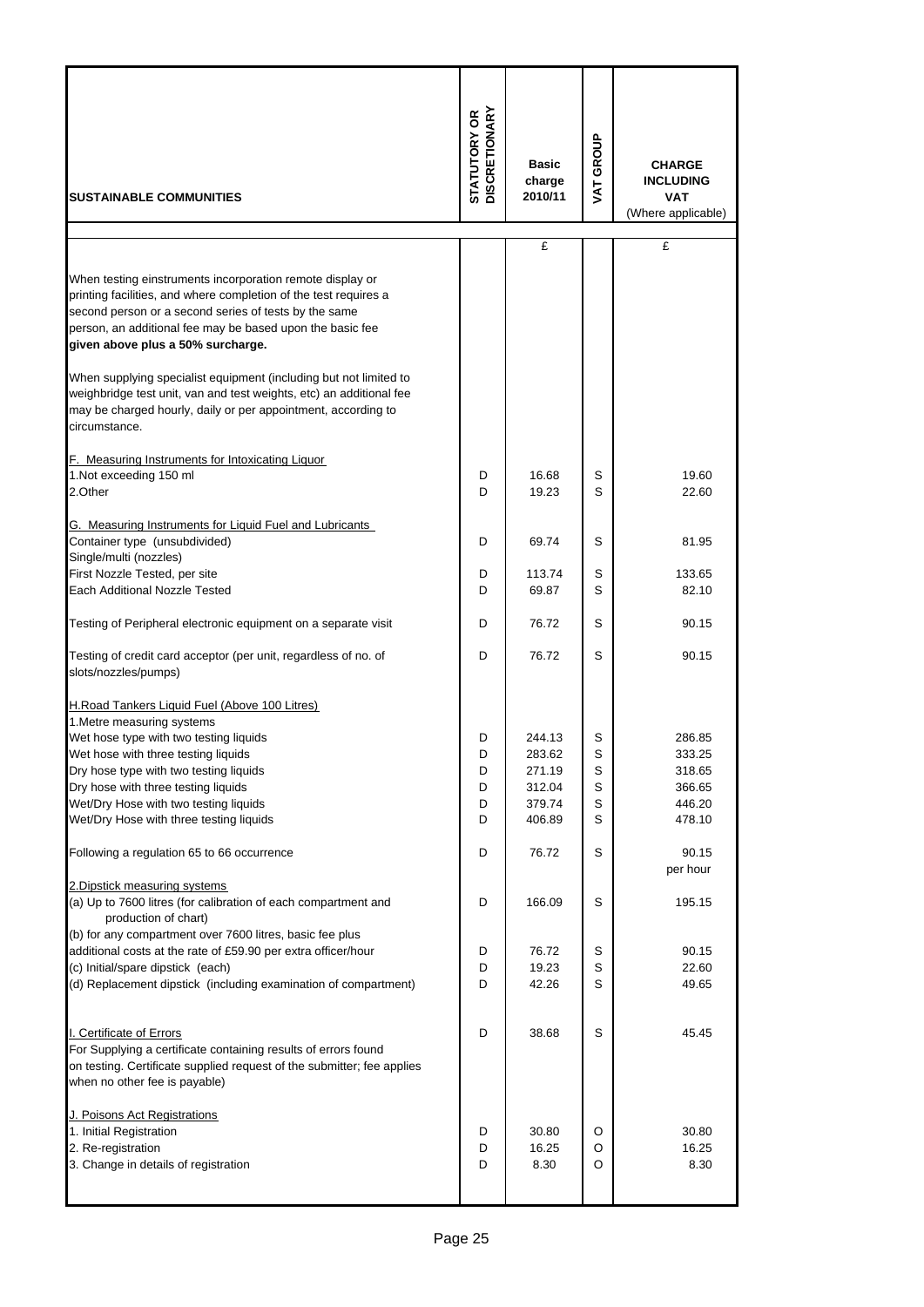| <b>SUSTAINABLE COMMUNITIES</b>                                                                                                                                                                | <b>STATUTORY OR<br/>DISCRETIONARY</b> | <b>Basic</b><br>charge<br>2010/11 | VAT GROUP   | <b>CHARGE</b><br><b>INCLUDING</b><br><b>VAT</b><br>(Where applicable)                                                                            |
|-----------------------------------------------------------------------------------------------------------------------------------------------------------------------------------------------|---------------------------------------|-----------------------------------|-------------|--------------------------------------------------------------------------------------------------------------------------------------------------|
|                                                                                                                                                                                               |                                       | £                                 |             | £                                                                                                                                                |
|                                                                                                                                                                                               |                                       |                                   |             |                                                                                                                                                  |
| Massage and Special Treatment Licences                                                                                                                                                        |                                       |                                   |             |                                                                                                                                                  |
| 1. New Licence<br>2. Renewed Licence                                                                                                                                                          | S<br>S                                | 60.00<br>30.00                    | O<br>O      | 60.00<br>30.00                                                                                                                                   |
| Registration of Persons for Exhibition and Training<br>of Performing Animals                                                                                                                  |                                       |                                   |             |                                                                                                                                                  |
| 1. Registration Fee<br>2. Copies of Register Entries                                                                                                                                          | S<br>S                                | 110.00<br>5.00                    | O<br>O      | 110.00<br>5.00                                                                                                                                   |
| Safety of Sports Grounds Safety Certificate                                                                                                                                                   |                                       |                                   |             |                                                                                                                                                  |
| 1. Application for issue of certificate<br>2. Amendment of certificate<br>3. Replacement or transfer of certificate                                                                           | S<br>$\mathbb S$<br>S                 | 113.30<br>56.65<br>52.50          | O<br>O<br>O | 113.30<br>56.65<br>52.50                                                                                                                         |
| Provision of information concerning Health and<br>Safety at work effective from 1st April 1999                                                                                                |                                       |                                   |             |                                                                                                                                                  |
| Most information will be provided free of charge but the<br>Council reserves the ability to make a reasonable charge<br>where significant work needs to be undertaken to<br>answer the query. |                                       |                                   |             |                                                                                                                                                  |
| (a) Factual Statement / Voluntary Disclosure<br>(postage included)                                                                                                                            |                                       | 19.74                             | S           | 23.20<br>per hour of officer<br>time spent.<br>N.B.Minimum charge<br>will be for one hours<br>work. Part hours<br>are charged as a full<br>hour. |
| (b) Photographs (postage included)                                                                                                                                                            |                                       | 1.40                              | S           | 1.65<br>£8.00 admin.charge                                                                                                                       |
| (c) Photocopying / copies of Public Registers                                                                                                                                                 |                                       | 0.13                              | S           | 0.15                                                                                                                                             |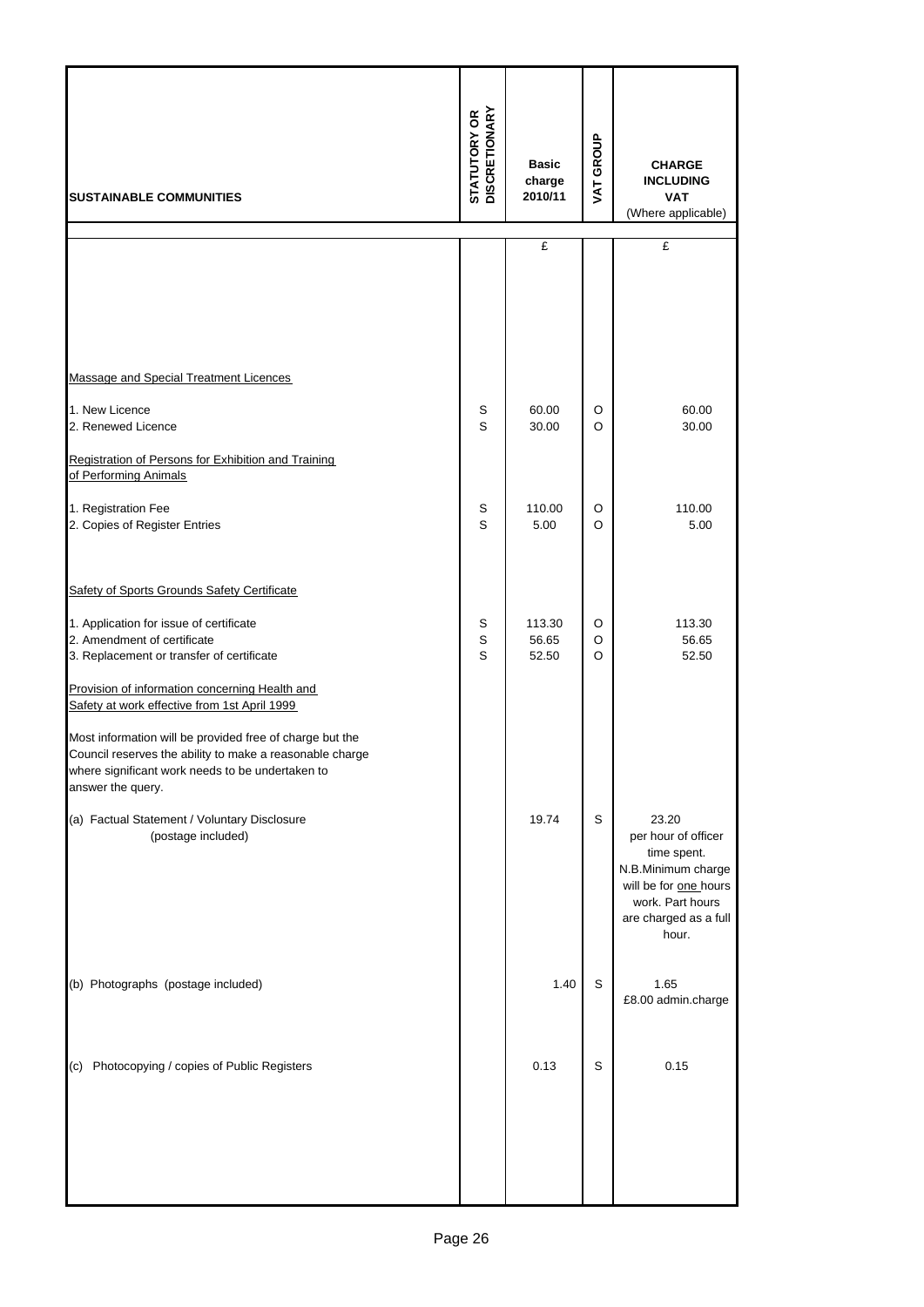| <b>SUSTAINABLE COMMUNITIES</b>                                                                  |                                                                                                                                                                                                                                                               | <b>STATUTORY OR<br/>DISCRETIONARY</b> | <b>Basic</b><br>charge<br>2010/11 | VAT GROUP                                                  | <b>CHARGE</b><br><b>INCLUDING</b><br><b>VAT</b><br>(Where applicable) |                                                            |
|-------------------------------------------------------------------------------------------------|---------------------------------------------------------------------------------------------------------------------------------------------------------------------------------------------------------------------------------------------------------------|---------------------------------------|-----------------------------------|------------------------------------------------------------|-----------------------------------------------------------------------|------------------------------------------------------------|
|                                                                                                 |                                                                                                                                                                                                                                                               |                                       |                                   | £                                                          |                                                                       | £                                                          |
|                                                                                                 | <b>ENVIRONMENTAL PROTECTION ACT 1990, PART 1</b><br>THE LOCAL ENFORCEMENT AUTHORITIES AIR<br>POLLUTION FEES AND CHARGES SCHEME                                                                                                                                |                                       |                                   |                                                            |                                                                       |                                                            |
| <b>EXCEPT</b>                                                                                   | Initial application fee for authorisation                                                                                                                                                                                                                     |                                       | S                                 | 1579.00                                                    | O                                                                     | 1579.00                                                    |
|                                                                                                 | where the process comprises one or more waste oil burning<br>appliances under 0.4MWth                                                                                                                                                                         |                                       | S                                 | 148.00                                                     | O                                                                     | 148.00                                                     |
|                                                                                                 | where the process relates to the unloading of petrol into<br>storage tanks at a service station                                                                                                                                                               |                                       | S                                 | 142.00                                                     | O                                                                     | 142.00                                                     |
| screening plant                                                                                 | where the process comprises mobile crushing and/or                                                                                                                                                                                                            |                                       |                                   |                                                            |                                                                       |                                                            |
| <b>EXCEPT</b>                                                                                   | Substantial changes requiring variation of conditions:                                                                                                                                                                                                        |                                       | S                                 | 964.00                                                     | O                                                                     | 964.00                                                     |
|                                                                                                 | where the process comprises one or more waste oil burning<br>appliances under 0.4MWth                                                                                                                                                                         |                                       | S                                 | 94.00                                                      | O<br>94.00                                                            |                                                            |
| where the process relates to the unloading of petrol into<br>storage tanks at a service station |                                                                                                                                                                                                                                                               | S                                     | 94.00                             | O                                                          | 94.00                                                                 |                                                            |
| where the change is to implement an upgrading plan                                              |                                                                                                                                                                                                                                                               | S                                     | 141.00                            | O                                                          | 141.00                                                                |                                                            |
| Annual subsistence charge<br>Low<br><b>Risked Based Process Fee</b><br>Medium<br>High           |                                                                                                                                                                                                                                                               | S<br>S<br>S                           | 739.00<br>1111.00<br>1672.00      | O<br>O<br>O                                                | 739.00<br>1111.00<br>1672.00                                          |                                                            |
|                                                                                                 | If paid quarterly total fee per risk based process increases by                                                                                                                                                                                               |                                       | S                                 | 35.00                                                      | O                                                                     | 35.00                                                      |
|                                                                                                 | where the process comprises one or more waste oil burning<br>appliances under 0.4MWth                                                                                                                                                                         |                                       | S                                 | 151.00                                                     | O                                                                     | 151.00                                                     |
|                                                                                                 | where the process relates to the unloading of petrol into<br>storage tanks at a service station                                                                                                                                                               |                                       | S                                 | 145.00                                                     | O                                                                     | 145.00                                                     |
| screening plant                                                                                 | where the process comprises mobile crushing and / or                                                                                                                                                                                                          |                                       | S                                 | 989.00                                                     | O                                                                     | 989.00                                                     |
|                                                                                                 | where the process comprises the odorisation of natural gas.                                                                                                                                                                                                   |                                       | S                                 | 353.00                                                     | O                                                                     | 353.00                                                     |
| for this plant:                                                                                 | Where the process comprises mobile crushing and screening<br>plant, the application fee/subsistence charge payable will be<br>dependent on the number of authorisations held by the operator.<br>The following application fees and subsistence charges apply |                                       |                                   |                                                            |                                                                       |                                                            |
| 1 or 2<br>1 or 2<br>3 to 7<br>3 to 7<br>8 and over<br>8 and over                                | * Number of authorisations held by operator:<br>Application fee<br>Subsistence charge<br>Application fee<br>Subsistence charge<br>Application fee<br>Subsistence charge                                                                                       |                                       | S<br>S<br>S<br>S<br>S<br>S        | 1,579.00<br>898.00<br>943.00<br>590.00<br>477.00<br>302.00 | O<br>O<br>O<br>O<br>O<br>O                                            | 1,579.00<br>898.00<br>943.00<br>590.00<br>477.00<br>302.00 |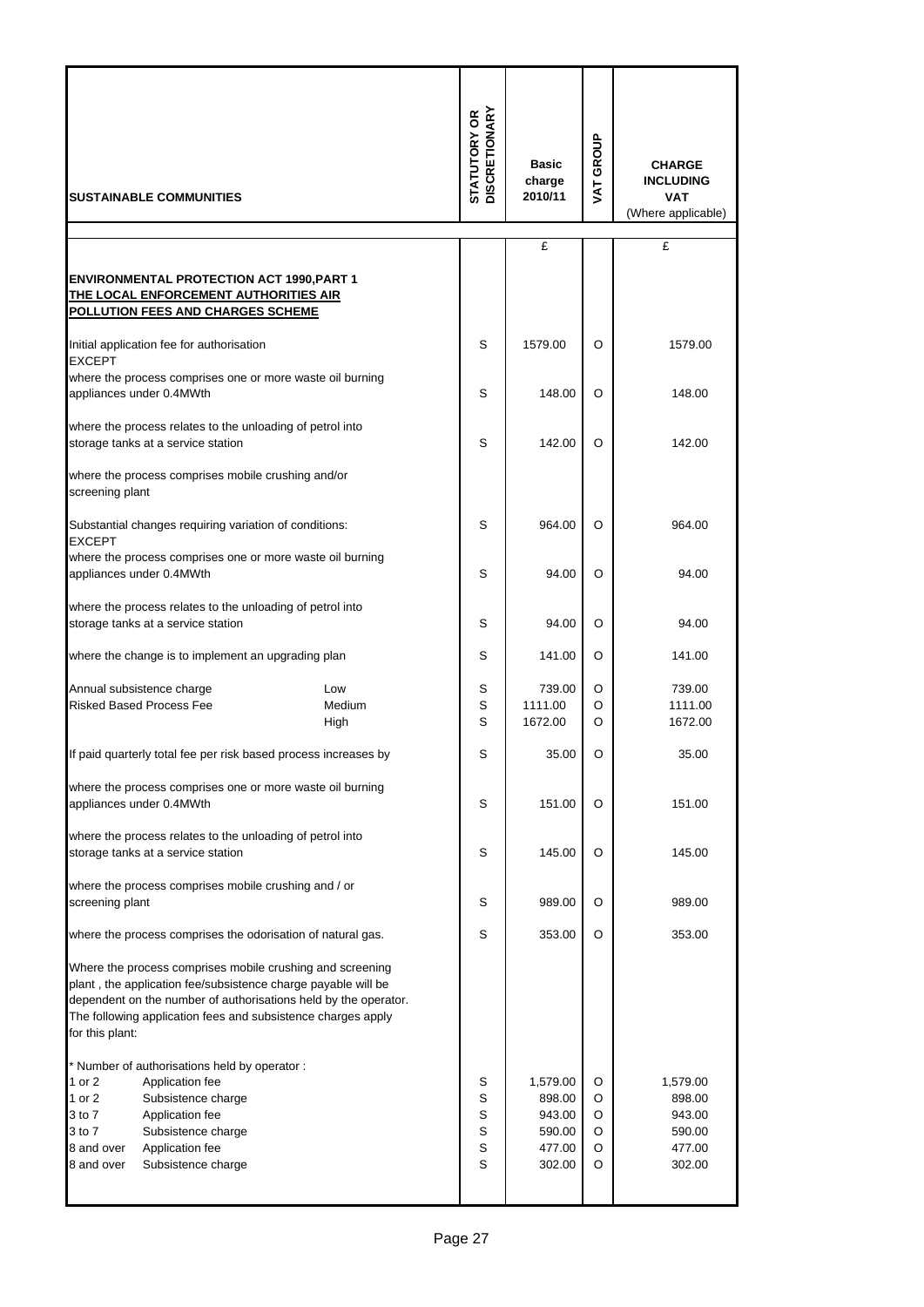| <b>SUSTAINABLE COMMUNITIES</b>                                                                                                                                                                                                                                                                                                                                                                                                                                                                                                                                                                                                                                                                                                                                                                                                                                                                                                                      | <b>STATUTORY OR<br/>DISCRETIONARY</b> | <b>Basic</b><br>charge<br>2010/11                                                                                                                                                         | VAT GROUP                                                                                                  | <b>CHARGE</b><br><b>INCLUDING</b><br><b>VAT</b><br>(Where applicable)                                                                                                                     |
|-----------------------------------------------------------------------------------------------------------------------------------------------------------------------------------------------------------------------------------------------------------------------------------------------------------------------------------------------------------------------------------------------------------------------------------------------------------------------------------------------------------------------------------------------------------------------------------------------------------------------------------------------------------------------------------------------------------------------------------------------------------------------------------------------------------------------------------------------------------------------------------------------------------------------------------------------------|---------------------------------------|-------------------------------------------------------------------------------------------------------------------------------------------------------------------------------------------|------------------------------------------------------------------------------------------------------------|-------------------------------------------------------------------------------------------------------------------------------------------------------------------------------------------|
|                                                                                                                                                                                                                                                                                                                                                                                                                                                                                                                                                                                                                                                                                                                                                                                                                                                                                                                                                     |                                       | £                                                                                                                                                                                         |                                                                                                            | £                                                                                                                                                                                         |
|                                                                                                                                                                                                                                                                                                                                                                                                                                                                                                                                                                                                                                                                                                                                                                                                                                                                                                                                                     |                                       |                                                                                                                                                                                           |                                                                                                            |                                                                                                                                                                                           |
| <b>COPIES OF DECISIONS AND ORDNANCE SURVEY</b><br>Fees per copy:                                                                                                                                                                                                                                                                                                                                                                                                                                                                                                                                                                                                                                                                                                                                                                                                                                                                                    |                                       |                                                                                                                                                                                           |                                                                                                            |                                                                                                                                                                                           |
| 1 copy                                                                                                                                                                                                                                                                                                                                                                                                                                                                                                                                                                                                                                                                                                                                                                                                                                                                                                                                              |                                       | 12.26                                                                                                                                                                                     | S                                                                                                          | 14.40                                                                                                                                                                                     |
|                                                                                                                                                                                                                                                                                                                                                                                                                                                                                                                                                                                                                                                                                                                                                                                                                                                                                                                                                     |                                       |                                                                                                                                                                                           |                                                                                                            |                                                                                                                                                                                           |
| PLANNING APPLICATION PUBLICITY LIST<br>Per annum                                                                                                                                                                                                                                                                                                                                                                                                                                                                                                                                                                                                                                                                                                                                                                                                                                                                                                    |                                       | 111.90                                                                                                                                                                                    | Z                                                                                                          | 111.90                                                                                                                                                                                    |
| Per copy                                                                                                                                                                                                                                                                                                                                                                                                                                                                                                                                                                                                                                                                                                                                                                                                                                                                                                                                            |                                       | 4.55                                                                                                                                                                                      | Z                                                                                                          | 4.55                                                                                                                                                                                      |
| <b>BOOKLETS - based on cost</b>                                                                                                                                                                                                                                                                                                                                                                                                                                                                                                                                                                                                                                                                                                                                                                                                                                                                                                                     |                                       |                                                                                                                                                                                           |                                                                                                            |                                                                                                                                                                                           |
| (a) Grays Town Centre Brief<br>(b) A13/A1013 Land Uses Study<br>(c) Stanford Marshes Adopted Plans<br>(d) East Thurrock Adopted Plans<br>(e) Thurrock Local Plan<br>(f) Schedule of changes to Thurrock Local Plan<br>(g) Inspectors report<br>(h) List of modifications<br>(i) Councils response to Inspectors report<br>(j) West Thurrock power station development brief<br>(k) Sandpit development Brief<br>(I) Derry Avenue Development Brief<br>(m) Unitary development Plan Issues Report<br>(n) Deposit Unitary Development Plan<br>(o) CD Rom of deposit Unitary Development Plan<br>(p) Sustainability Appraisal of deposit Unitary Development Plan<br>(q) 200 Urban Capacity Study<br>(r) Retail Study<br>(s) Landscape Character assessment<br>(t) Unitary Development Plan Supporting Document CD Rom<br><b>MISCELLANEOUS PLANNING DOCUMENTS</b><br><b>PHOTOCOPYING</b><br>First page<br>Each subsequent page (Maximum charge £16.00) |                                       | 5.80<br>10.90<br>3.50<br>11.55<br>41.30<br>11.55<br>18.50<br>23.10<br>9.25<br>11.05<br>5.50<br>5.50<br>13.05<br>49.00<br>5.50<br>10.90<br>10.90<br>38.15<br>19.60<br>5.50<br>3.06<br>0.38 | Ζ<br>Z<br>Z<br>Z<br>Z<br>Z<br>Z<br>Z<br>Z<br>Z<br>Z<br>Z<br>Z<br>Z<br>Z<br>Z<br>Z<br>Ζ<br>Z<br>Z<br>S<br>S | 5.80<br>10.90<br>3.50<br>11.55<br>41.30<br>11.55<br>18.50<br>23.10<br>9.25<br>11.05<br>5.50<br>5.50<br>13.05<br>49.00<br>5.50<br>10.90<br>10.90<br>38.15<br>19.60<br>5.50<br>3.60<br>0.45 |
|                                                                                                                                                                                                                                                                                                                                                                                                                                                                                                                                                                                                                                                                                                                                                                                                                                                                                                                                                     |                                       |                                                                                                                                                                                           |                                                                                                            |                                                                                                                                                                                           |
| Plan Copying<br>Professional Enquiries - per hour (Minimum of one hour)                                                                                                                                                                                                                                                                                                                                                                                                                                                                                                                                                                                                                                                                                                                                                                                                                                                                             |                                       | 3.83<br>40.55                                                                                                                                                                             | S<br>S                                                                                                     | 4.50<br>47.65                                                                                                                                                                             |
| <b>BUILDING CONTROL</b>                                                                                                                                                                                                                                                                                                                                                                                                                                                                                                                                                                                                                                                                                                                                                                                                                                                                                                                             |                                       |                                                                                                                                                                                           |                                                                                                            |                                                                                                                                                                                           |
| Sale of Decision Lists                                                                                                                                                                                                                                                                                                                                                                                                                                                                                                                                                                                                                                                                                                                                                                                                                                                                                                                              |                                       | 1.32                                                                                                                                                                                      | S                                                                                                          | 1.55                                                                                                                                                                                      |
| <b>Solicitors Enquiries</b><br>(a) Basic enquiry fee<br>(b) Fee where site visit included                                                                                                                                                                                                                                                                                                                                                                                                                                                                                                                                                                                                                                                                                                                                                                                                                                                           |                                       | 35.28<br>51.74                                                                                                                                                                            | S<br>S                                                                                                     | 41.45<br>60.80                                                                                                                                                                            |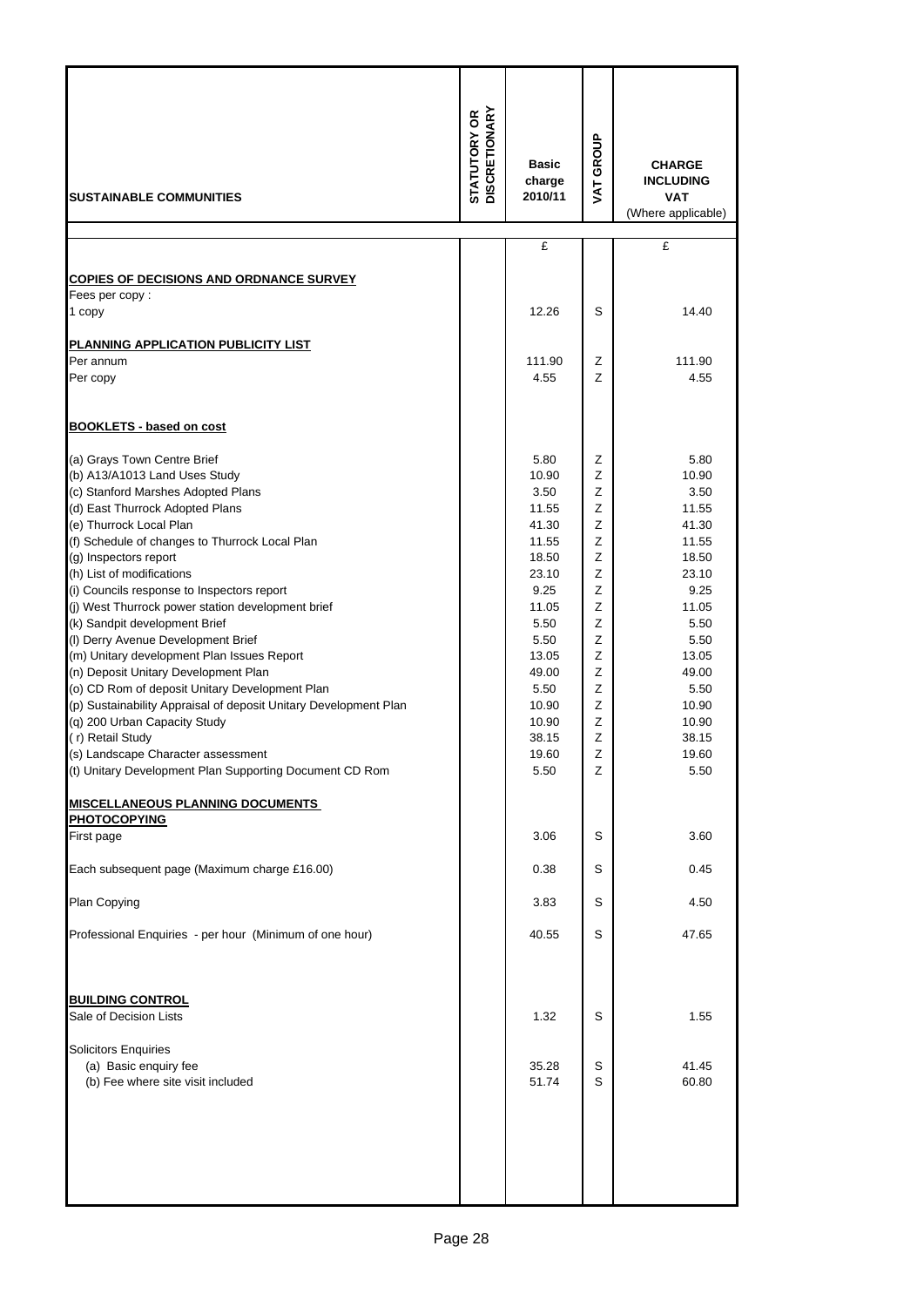| <b>ISUSTAINABLE COMMUNITIES</b>                                                                                                                                                                                                                                                                                              |        | <b>Basic</b><br>charge<br>2010/11 | VAT GROUP        | <b>CHARGE</b><br><b>INCLUDING</b><br><b>VAT</b><br>(Where applicable) |
|------------------------------------------------------------------------------------------------------------------------------------------------------------------------------------------------------------------------------------------------------------------------------------------------------------------------------|--------|-----------------------------------|------------------|-----------------------------------------------------------------------|
|                                                                                                                                                                                                                                                                                                                              |        | £                                 |                  | £                                                                     |
| <b>LOCAL LAND CHARGES</b><br>The Local Land Charges(Amendment)Rules1989<br>(S.1.1988 No.389)                                                                                                                                                                                                                                 |        |                                   |                  |                                                                       |
| FEES FOR OFFICIAL LOCAL LAND CHARGES<br><b>CERTIFICATES</b>                                                                                                                                                                                                                                                                  |        |                                   |                  |                                                                       |
| Official search (including issue of official certificates of search)<br>(a) In any one part of the register<br>(b) In the whole of the register:-                                                                                                                                                                            | S<br>S | 2.00<br>4.00                      | O<br>O           | 2.00<br>4.00                                                          |
| where the requisition is made by electronic means<br>In any other case<br>In respect of each additional parcel of land, where under Rule 11(3)<br>more than one parcel is included in the same requisition (whether<br>the requisition is for a search in the whole or part of the register)<br>subject to a maximum of £16. |        | 6.00<br>1.00                      | O<br>O           | 6.00<br>1.00                                                          |
| Common Land and Village Green Search<br>In respect of each additional parcel                                                                                                                                                                                                                                                 |        | 14.00<br>1.00                     | O<br>O           | 14.00<br>1.00                                                         |
| Personal Search of the Local Land Charges Register<br>In respect of each additional parcel (to a maximum of £16)                                                                                                                                                                                                             |        | 11.00<br>1.00                     | O<br>O           | 11.00<br>1.00                                                         |
| Personal Search additional Information Sheet - Residential<br>Personal Search additional Information Sheet - Land, Industrial,<br>& Commercial                                                                                                                                                                               |        | 35.00<br>50.00                    | O<br>O           | 35.00<br>50.00                                                        |
| FEES FOR SUPPLEMENTARY ENQUIRIES (Con 29)                                                                                                                                                                                                                                                                                    |        |                                   |                  |                                                                       |
| Part 1<br><b>Enquiries</b><br>(a) One parcel of land - Residential<br>One parcel of land - Land, Industrial & Commercial                                                                                                                                                                                                     |        | 163.80<br>201.60                  | O<br>O           | 163.80<br>201.60                                                      |
| (b) In respect of each additional parcel - Residential<br>In respect of each additional parcel - Land, Industrial & Commercial                                                                                                                                                                                               |        | 26.55<br>37.15                    | O<br>O           | 26.55<br>37.15                                                        |
| (Fees in excess of £1000 to be negotiated)                                                                                                                                                                                                                                                                                   |        |                                   |                  |                                                                       |
| Part 2 Enquiries<br>Each printed enquiry                                                                                                                                                                                                                                                                                     |        | 23.35                             | O                | 23.35                                                                 |
| Priority Search Fee - Residential only                                                                                                                                                                                                                                                                                       |        | 26.55                             | O                | 26.55                                                                 |
| <b>Cancellation Fee</b>                                                                                                                                                                                                                                                                                                      |        | 79.60                             | O                | 79.60                                                                 |
| Office copy of any plan or other document filed<br>pursuant to these Rules<br>Copy of Searches<br>Copy Planning Decision & Enforcement Notices<br>Copy of Agreements and Tree Preservation Orders<br>Copy Smoke Control Orders                                                                                               |        | 26.55<br>15.95<br>31.85<br>5.30   | O<br>O<br>O<br>O | 26.55<br>15.95<br>31.85<br>5.30                                       |
|                                                                                                                                                                                                                                                                                                                              |        |                                   |                  |                                                                       |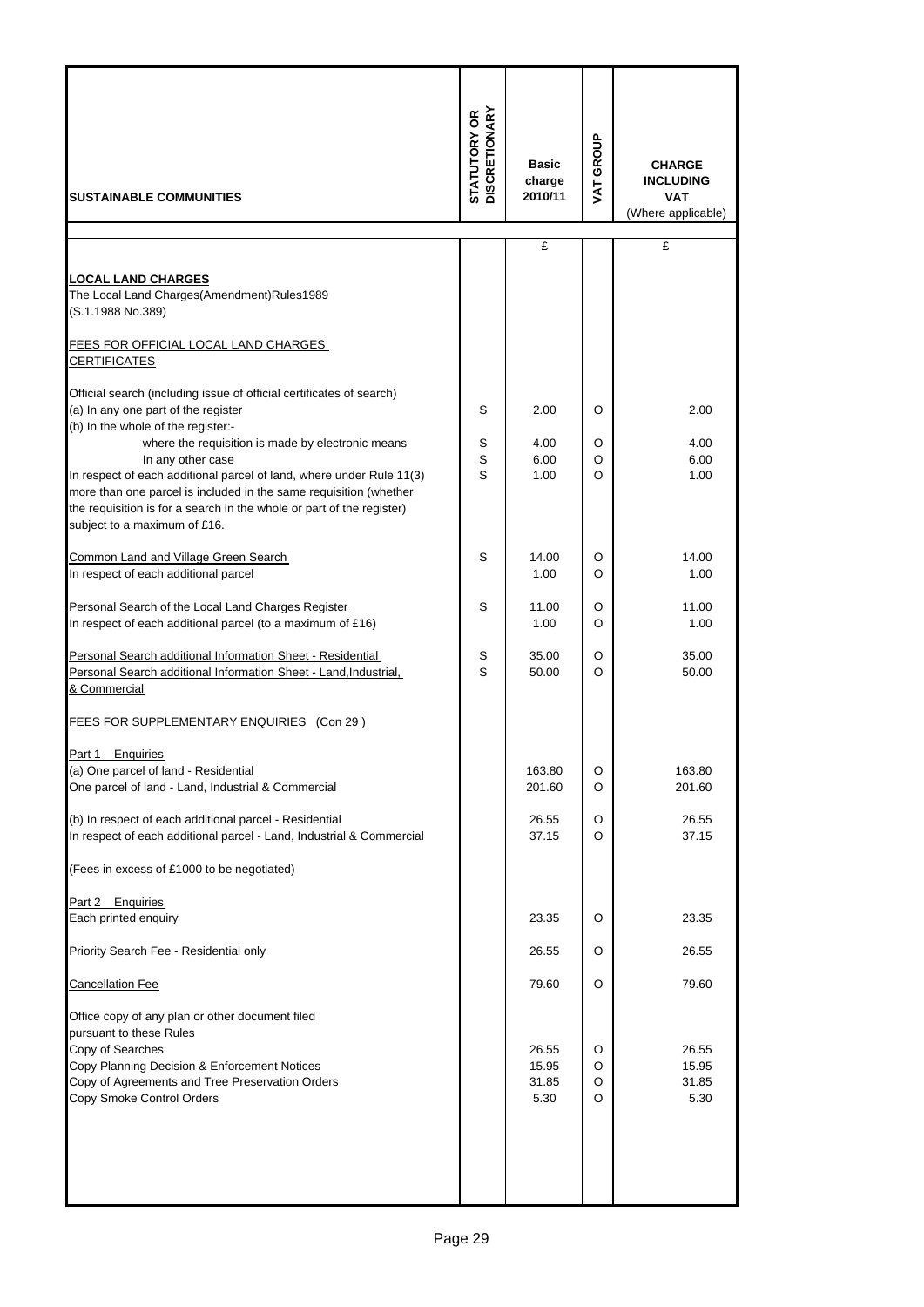| <b>ISUSTAINABLE COMMUNITIES</b>                                                                                                                                                                                                                                                                                   |                             | <b>STATUTORY OR<br/>DISCRETIONARY</b> | <b>Basic</b><br>charge<br>2010/11 | VAT GROUP   | <b>CHARGE</b><br><b>INCLUDING</b><br><b>VAT</b><br>(Where applicable) |
|-------------------------------------------------------------------------------------------------------------------------------------------------------------------------------------------------------------------------------------------------------------------------------------------------------------------|-----------------------------|---------------------------------------|-----------------------------------|-------------|-----------------------------------------------------------------------|
|                                                                                                                                                                                                                                                                                                                   |                             |                                       | £                                 |             | £                                                                     |
|                                                                                                                                                                                                                                                                                                                   |                             |                                       |                                   |             |                                                                       |
| <b>ABANDONED VEHICLES</b><br>Unwanted vehicles (not including Caravans) : Where collection and<br>disposal is carried out by the Council's authorized contractor                                                                                                                                                  |                             | D                                     | 23.15                             | S           | 27.20                                                                 |
| Unwanted Caravans: Where collection and disposal is carried out<br>by the Council's authorized contractor                                                                                                                                                                                                         |                             | D                                     | 96.04                             | S           | 112.85                                                                |
| Abandoned vehicles: Where collection and disposal is carried<br>out by the Council's authorized contractor                                                                                                                                                                                                        |                             | D                                     | 23.83                             | S           | 28.00                                                                 |
| Civic Amenities Act 1967: Abandoned vehicles action under<br>Removal & Disposal of Vehicles Act 1978, amended by<br>Amendment Regulations of 1982                                                                                                                                                                 |                             |                                       |                                   |             |                                                                       |
| Collection                                                                                                                                                                                                                                                                                                        |                             | D                                     | 23.83                             | S           | 28.00                                                                 |
| Administration charge for removal of vehicle from private property<br>when directed by Management company                                                                                                                                                                                                         |                             | D                                     | 38.43                             | S           | 45.15                                                                 |
| Disposal:<br>To take vehicle into storage<br>Storage (when taken into safe custody) per day<br>N.B. Items 1-2 Special Conditions apply                                                                                                                                                                            |                             | D<br>D                                | 112.89<br>11.91                   | S<br>S      | No Charge*<br>132.65<br>14.00                                         |
| (a) Payment to be made in advance of service<br>being provided                                                                                                                                                                                                                                                    |                             |                                       |                                   |             |                                                                       |
| (b) Aged persons exempt from charges                                                                                                                                                                                                                                                                              |                             |                                       |                                   |             |                                                                       |
| * Unless specialist equipment required for removal, in which<br>case a charge will be made to reflect costs incurred.                                                                                                                                                                                             |                             |                                       |                                   |             |                                                                       |
| <b>ALLOTMENTS</b><br>If taken out between                                                                                                                                                                                                                                                                         |                             |                                       |                                   |             |                                                                       |
| 15 August to 14 November Inclusive                                                                                                                                                                                                                                                                                | 10 Rods                     | D                                     | 82.45                             | Е           | 82.45                                                                 |
| 15 November to 14 February Inclusive                                                                                                                                                                                                                                                                              | 5 Rods<br>10 Rods<br>5 Rods | D<br>D<br>D                           | 41.55<br>62.10<br>31.35           | Е<br>E<br>E | 41.55<br>62.10<br>31.35                                               |
| 15 February to 14 May Inclusive                                                                                                                                                                                                                                                                                   | 10 Rods<br>5 Rods           | D<br>D                                | 41.65<br>21.20                    | E<br>E      | 41.65<br>21.20                                                        |
| 15 May to 14 August Inclusive                                                                                                                                                                                                                                                                                     | 10 Rods<br>5 Rods           | D<br>D                                | 21.20<br>10.95                    | E<br>E      | 21.20<br>10.95                                                        |
| Lease of Complete Allotment Site for Self Management                                                                                                                                                                                                                                                              | per annum                   | D                                     | 27.95                             | E           | 27.95                                                                 |
| There is a 15% reduction in the above fees for Senior Citizens                                                                                                                                                                                                                                                    |                             |                                       |                                   |             |                                                                       |
| Notes:<br>1. Year 1st October to 30th September<br>2. Part years rents:-<br>15th August to 14th November Full year<br>15th November to 14th February 3/4 year<br>15th February to 14th May 1/2 year<br>15th May to 14th August 1/4 year<br>3. Charges to be made to nearest 5 rods<br>* (Executive Minute 4/5/79) |                             |                                       |                                   |             |                                                                       |
|                                                                                                                                                                                                                                                                                                                   |                             |                                       |                                   |             |                                                                       |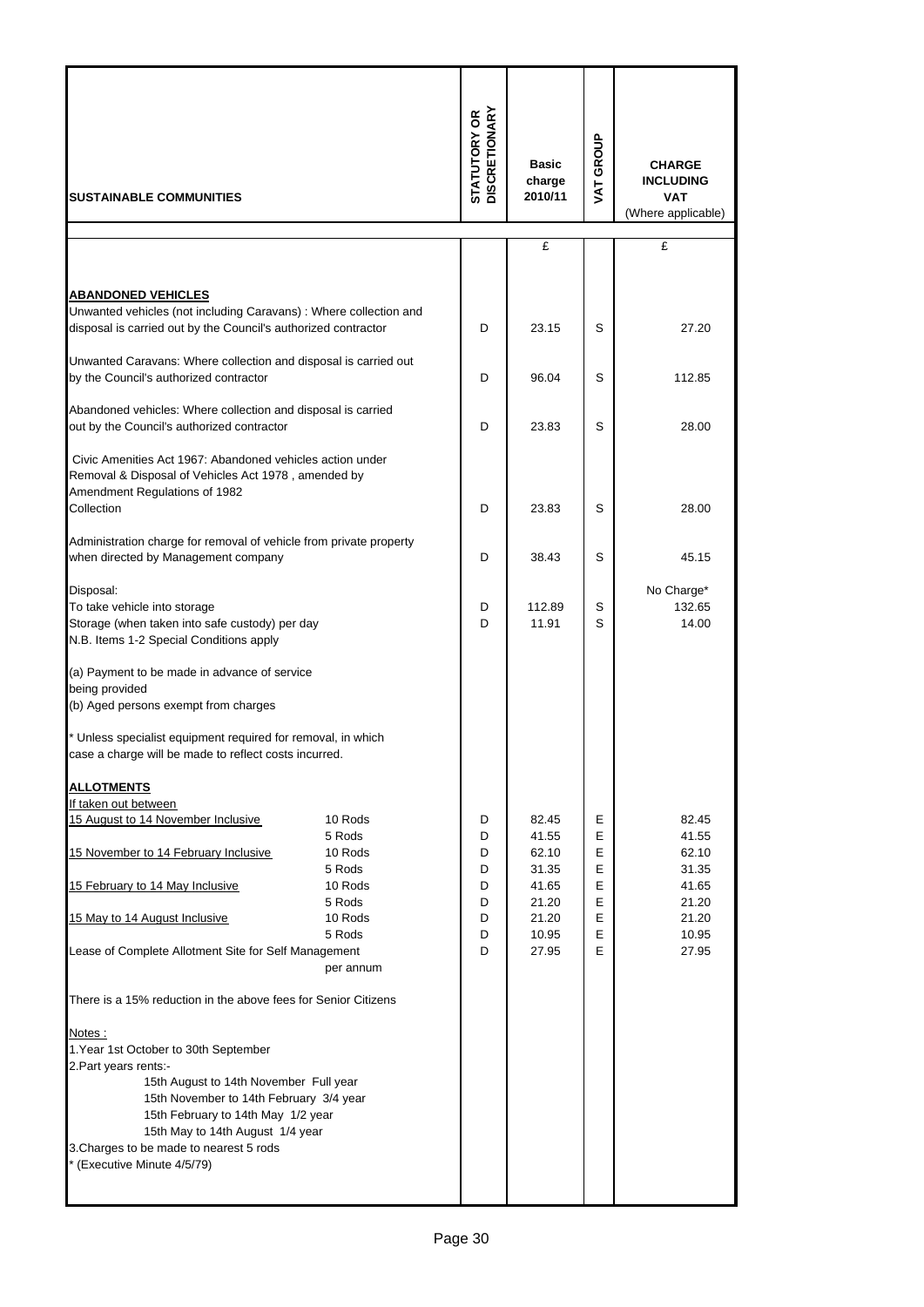| <b>SUSTAINABLE COMMUNITIES</b>                                                                                                                                                                                                                                                                                                                                                                                                                                                                                                                                                                                                                          | <b>STATUTORY OR<br/>DISCRETIONARY</b> | <b>Basic charge</b><br>2010/11       | VAT GROUP        | <b>CHARGE</b><br><b>INCLUDING</b><br><b>VAT</b><br>(Where applicable) |
|---------------------------------------------------------------------------------------------------------------------------------------------------------------------------------------------------------------------------------------------------------------------------------------------------------------------------------------------------------------------------------------------------------------------------------------------------------------------------------------------------------------------------------------------------------------------------------------------------------------------------------------------------------|---------------------------------------|--------------------------------------|------------------|-----------------------------------------------------------------------|
|                                                                                                                                                                                                                                                                                                                                                                                                                                                                                                                                                                                                                                                         |                                       | £                                    |                  | £                                                                     |
| <b>Blackshots Tea Pavilion</b><br>Hire of Land                                                                                                                                                                                                                                                                                                                                                                                                                                                                                                                                                                                                          | D                                     |                                      | Е                | #REF                                                                  |
| <b>BURIAL GROUNDS</b><br>Burial fees, payments and sums set out below apply where the<br>person to be interred or in respect of whom the right is granted<br>is, or immediately before their death was a resident of the<br>Borough of Thurrock or, in the case of a stillborn child, where the<br>parents (or one of them) are, or at the time of the interment<br>were such residents.<br>In all other cases, the fees, payments and sums will be doubled<br>except that those set out in Parts 1 & 3 will not be doubled<br>where the exclusive right of burial in the grave in question was<br>acquired at the single set fee as set out in Part 1C |                                       |                                      |                  |                                                                       |
| PART 1 INTERNMENT<br>A. In a grave<br>1. Stillborn child - or not exceeding 16 years<br>2. Cremated remains of stillborn child or not exceeding 16 years<br>3. Persons exceeding 16 years<br>4. Cremated remains in full size grave purchased prior to<br>cremated remains sections being made available.                                                                                                                                                                                                                                                                                                                                               | D<br>D<br>D<br>D                      | 127.30<br>127.30<br>420.55<br>250.20 | Е<br>Е<br>E<br>E | 127.30<br>127.30<br>420.55<br>250.20                                  |
| B. In a vault a vault<br>Any interment - sum to be agreed by Registrar of<br>Cemeteries and Chief Finance Officer.                                                                                                                                                                                                                                                                                                                                                                                                                                                                                                                                      | D                                     |                                      | Е                | Negotiable                                                            |
| C. Exclusive Right of Burial (Including registration)<br>In a full size grave<br>In a child's size grave                                                                                                                                                                                                                                                                                                                                                                                                                                                                                                                                                | D<br>D                                | 465.90<br>235.10                     | Е<br>E           | 465.90<br>235.10                                                      |
| PART <sub>2</sub><br>A. Memorial Gardens Section<br>1. Includes plaque for 7 years & loose interment of ashes<br>2. Erection of memorial plaque only for 7 years (no ashes to inter)                                                                                                                                                                                                                                                                                                                                                                                                                                                                    | D<br>D                                | 116.80<br>93.85                      | Е<br>E           | 116.80<br>93.85                                                       |
| 3. Renewal of 7 year subscription:<br>with existing plaque<br>with replacement plaque<br>4. Additional interment of ashes and replacement plaque                                                                                                                                                                                                                                                                                                                                                                                                                                                                                                        | Е<br>D<br>73.35<br>D<br>E<br>94.95    |                                      | 73.35<br>94.95   |                                                                       |
| for further 7 years where original subscription has<br>more than 4 years to run<br>less than 4 years to run                                                                                                                                                                                                                                                                                                                                                                                                                                                                                                                                             | D<br>D                                | 72.25<br>116.50                      | Е<br>E           | 72.25<br>116.50                                                       |
| <b>B. Cremated Remains Section</b><br>1. Exclusive Right of Burial for a forty year period (includes                                                                                                                                                                                                                                                                                                                                                                                                                                                                                                                                                    | D                                     | 177.95                               | Е                | 177.95                                                                |
| registration and right to erect memorial)<br>2. Interment of Ashes<br>3. Additional inscription on headstone                                                                                                                                                                                                                                                                                                                                                                                                                                                                                                                                            | D<br>D                                | 177.95<br>32.35                      | Е<br>E           | 177.95<br>32.35                                                       |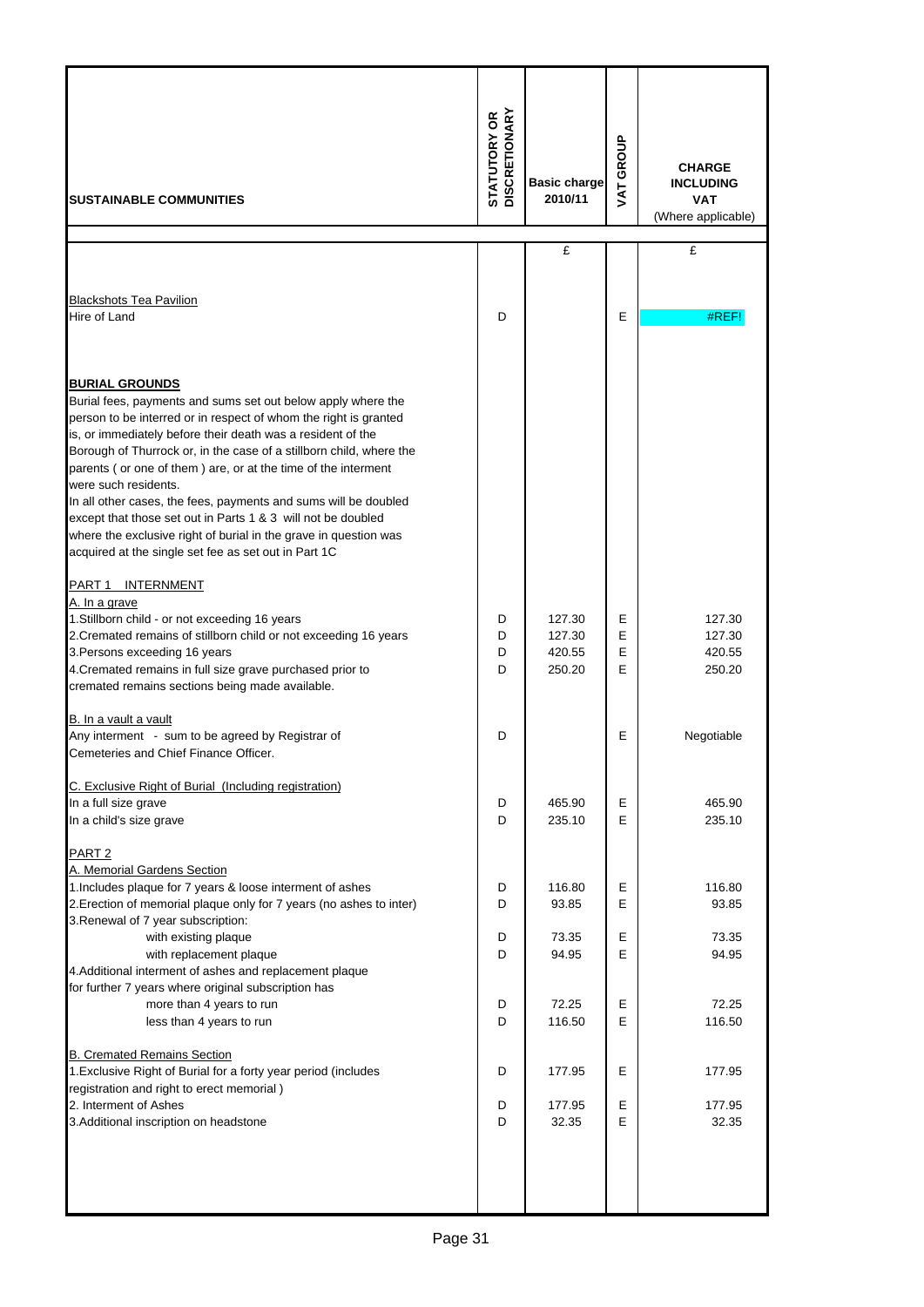| <b>ISUSTAINABLE COMMUNITIES</b>                                                                                                                                                                                                                                                 | <b>DISCRETIONARY</b><br><b>STATUTORY OR</b>    | <b>Basic</b><br>charge<br>2010/11                                            | VAT GROUP                                                | <b>CHARGE</b><br><b>INCLUDING</b><br><b>VAT</b><br>(Where applicable)        |
|---------------------------------------------------------------------------------------------------------------------------------------------------------------------------------------------------------------------------------------------------------------------------------|------------------------------------------------|------------------------------------------------------------------------------|----------------------------------------------------------|------------------------------------------------------------------------------|
|                                                                                                                                                                                                                                                                                 |                                                | £                                                                            |                                                          | £                                                                            |
| <b>PART 3 - MONUMENTS, GRAVESTONES, TABLETS &amp;</b><br>MONUMENTAL INSCRIPTIONS<br>A. For the right to erect or place on a grave in respect of which<br>exclusive right of burial has been granted, a monument,<br>gravestone or tablets. (Excluding cremated remains section) | D                                              | 94.95                                                                        | E                                                        | 94.95                                                                        |
| B. For the right to erect or place on a grave in respect of which<br>an exclusive right of burial has not been granted:<br>a tablet not exceeding 20" x 18" x 6" base                                                                                                           | D                                              | 80.90                                                                        | E                                                        | 80.90                                                                        |
| The fees indicated for Part 3 include the first inscription.<br>For each inscription after the first.                                                                                                                                                                           | D                                              | 31.30                                                                        | E                                                        | 31.30                                                                        |
| PART 4 - OTHER BURIAL FEES<br>1. Transfer of grant of exclusive right of burial<br>Fee for registering the transfer and endorsing the deed                                                                                                                                      | D                                              | 37.75                                                                        | Е                                                        | 37.75                                                                        |
| 2. Maintenance: (Purchased graves only - not lawn section)<br>(a) Annual fee 1st April to 31st March per grave space<br>(b) Five year period per grave space                                                                                                                    |                                                | 46.85<br>173.45                                                              | S<br>S                                                   | 55.05<br>203.80                                                              |
| 3. Memorial tree -includes provision of a plaque for a 10 year period<br>(a) Memorial Tree as above + interment of ashes<br>(maximum 2 sets of ashes per tree)                                                                                                                  |                                                | 117.19                                                                       | S                                                        | 137.70                                                                       |
| Purchase of tree, plaque and interment of 1st set of ashes                                                                                                                                                                                                                      | D                                              | 136.72                                                                       | S                                                        | 160.65                                                                       |
| (b) Interment of 2nd set of ashes                                                                                                                                                                                                                                               | D                                              | 35.96                                                                        | S                                                        | 42.25                                                                        |
| 4. Administration charge for searches                                                                                                                                                                                                                                           | D                                              | 17.19                                                                        | S                                                        | 20.20                                                                        |
| <b>GRAYS BEACH</b><br><b>ACTIVITIES</b>                                                                                                                                                                                                                                         |                                                |                                                                              |                                                          |                                                                              |
| Junior Driving School<br>Adventure Golf<br><b>Bouncy Castle</b><br><b>Inflatable Maze</b><br>Baboon<br>Pedal Go Karts<br>Iggly Wigglies<br>Additional miscellaneous activities<br><b>Water Features</b><br><b>Wrist Bands</b>                                                   | D<br>D<br>D<br>D<br>D<br>D<br>D<br>D<br>D<br>D | 0.81<br>0.81<br>0.81<br>0.77<br>0.77<br>0.47<br>0.47<br>0.47<br>1.19<br>3.15 | S<br>S<br>S<br>S<br>S<br>S<br>S<br>S<br>$\mathbf S$<br>S | 0.95<br>0.95<br>0.95<br>0.90<br>0.90<br>0.55<br>0.55<br>0.55<br>1.40<br>3.70 |
| <b>CAR PARKING THAMES ROAD</b><br>Over 2 hours                                                                                                                                                                                                                                  | D<br>D                                         | 1.32<br>0.47                                                                 | S<br>S                                                   | 1.55<br>0.55                                                                 |
| Under 2 hours<br>R.A.D.A.R. Toilet Keys<br>Dog Bags (per 1,000)<br>Beach Hut Private Hire                                                                                                                                                                                       |                                                | 2.77<br>5.74<br>9.45                                                         | S<br>$\mathbb S$<br>S                                    | 3.25<br>6.75<br>11.10                                                        |
| <b>INFLATABLES</b><br>Large<br>Small<br><b>Both</b>                                                                                                                                                                                                                             | D<br>D<br>D                                    | 51.02<br>42.98<br>82.04                                                      | S<br>$\mathbb S$<br>S                                    | 59.95<br>50.50<br>96.40                                                      |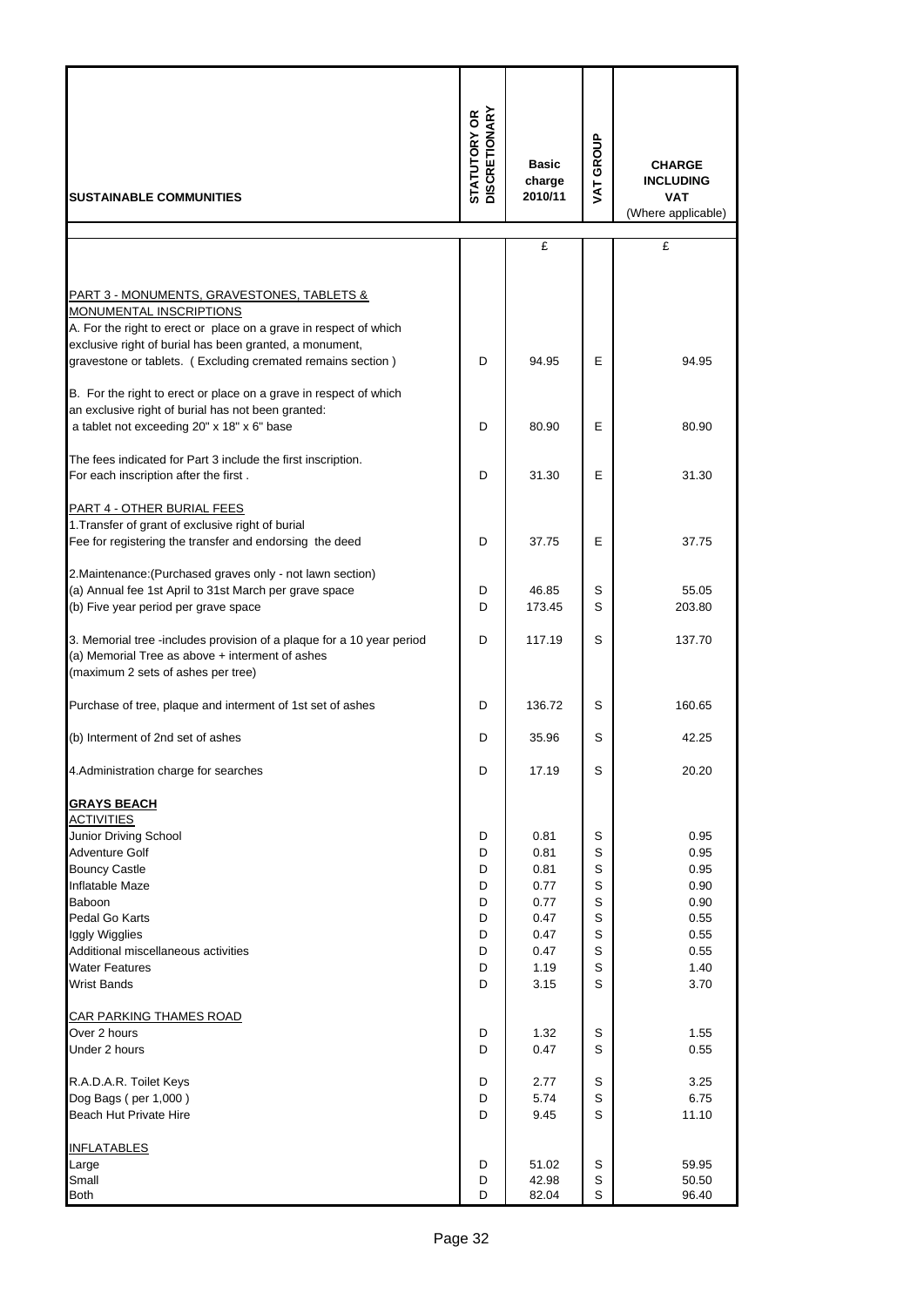| <b>SUSTAINABLE COMMUNITIES</b>                                                                                                                                                                                                                                                                                                                                                                                       | <b>STATUTORY OR<br/>DISCRETIONARY</b> | <b>Basic charge</b><br>2010/11                                    | VAT GROUP                           | <b>CHARGE</b><br><b>INCLUDING</b><br><b>VAT</b><br>(Where applicable) |
|----------------------------------------------------------------------------------------------------------------------------------------------------------------------------------------------------------------------------------------------------------------------------------------------------------------------------------------------------------------------------------------------------------------------|---------------------------------------|-------------------------------------------------------------------|-------------------------------------|-----------------------------------------------------------------------|
|                                                                                                                                                                                                                                                                                                                                                                                                                      |                                       | £                                                                 |                                     | £                                                                     |
| <b>COMMUNITY ROOM - CAFÉ BUILDING</b><br>Hire per hour (Minimum 1 hour Maximum 5 hours)<br>9% insurance cost on hire charge for non - commercial groups                                                                                                                                                                                                                                                              |                                       | 7.45                                                              | E                                   | 7.45                                                                  |
| SCHOOL/EDUCATION VISIT<br><b>Thurrock Council Schools</b><br>All other Schools                                                                                                                                                                                                                                                                                                                                       |                                       |                                                                   | O<br>S                              | Negotiable<br>Negotiable                                              |
| <b>COUNCIL CAR LOAN VEHICLE INSPECTION</b><br>Below 999cc<br>1000cc - 1199cc<br>1200cc - 1450cc<br>1451cc - 1750cc<br>Above 1750cc                                                                                                                                                                                                                                                                                   | D<br>D<br>D<br>D<br>D                 | 56.90<br>71.40<br>86.20<br>99.50<br>155.45                        | O<br>O<br>O<br>O<br>O               | 56.90<br>71.40<br>86.20<br>99.50<br>155.45                            |
| Hire Purchase Investigation                                                                                                                                                                                                                                                                                                                                                                                          |                                       | 14.25                                                             | O                                   | 14.25                                                                 |
| Driving Test & Instruction<br>(PLG)<br>(HGV)<br>(These charges are for tests and check validity of licence only)                                                                                                                                                                                                                                                                                                     | S<br>S                                | 24.45<br>40.70                                                    | O<br>O                              | 24.45<br>40.70                                                        |
| <b>Driving Tuition</b><br>(PLG)<br>(HGV)                                                                                                                                                                                                                                                                                                                                                                             |                                       | D<br>27.4 ph<br>O<br>38.35 ph<br>D<br>O                           |                                     | 27.40 ph<br>38.35 ph                                                  |
| <b>LANGDON HILLS COUNTRY PARK</b>                                                                                                                                                                                                                                                                                                                                                                                    |                                       |                                                                   |                                     |                                                                       |
| School Visits - per child                                                                                                                                                                                                                                                                                                                                                                                            | S                                     | 3.10                                                              | Е                                   | 3.10                                                                  |
| Play Schemes - per child, per day<br>3 Visits                                                                                                                                                                                                                                                                                                                                                                        | D<br>D                                | 7.95<br>21.25                                                     | Е<br>Е                              |                                                                       |
| <b>RANGER GUIDED EVENTS</b><br>Santa in the Wood<br>Kites - each<br><b>Bird Box Kits</b>                                                                                                                                                                                                                                                                                                                             | D<br>D<br>D                           | 10.00<br>2.70<br>3.15                                             | Е<br>E<br>E                         | 10.00<br>2.70<br>3.15                                                 |
| <b>OTHER</b><br><b>Filming Rights</b><br><b>Corporate Teambuilding</b>                                                                                                                                                                                                                                                                                                                                               | D<br>D                                |                                                                   |                                     | Subject to<br>Negotiation                                             |
| WOOD SALES<br>Cord Wood - per cord<br>Turning Wood (from .50p to £1.00 per foot)<br>Spar and Rod wood - per bundle<br>From:<br>Stakes and rails -each<br>Charcoal per bag<br>Logs - per sack<br>Ford Transit load of logs between 60/70lbs<br>** If sold as fuel VAT is 5%, otherwise Standard Rate<br>All wood sale prices are dependant upon tree species, size,<br>quality, market and other Country Park prices. | D<br>D<br>D<br>D<br>D<br>D<br>D       | 25.36<br>$0.50p - £1.00$<br>6.60<br>0.85<br>6.25<br>3.70<br>57.66 | S<br>S<br>S<br>S<br>O<br>$***$<br>S | 29.80<br>$0.50p - £1.00$<br>7.75<br>1.00<br>6.25<br>4.35<br>67.75     |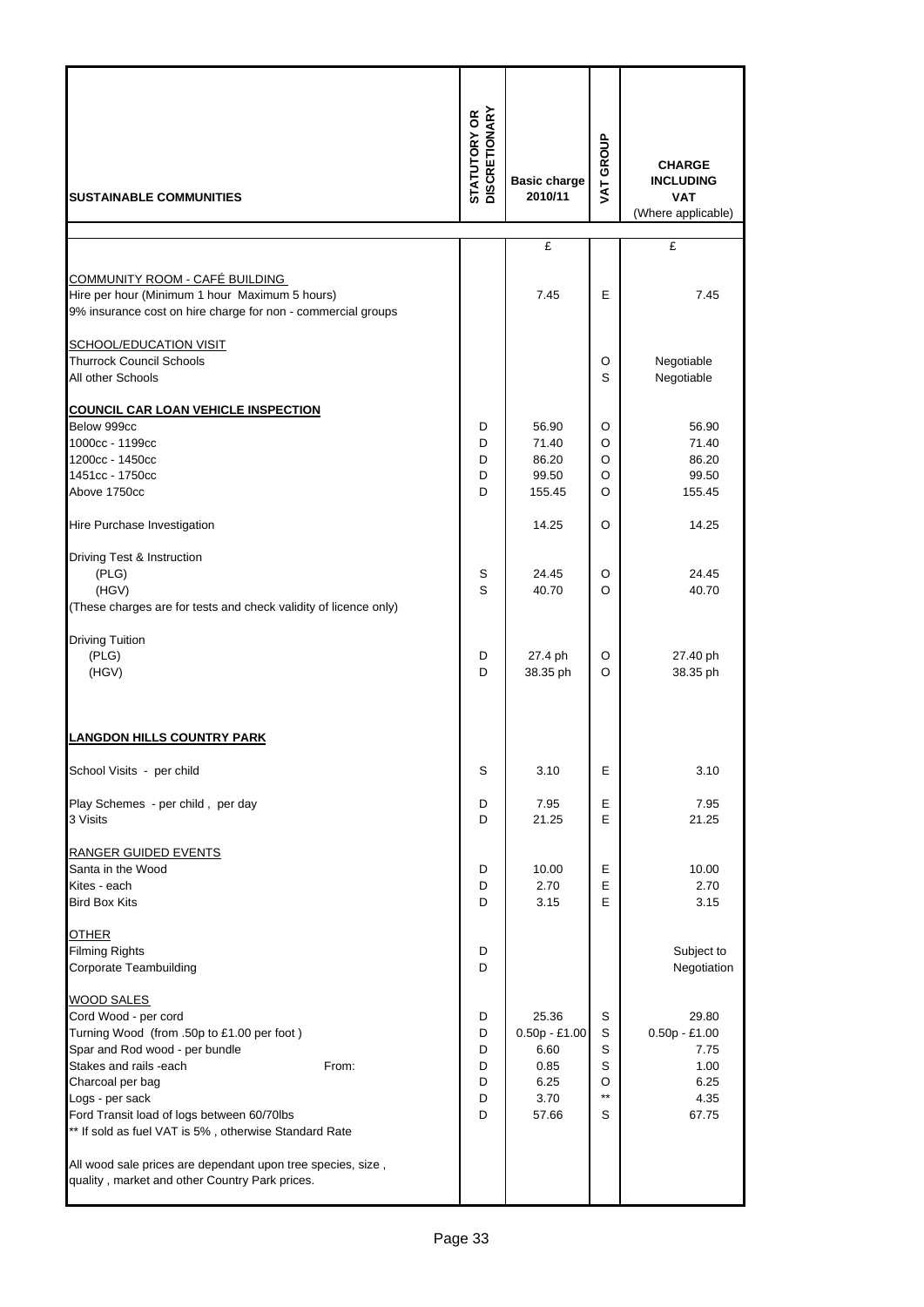| <b>SUSTAINABLE COMMUNITIES</b>                                                                                                                                                                                   |            | <b>Basic</b><br>charge<br>2010/11 | <b>VAT GROUP</b> | <b>CHARGE</b><br><b>INCLUDING</b><br><b>VAT</b><br>(Where applicable) |
|------------------------------------------------------------------------------------------------------------------------------------------------------------------------------------------------------------------|------------|-----------------------------------|------------------|-----------------------------------------------------------------------|
|                                                                                                                                                                                                                  |            | £                                 |                  | £                                                                     |
|                                                                                                                                                                                                                  |            |                                   |                  |                                                                       |
| <b>HAY BALES</b><br>Small square<br>Large round                                                                                                                                                                  | D<br>D     |                                   | Ζ<br>Z           | <b>Farmers Weekly</b><br><b>Spot Prices</b>                           |
| <b>SUNDRIES</b><br>Poop Scoop Bags - per 1,000<br>Langdon Hills Books - each<br>Orienteering Maps - each<br>School Souvenir Bag                                                                                  |            | 7.66<br>2.15<br>1.60<br>1.60      | S<br>Z<br>Z<br>Z | 9.00<br>2.15<br>1.60<br>1.60                                          |
| <b>ENFORCEMENT FEES</b>                                                                                                                                                                                          |            |                                   |                  |                                                                       |
| Fly Tipping (including litter) for the inappropriate disposal of rubbish<br>and litter in the Borough, failure to pay the initial fine could result<br>in increased costs                                        | D          | 75.00                             | E                | 75.00                                                                 |
| Fly Posting for the inappropriate display of advertising in the<br>Borough without formal permission. Failure to pay the initial fine<br>could result in increased costs                                         | D          | 75.00                             | E                | 75.00                                                                 |
| Dog Fouling allowing dogs to foul footpath and or green spaces<br>without disposing of same appropriately                                                                                                        | D<br>75.00 |                                   | Е                | 75.00                                                                 |
| Street Litter and Litter control Notices for the removal of the litter<br>from private land and the resolution of littering from private premises.<br>Fixed Penalty Notice of £75 becomes £60 if paid in 10 days |            | 75.00                             | Е                | 75.00                                                                 |
| Abandoning a vehicle. If vehicle is found abandoned, the registered<br>keeper is liable to a Fixed Penalty Notice of £200                                                                                        | D          | 200.00                            | Е                | 200.00                                                                |
| Waste Receptacles. If refuse is not properly contained liable to a<br>fixed penalty Notice of £75 becomes £60 if paid within 10 days                                                                             | D          | 75.00                             | Е                | 75.00                                                                 |
| Waste Carriers Licence. Failure to furnish waste carrier licence<br>documents. Fixed penalty Notice of £300                                                                                                      |            | 300.00                            | Е                | 300.00                                                                |
| Nuisance Parking. Offences relating to vehicles for sale or being<br>maintained on a Public Highway. Fixed Penalty Notice of £100                                                                                | D          | 100.00                            | Е                | 100.00                                                                |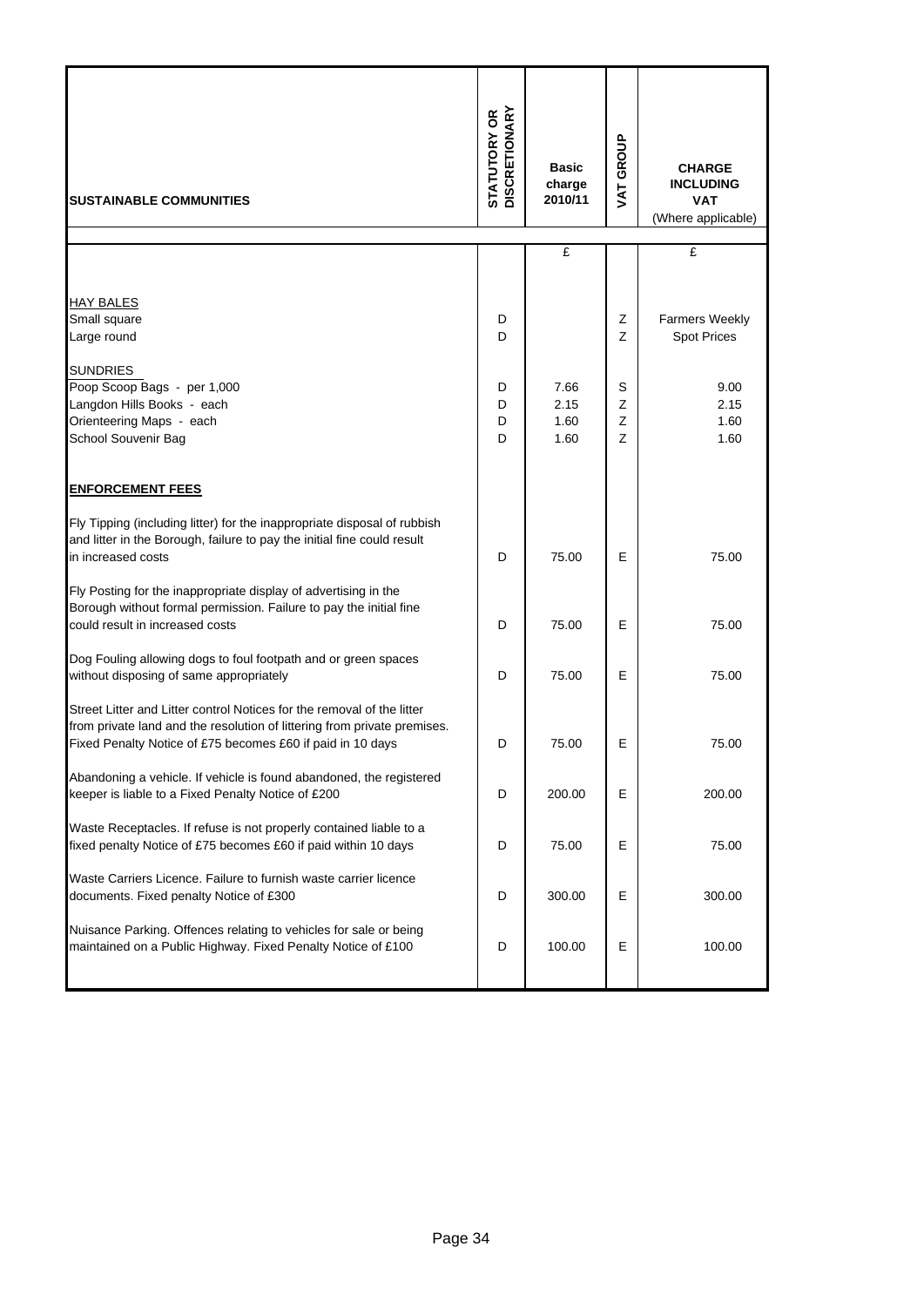| <b>SUSTAINABLE COMMUNITIES</b>                                                                                                                                                                                                                                       | <b>STATUTORY OR<br/>DISCRETIONARY</b>     | <b>BASIC</b><br><b>CHARGE</b><br>2009/10       |                                          | Increase £ Increase %                | <b>Total</b><br>proposed<br>basic charge<br>2010/11 | VAT GROUP                         | <b>CHARGE</b><br><b>INCLUDING</b><br><b>VAT</b><br>(Where applicable) |
|----------------------------------------------------------------------------------------------------------------------------------------------------------------------------------------------------------------------------------------------------------------------|-------------------------------------------|------------------------------------------------|------------------------------------------|--------------------------------------|-----------------------------------------------------|-----------------------------------|-----------------------------------------------------------------------|
|                                                                                                                                                                                                                                                                      |                                           | £                                              | £                                        |                                      | £                                                   |                                   | £                                                                     |
| <b>Alcohol and Entertainment Licences</b>                                                                                                                                                                                                                            |                                           |                                                |                                          |                                      |                                                     |                                   |                                                                       |
| Main fee levels                                                                                                                                                                                                                                                      |                                           |                                                |                                          |                                      |                                                     |                                   |                                                                       |
| BAND and NON-DOMESTIC RATEABLE VALUE<br>$A = None$ to £4300.00<br>$B = £4301.00$ to £33000<br>$C = £33001.00$ to £87000.00<br>$D = \pounds87001$ to £125000.00<br>$E = £125000.00$ plus                                                                              |                                           |                                                |                                          |                                      |                                                     |                                   |                                                                       |
| <b>Premises Licences</b>                                                                                                                                                                                                                                             |                                           |                                                |                                          |                                      |                                                     |                                   |                                                                       |
| New Application & Variation<br>Α<br>B<br>C<br>D<br>E<br>Multiplier applied to premises used exclusively or primarily for the<br>supply of alcohol for consumption on the premises<br>(Bands D and E only)                                                            | S<br>S<br>S<br>S<br>S                     | 100.00<br>190.00<br>315.00<br>450.00<br>635.00 | 0.00<br>0.00<br>0.00<br>0.00<br>0.00     | 0.0%<br>0.0%<br>0.0%<br>0.0%<br>0.0% | 100.00<br>190.00<br>315.00<br>450.00<br>635.00      | O<br>O<br>O<br>O<br>$\circ$       | 100.00<br>190.00<br>315.00<br>450.00<br>635.00                        |
| Annual Charge<br>Α<br>B<br>C<br>D<br>E<br>Annual charge multiplier applied to premises used exclusively or<br>primarily for the supply of alcohol for consumption on the premises<br>(Bands D and E only)                                                            | S<br>S<br>S<br>S<br>S                     | 70.00<br>180.00<br>295.00<br>320.00<br>350.00  | 0.00<br>0.00<br>0.00<br>0.00<br>0.00     | 0.0%<br>0.0%<br>0.0%<br>0.0%<br>0.0% | 70.00<br>180.00<br>295.00<br>320.00<br>350.00       | O<br>O<br>O<br>O<br>O             | 70.00<br>180.00<br>295.00<br>320.00<br>350.00                         |
| <b>Club Premises Certificates</b>                                                                                                                                                                                                                                    |                                           |                                                |                                          |                                      |                                                     |                                   |                                                                       |
| New Application & Variation<br>Α<br>B<br>С<br>D<br>E                                                                                                                                                                                                                 | S<br>S<br>S<br>S<br>S                     | 100.00<br>190.00<br>315.00<br>450.00<br>635.00 | 0.00<br>0.00<br>0.00<br>0.00<br>$0.00\,$ | 0.0%<br>0.0%<br>0.0%<br>0.0%<br>0.0% | 100.00<br>190.00<br>315.00<br>450.00<br>635.00      | O<br>O<br>O<br>$\circ$<br>O       | 100.00<br>190.00<br>315.00<br>450.00<br>635.00                        |
| Annual Charge<br>Α<br>В<br>$\mathsf C$<br>D<br>E                                                                                                                                                                                                                     | S<br>$\mathbb S$<br>S<br>$\mathbb S$<br>S | 70.00<br>180.00<br>295.00<br>320.00<br>350.00  | 0.00<br>$0.00\,$<br>0.00<br>0.00<br>0.00 | 0.0%<br>0.0%<br>0.0%<br>0.0%<br>0.0% | 70.00<br>180.00<br>295.00<br>320.00<br>350.00       | $\circ$<br>O<br>$\circ$<br>O<br>O | 70.00<br>180.00<br>295.00<br>320.00<br>350.00                         |
| Note: There are additional fees for premises licence applications,<br>and the annual fee for exceptionally large scale events (5000+),<br>unless certain conditions apply. Please read Regulation 4(4) and<br>4(5) of The Licensing Act 2003 (Fees) Regulations 2005 |                                           |                                                |                                          |                                      |                                                     |                                   |                                                                       |